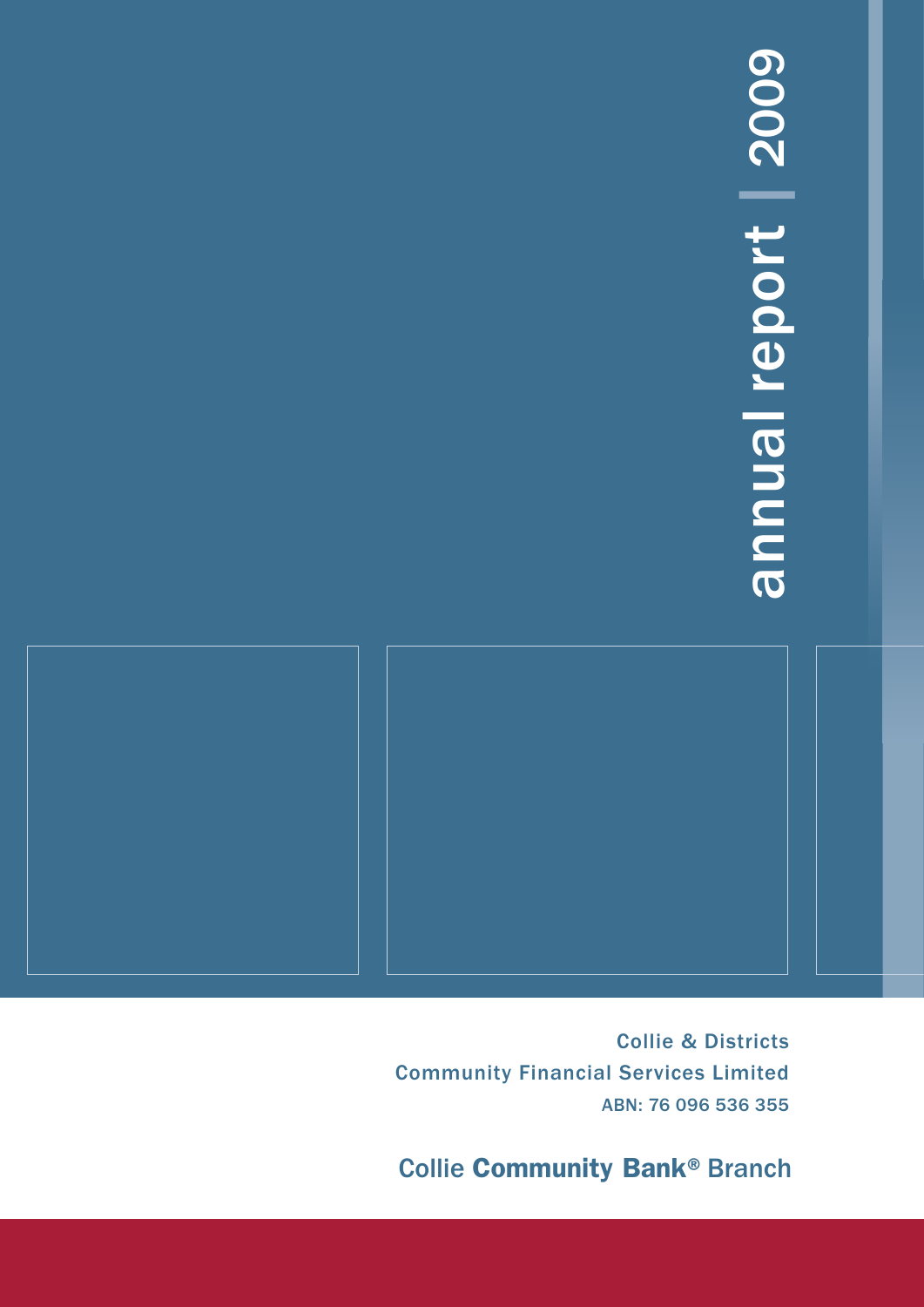## Reports

| <b>Chairman's report</b>          | $2 - 3$ |
|-----------------------------------|---------|
| <b>Manager's report</b>           | 4       |
| Directors' report                 | $5-12$  |
| <b>Financial statements</b>       | 13-16   |
| Notes to the financial statements | 17-38   |
| <b>Directors' declaration</b>     | 39      |
| Independent audit report          | 40-41   |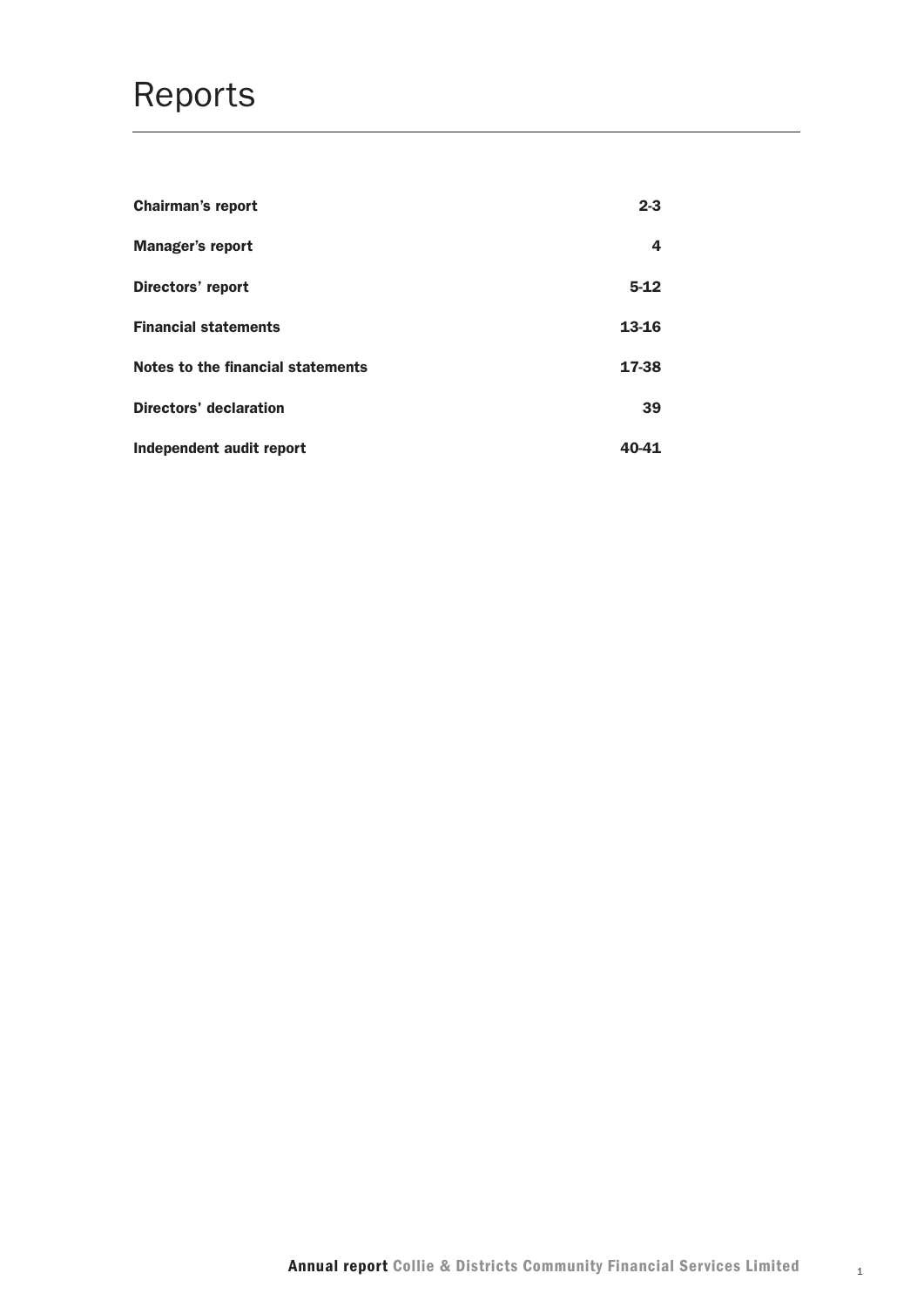# Chairman's report

#### For year ending 30 June 2009

Welcome to this years Collie & Districts Community Financial Services Annual Report.

Firstly I would like to thank and congratulate our Branch Manager, Travis Ellison for his efforts over the last twelve months. In tough financial times he has helped to build our banking book to over \$100 million and has managed to keep it over that mark. He has exceeded all bench marks set for him and has maintained a smooth and harmonious operation within the branch. He also wrote more loans than any other Branch Manager within the network. All this was done without any help from a Senior Loans Officer, a position we had been trying to fill since early in the year. His professionalism and commitment is to be commended. It gives me great pleasure to welcome Clare Keil to the team as Customer Relationship Manager, or Assistant Manager to the layman. She brings with her a wealth of experience and will help to lessen the load on Travis and the staff and be part of the team which will take our business to new levels.

Also thank you to our wonderful staff for their continued high standards of customer service, the real difference of banking with Collie Community Bank® Branch being their ability to personalise their service. This year saw us continue to support the community with our sponsorships, grants and donations which included, but was not limited to scholarships for all the schools, St John's Ambulance Service & Collie District Hospital and of course the \$166,000 donation to ValleyView Aged Care facility, which the Board sees as our 'coming of age' to be able to support a project of this size. It epitomizes the concept of what Collie Community Bank® is all about.

It is almost inconceivable that it is eight years since the branch opened and we are fast approaching the half a million dollar mark in community grants and sponsorships. This is something we are extremely proud of and something that staff, shareholders and customers can also be proud of. I would like to acknowledge the wonderful support we have received from our customers and look forward to their continued support. The operation of the Collie Community Bank® Branch would not be possible without are partner's, Bendigo and Adelaide Bank, I take this opportunity to personally thank their staff, as well as the Regional Manager, Mark Bateman for his ongoing input and support to myself, the board and our staff. As for my fellow directors, they are a group of community minded people who have willingly given their time to support their local community. They are a delight to work with and have very capably represented you, the shareholders, our customers and of course our community to voluntarily take on the role of custodians of a business of over \$100 million and to undertake the role with such professionalism, passion and humility is a credit to each and every one of them.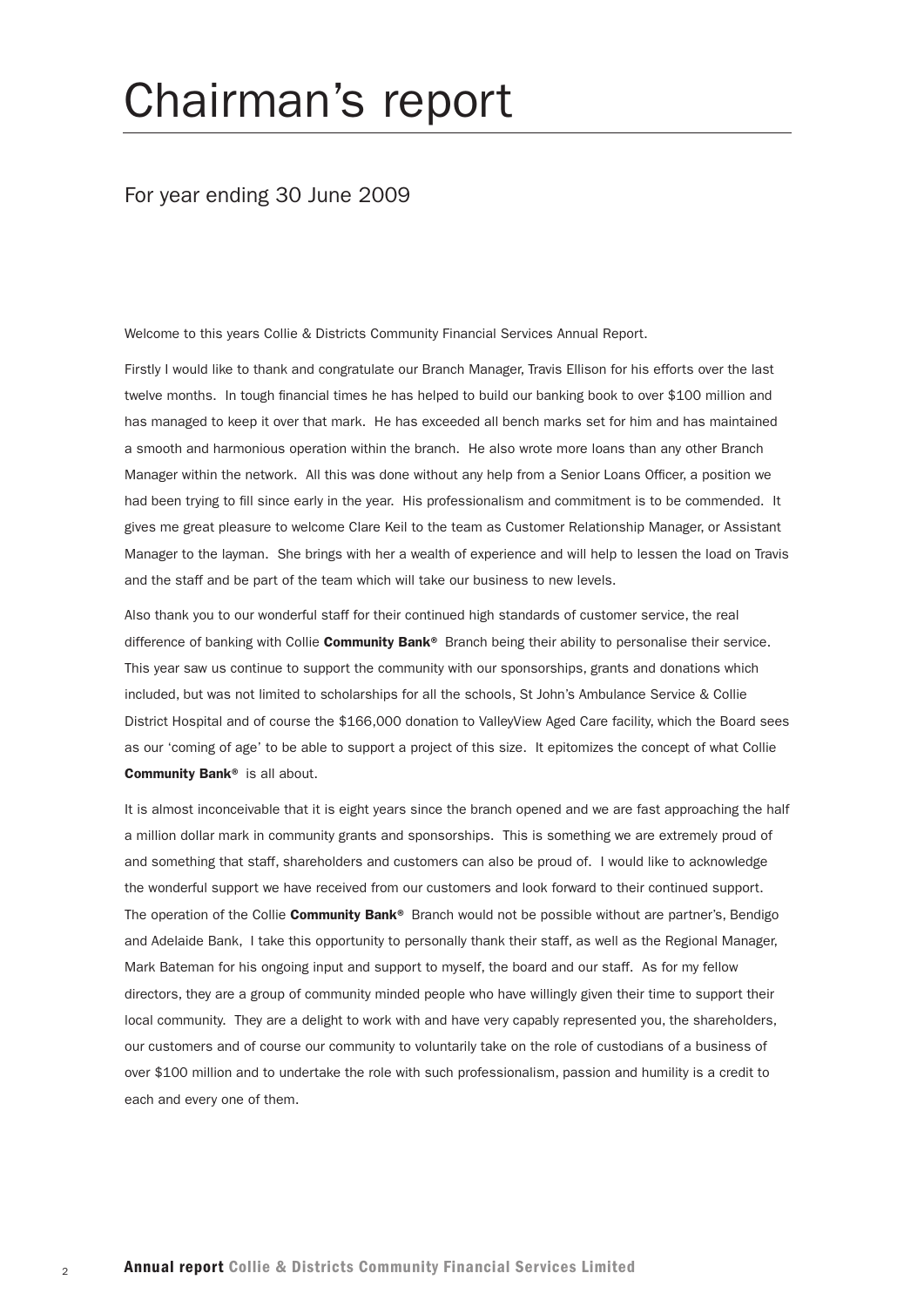## Chairman's report continued

May I personally say as your Chairman for the past two years it has been rewarding and exciting to be part of the growth of our branch and I thank the board for giving me that opportunity. Last but not least, thank you to our shareholders, who have encouraged, supported and banked with us throughout the current and previous years. Your vision, commitment and enthusiasm make it all worthwhile.

As your Chairman, I feel privileged and humbled to be part of such an exciting organisation and I'm sure together we will reap the rewards as the company moves forward. It is with this I am pleased to announce a fully franked dividend of 12.5c per share.

Ian Shannon Chairman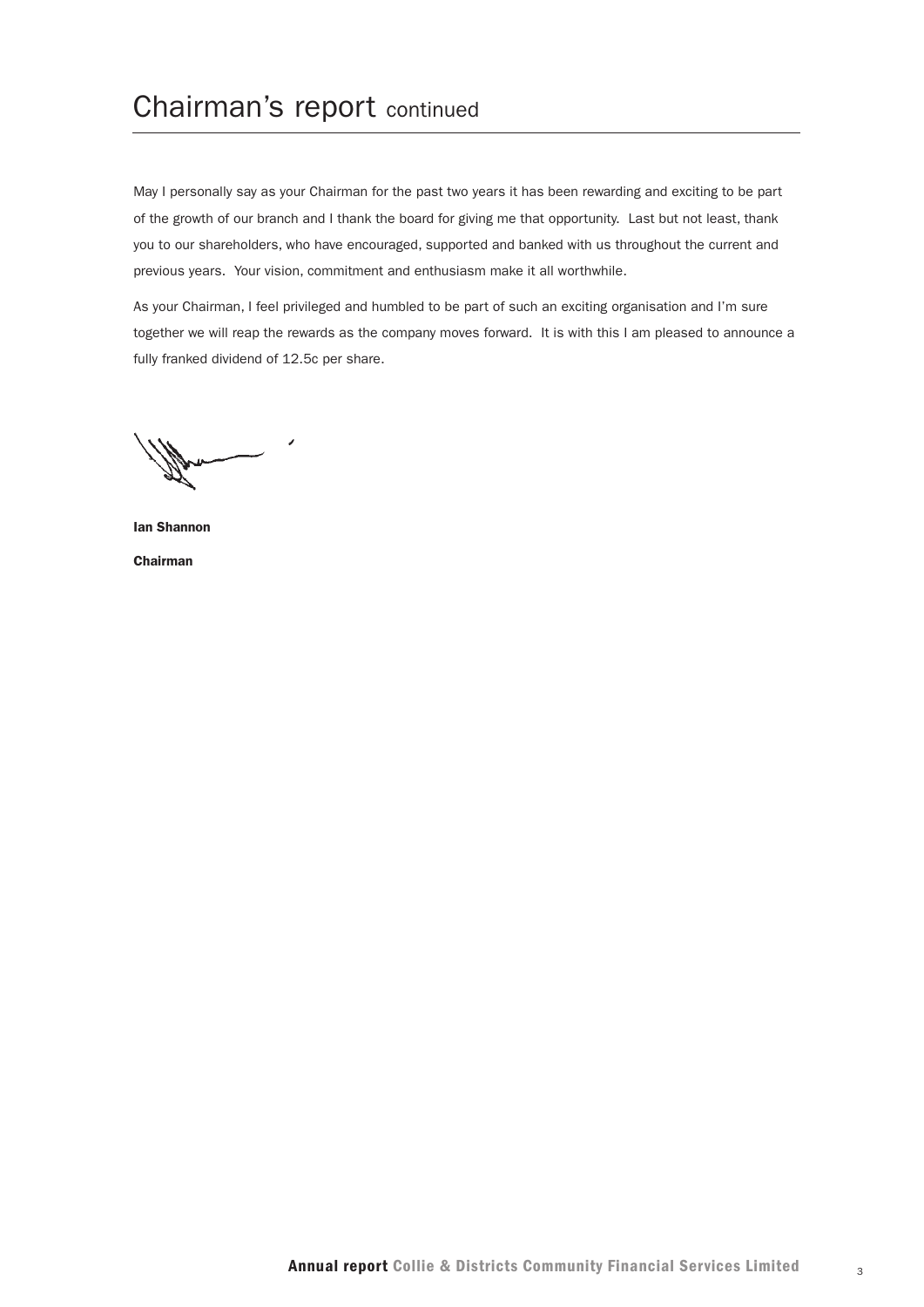# Manager's report

#### For year ending 30 June 2009

I am pleased to report to the board, shareholders and customers on another very good years trading at the Collie Community Bank® Branch for the financial year ending June 2009.

The branch once again saw solid business growth with the total banking portfolio growing above \$101 million. The achievement of the book reaching \$100 million is a major milestone for the Collie Community Bank<sup>®</sup> Branch, and a target which at times I am sure seemed a long way off in the early days for the then board and staff.

This growth was considered to be a wonderful effort given the widely reported "Global Economic Crisis" that affected much of the world's financial economy. The Collie **Community Bank**® Branch continued to perform strongly during this extremely trying time, with our book continuing to grow and the branch remaining profitable throughout, largely due to our mix of deposit and lending products.

Our local Community Bank® Branch continues to remain focused on delivering a balanced outcome for our customers, our community and our shareholders which remains evident by the growing level of community based grants and sponsorships over the last 12 months. The Collie Community Bank® Branch continued to reinforce its position in the community, most notably via the ValleyView Residence donation of \$166,000, our largest sponsorship to date.

I wish to thank the following staff members for their contributions over the last twelve months in trying economic conditions; Joanne Sanford, Kristy Harker, Sharon Del Fante, Breanna Tonkin, Jody Bignell, Danelle Pelliciari and our two newest team members Madeleine Menezes and Clare Keil. Once again I thank those who have moved on for their efforts; Stephanie Loxton, Kelly Martin and Brigitte Gillespie.

As the staff of your local Collie Community Bank® Branch, we believe that it is our responsibility to ensure that our community and customers understand that we are not merely "just another bank", and that we will continue to provide the quality, friendly and reliable service for which we are known.

Finally, I wish to thank our loyal customers and shareholders for their continued support, the board of the Collie Community Bank® Branch for their ongoing guidance and commitment, and the staff of your branch for the enthusiastic and hardworking environment they provide.

MM

Travis Ellison Branch Manager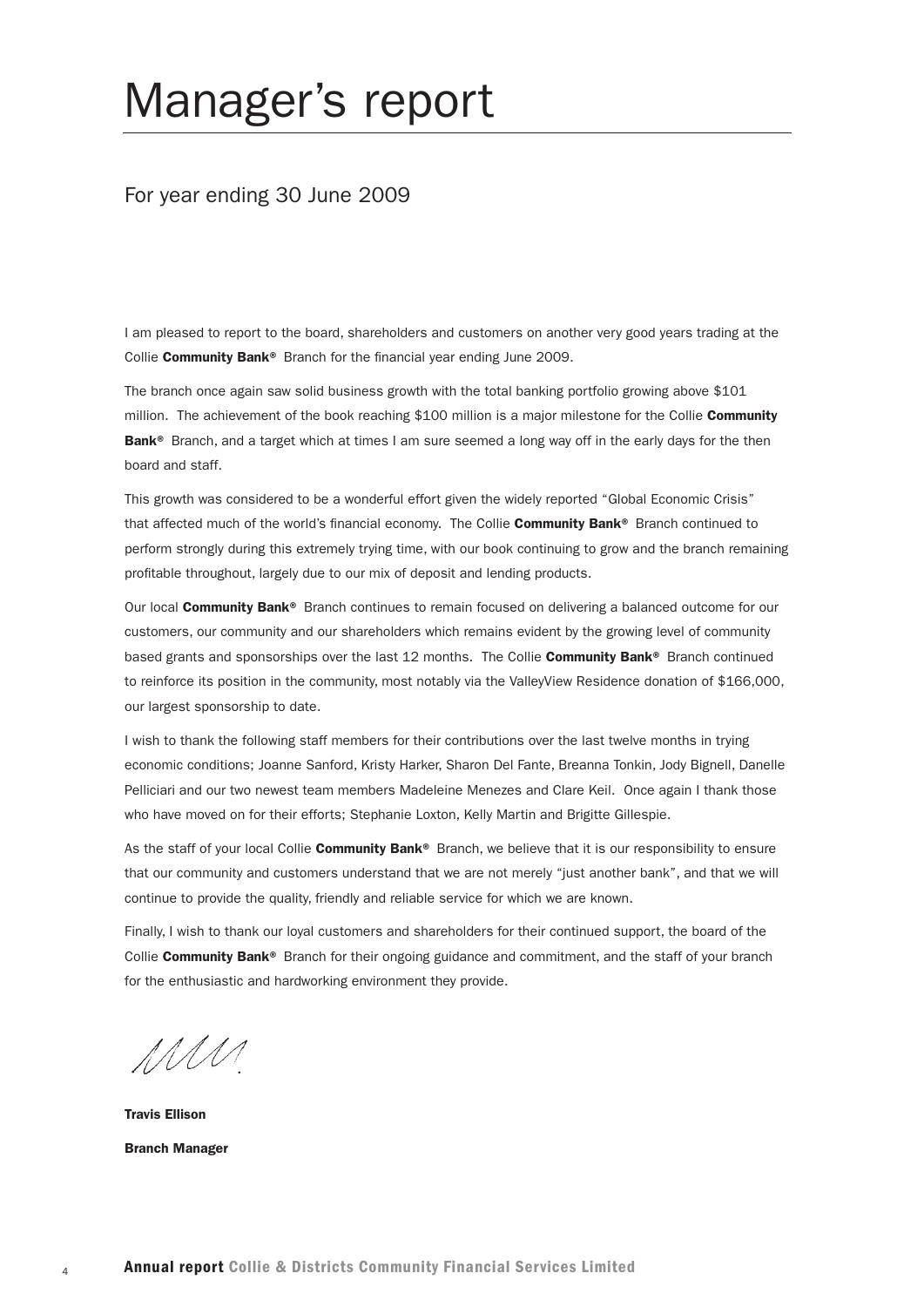# Directors' report

## For year ending 30 June 2009

Your Directors present their report, together with the financial statements of the Company for the financial year ended 30 June 2009.

#### **Directors**

The names of Directors in office at any time during or since the end of the year are:

#### Ian Johnstone Shannon

Chairman

Self Employed Business proprietor of Collie Salvage and Hardware Store for the past 12 years.

Interests in shares: 2,500

#### Neil Richard Martin

Non-Executive Director

Real Estate Agent and Farmer Associate Diploma in Valuation, Certificate in Real Estate Management. Business proprietor and Rotarian for over 18 years. Past Collie Rotary Club president.

Interests in shares: 6,001

#### John Alfred Piavanini

Non-Executive Director

#### Company Director/Business Owner

Business proprietor selling new and used earthmover parts as well as rental and farming properties. Collie Shire Councillor, past Member of the Board of Collie Chamber of Commerce and Industry and a Board Member of the Bunbury Wellington Economic Alliance.

Interests in shares: 13,001

#### Jocelyn Whiteaker

Non-Executive Director

Home duties

Executive Officer of the Red Cross in the role of Treasurer and Secretary to the present time. Member of the Heritage Group. Lived in Collie for 19 years. Interests in shares: 200

#### Roslyn Jennifer Oxley

Non-Executive Director

#### Kindergarten Teacher

Past treasurer of Collie Heritage Group, member of the BPW Club, past treasurer of Wellington District Pony Club and past secretary of Fairview P&C. Also sits on various school committees.

Interests in shares: Nil

#### Joseph John Italiano

Non-Executive Director

Company Manager

Currently the WA Regional Manager for Rural Press Limited. Has worked for Collie Mail and associated companies for over 40 years. Past secretary of Collie Rotary Club.

Interests in shares: 3,301

#### Ian Houghton Miffling

Non-Executive Director

#### Retired

Former Chief Executive Officer of the Shire of Collie, Justice of the Peace, Collie Shire Councillor, Member of Board of Management Riverview Residence Collie and Board Secretary The Coal Miners Welfare Board of WA. Member of Worsley Alumina Refinery Community Liaison Committee, Member of the Griffin Group Collie Community Reference Group.

Interests in shares: 4,501

#### Kenneth William Smallwood

Non-Executive Director

#### Retired

Emigrated to WA from Scotland in 1983. Worked for SECWA until 1993. Worked in Singapore for Tractebel as Maintenance Manager of a combined cycle power plant. Returned home to Collie in 2002 and worked for Western Power until 2005.

Interests in shares: 21,600

#### Glyn Yates

Non-Executive Director

#### Business Owner/Manager

Current Shire Councillor, Past President of the Collie Chamber of Commerce, Past Chairperson Collie River Valley Marketing Group, Member of the Collie Senior High School Council.

Tertiary qualifications in Forestry. Lived in Collie for the past 20 years.

Interests in shares: 5,000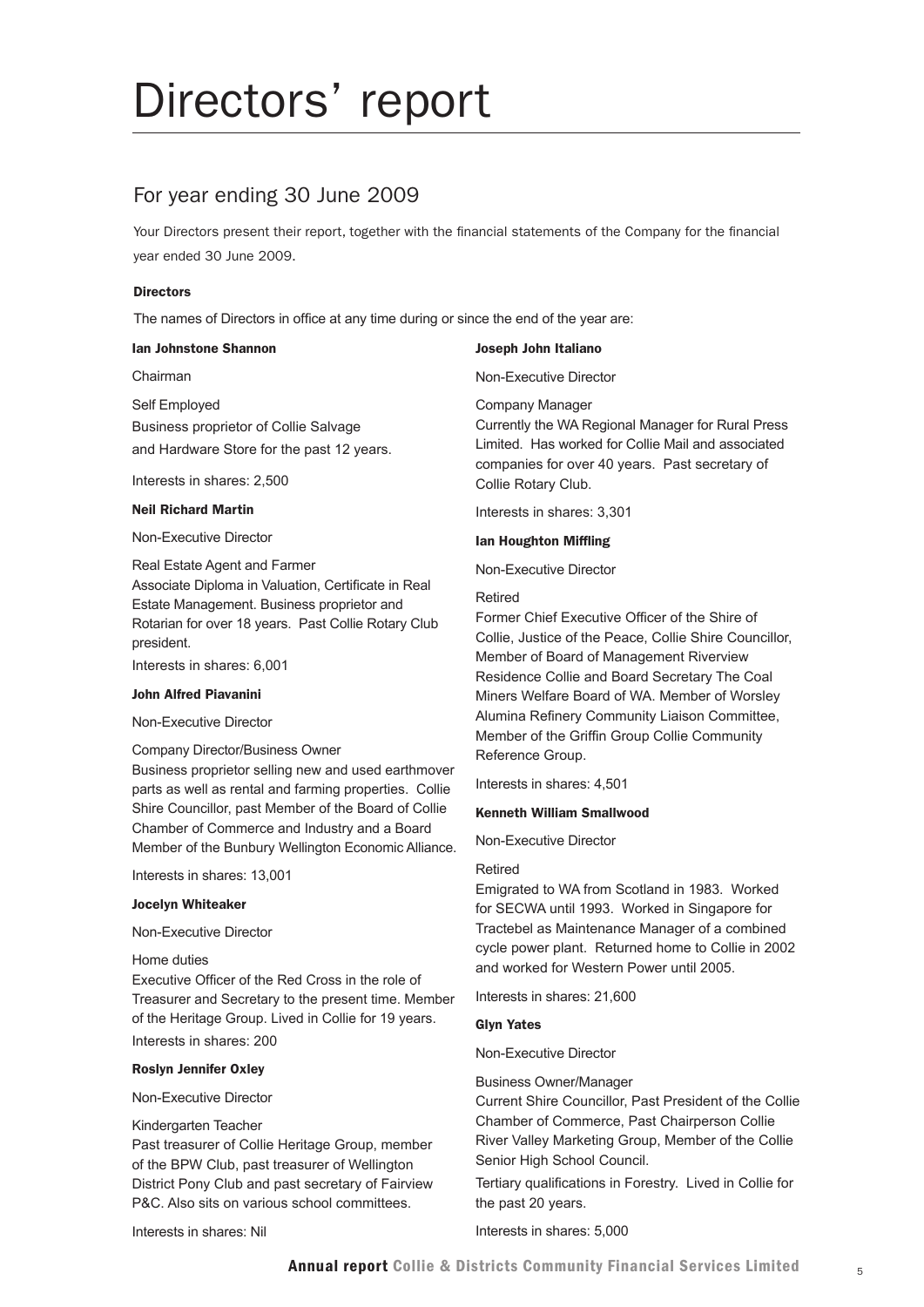#### Company Secretary

#### Ian Houghton Miffling

Former Chief Executive Officer of the Shire of Collie, Justice of the Peace, Collie Shire Councillor, Member of Board of Management Riverview Residence Collie and Board Secretary The Coal Miners Welfare Board of WA.

#### Directors' meetings attended

During the financial year, 13 meetings of Directors (including committees of Directors) were held. Attendances by each Director during the year were as follows:

|                           | <b>Directors' meetings</b>       |                          |  |  |
|---------------------------|----------------------------------|--------------------------|--|--|
| <b>Names of Directors</b> | <b>Number eligible to attend</b> | <b>Meetings attended</b> |  |  |
| <b>Neil Martin</b>        | 13                               | 12                       |  |  |
| Joseph Italiano           | 13                               | 12                       |  |  |
| lan Miffling              | 13                               | 11                       |  |  |
| John Piavanini            | 13                               | 13                       |  |  |
| lan Shannon               | 13                               | 12                       |  |  |
| Kenneth Smallwood         | 13                               | 10                       |  |  |
| Jocelyn Whiteaker         | 13                               | 6                        |  |  |
| Glyn Yates                | 13                               | 12                       |  |  |
| Roslyn Oxley              | 13                               | 10                       |  |  |

#### Principal activity and review of operations

The principal activity and focus of the Company's operations during the year was the operation of a Branch of Bendigo and Adelaide Bank Ltd, pursuant to a franchise agreement.

#### Operating results

The profit of the Company after providing for income tax amounted to \$74,950.

#### Dividends paid or recommended

The Company paid or declared for payment dividends of \$53,782 during the year.

#### Financial position

The net assets of the Company have increased from \$330,138 as at 30 June 2008 to \$351,306 as at 30 June 2009, which is an improvement on prior year due to the improved operating performance of the Company.

The directors believe the Company is in a stable financial position.

#### Significant changes in state of affairs

In the opinion of the Directors, there were no significant changes in the state of affairs of the Company that occurred during the financial year under review, not otherwise disclosed in these financial statements.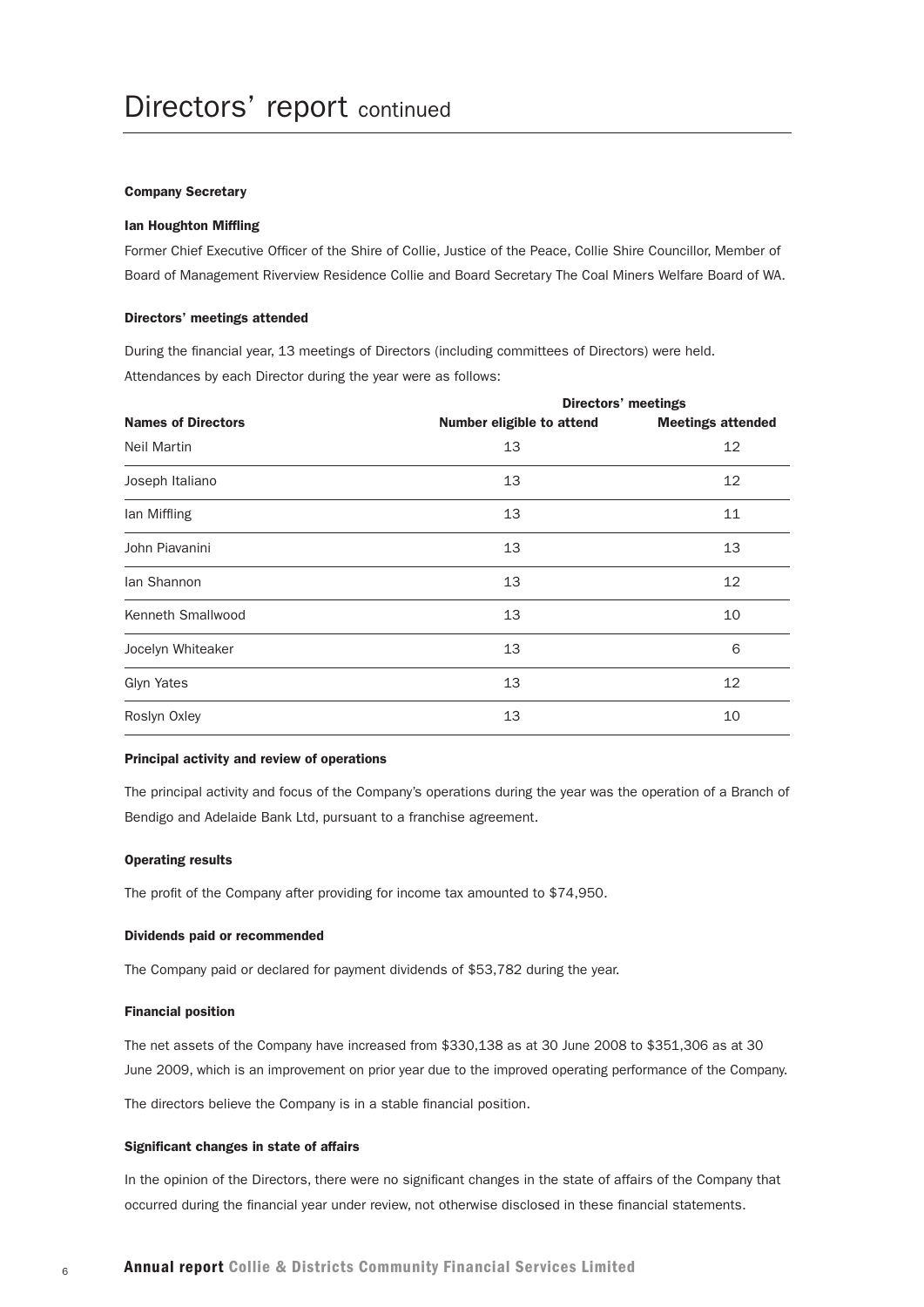#### After balance date events

No matters or circumstances have arisen since the end of the financial year that significantly affected or may significantly affect the operations of the Company, the results of those operations, or the state of affairs of the Company in future financial years.

#### Future developments

Likely developments in the operations of the Company and the expected results of those operations in future financial years have not been included in this report, as the inclusion of such information is likely to result in unreasonable prejudice to the Company.

#### **Options**

No options over issued shares or interests in the Company were granted to Directors or Executives during or since the end of the financial year and there were no options outstanding at the date of this report.

The Directors and Executive do not own any options over issued shares or interests in the Company at the date of this report.

#### Indemnifying Officers or Auditor

Indemnities have been given, during and since the end of the financial year, for any persons who are or have been a Director or an officer, but not an auditor, of the Company. The insurance contract prohibits disclosure of any details of the cover.

#### Environmental issues

The Company's operations are not regulated by any significant environmental regulation under a law of the Commonwealth, State or Territory.

#### Proceedings on behalf of Company

No person has applied for leave of Court to bring proceedings on behalf of the Company or intervene in any proceedings to which the Company is a party for the purpose of taking responsibility on behalf of the Company for all or any part of those proceedings.

The Company was not a party to any such proceedings during the year.

#### Corporate governance

The Company has implemented various corporate governance practices, which include:

- a) Director approval of operating budgets and monitoring of progress against these budgets;
- b) Ongoing Director training; and
- c) Monthly Director meetings to discuss performance and strategic plans

The Company has not appointed a separate audit committee due to the size and nature of operations. The normal functions and responsibilities of an audit committee have been assumed by the Board.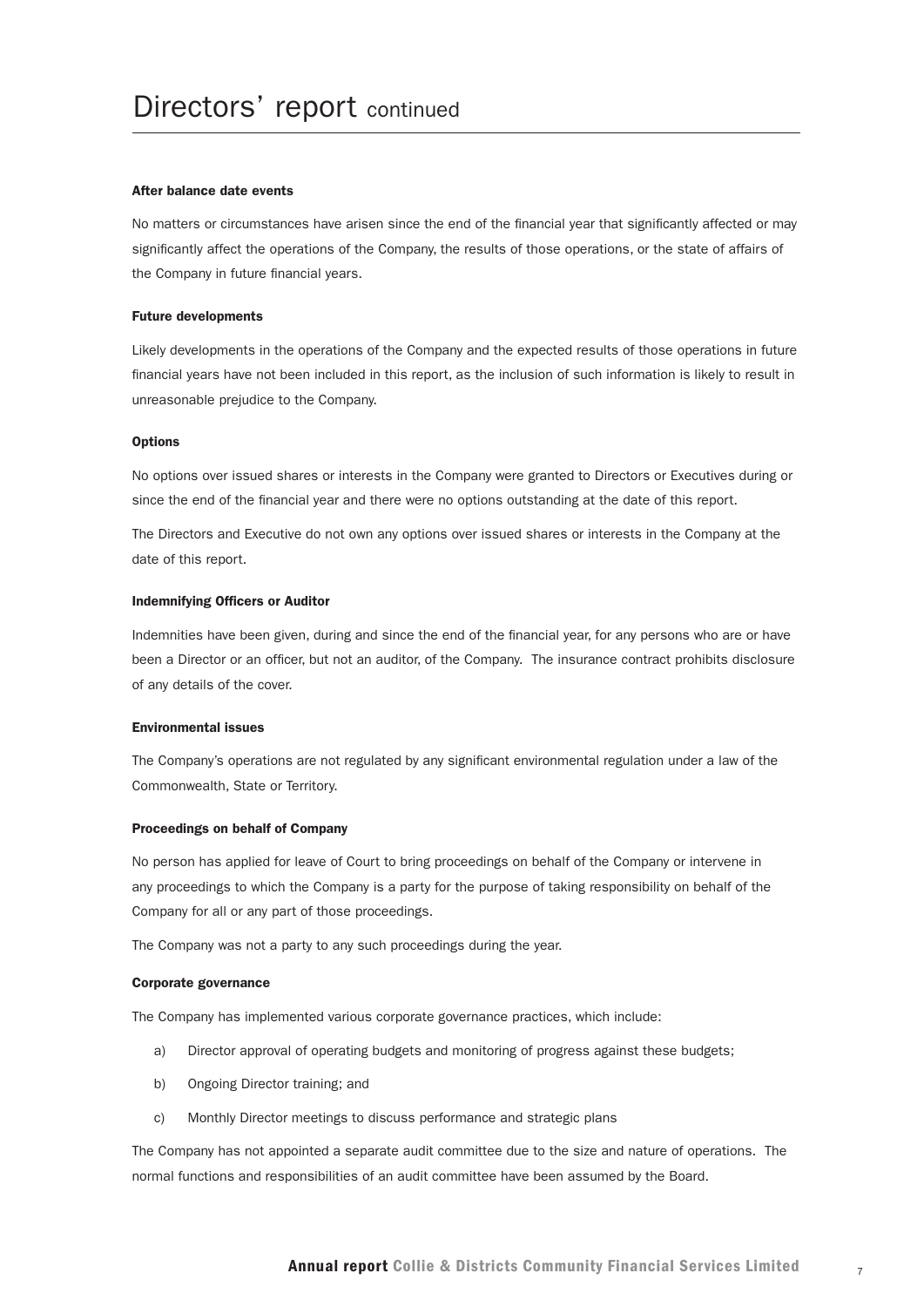#### Non-audit services

The Board is satisfied that the provision of non-audit services during the year is compatible with the general standard of independence for Auditors imposed by the Corporations Act 2001. The Directors are satisfied that the services disclosed below did not compromise the external Auditor's independence for the following reasons:

- • all non-audit services are reviewed and approved by the Board prior to commencement to ensure they do not adversely affect the integrity and objectivity of the Auditor; and
- • the nature of the services provided do not compromise the general principles relating to Auditor independence in accordance with APES 110: Code of Ethics for Professional Accountants set by the Accounting Professional and Ethical Standards Board.

The following fees for non-audit services were paid/payable to the external Auditors during the year ended 30 June 2009:

Taxation services: \$4,700

#### Remuneration report

This report details the nature and amount of remuneration for each key management person of the Company, and for the Executives receiving the highest remuneration.

#### Remuneration of Directors

No income was paid or was payable or otherwise made available, to the Directors of the Company during the years ended 30 June 2009 and 30 June 2008.

#### Remuneration policy

The remuneration policy of the Company has been designed to align key management personnel objectives with shareholder and business objectives by providing a fixed remuneration component and offering specific long-term incentives based on key performance areas affecting the Company's financial results. The board of the Company believes the remuneration policy to be appropriate and effective in its ability to attract and retain the best key management personnel to run and manage the Company, as well as create goal congruence between Directors, Executives and shareholders.

The Board's policy for determining the nature and amount of remuneration for key management personnel of the Company is as follows:

- • The remuneration policy, setting the terms and conditions for the key management personnel, was developed by the Board.
- • All key management personnel receive a base salary (which is based on factors such as length of service and experience), and superannuation.
- • The Board reviews key management personnel packages annually by reference to the Company's performance, Executive performance and comparable information from industry sectors.

The performance of key management personnel is measured against criteria agreed annually with each Executive and is based predominantly on the forecast growth of the Company's profits and shareholders'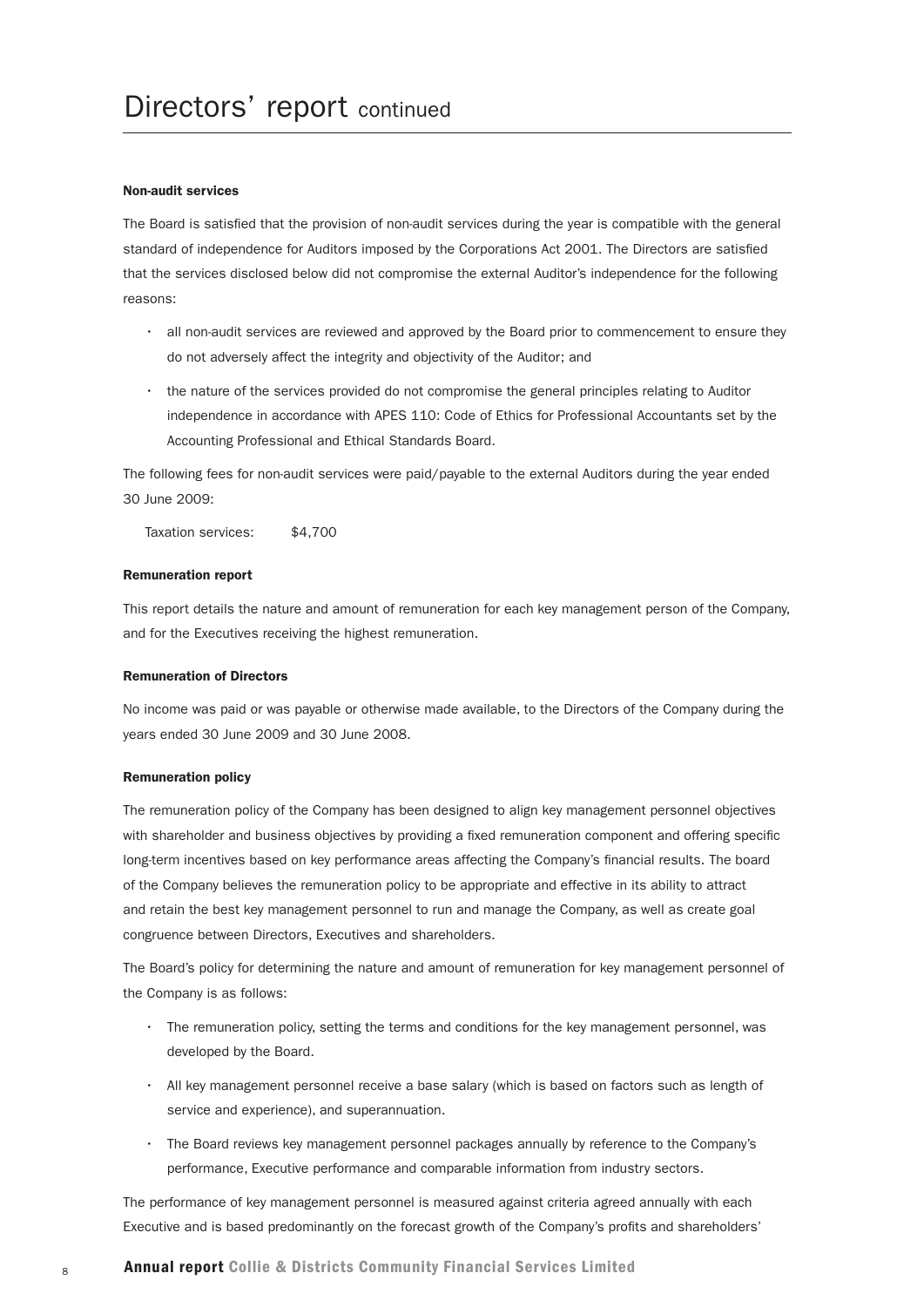value. All bonuses and incentives must be linked to predetermined performance criteria. The Board may, however, exercise its discretion in relation to approving incentives and bonuses, which must be justified by reference to measurable performance criteria. The policy is designed to attract the highest calibre of Executives and reward them for performance that results in long-term growth in shareholder wealth.

The key management personnel receive a superannuation guarantee contribution required by the government, which is currently 9%, and do not receive any other retirement benefits. Some individuals may have chosen to sacrifice part of their salary to increase payments towards superannuation.

All remuneration paid to key management personnel is valued at the cost to the Company and expensed.

#### Performance-based remuneration

As part of each key management personnel's remuneration package there is a performance-based component, consisting of key performance indicators (KPIs). The intention of this program is to facilitate goal congruence between key management personnel with that of the business and shareholders. The KPIs are set annually, with a certain level of consultation with key management personnel to ensure buy-in. The measures are specifically tailored to the areas each key management personnel is involved in and has a level of control over. The KPIs target areas the Board believes hold greater potential for Company expansion and profit, covering financial and non-financial as well as short- and long-term goals. The level set for each KPI is based on budgeted figures for the Company and respective industry standards.

Performance in relation to the KPIs is assessed annually, with bonuses being awarded depending on the number and deemed difficulty of the KPIs achieved. Following the assessment, the KPIs are reviewed by the remuneration committee in light of the desired and actual outcomes, and their efficiency is assessed in relation to the Company's goals and shareholder wealth, before the KPIs are set for the following year

In determining whether or not a KPI has been achieved, the Company bases the assessment on audited figures.

#### Company performance, shareholder wealth and executive remuneration

The remuneration policy has been tailored to increase goal congruence between shareholders and Executives. The method applied in achieving this aim is a performance based bonus based on key performance indicators. The Company believes this policy to have been effective in increasing shareholder wealth over the past years.

#### Key management personnel remuneration policy

The remuneration structure for key management personnel is based on a number of factors, including length of service, particular experience of the individual concerned, and overall performance of the company. The contracts for service between the company and key management personnel are on a continuing basis, the terms of which are not expected to change in the immediate future. Upon retirement key management personnel are paid employee benefit entitlements accrued to date of retirement.

The employment conditions of the key management personnel are formalised in contracts of employment. All Executives are permanent employees of the Company.

The employment contracts stipulate a resignation periods. The Company may terminate an employment contract without cause by providing appropriate written notice or making payment in lieu of notice, based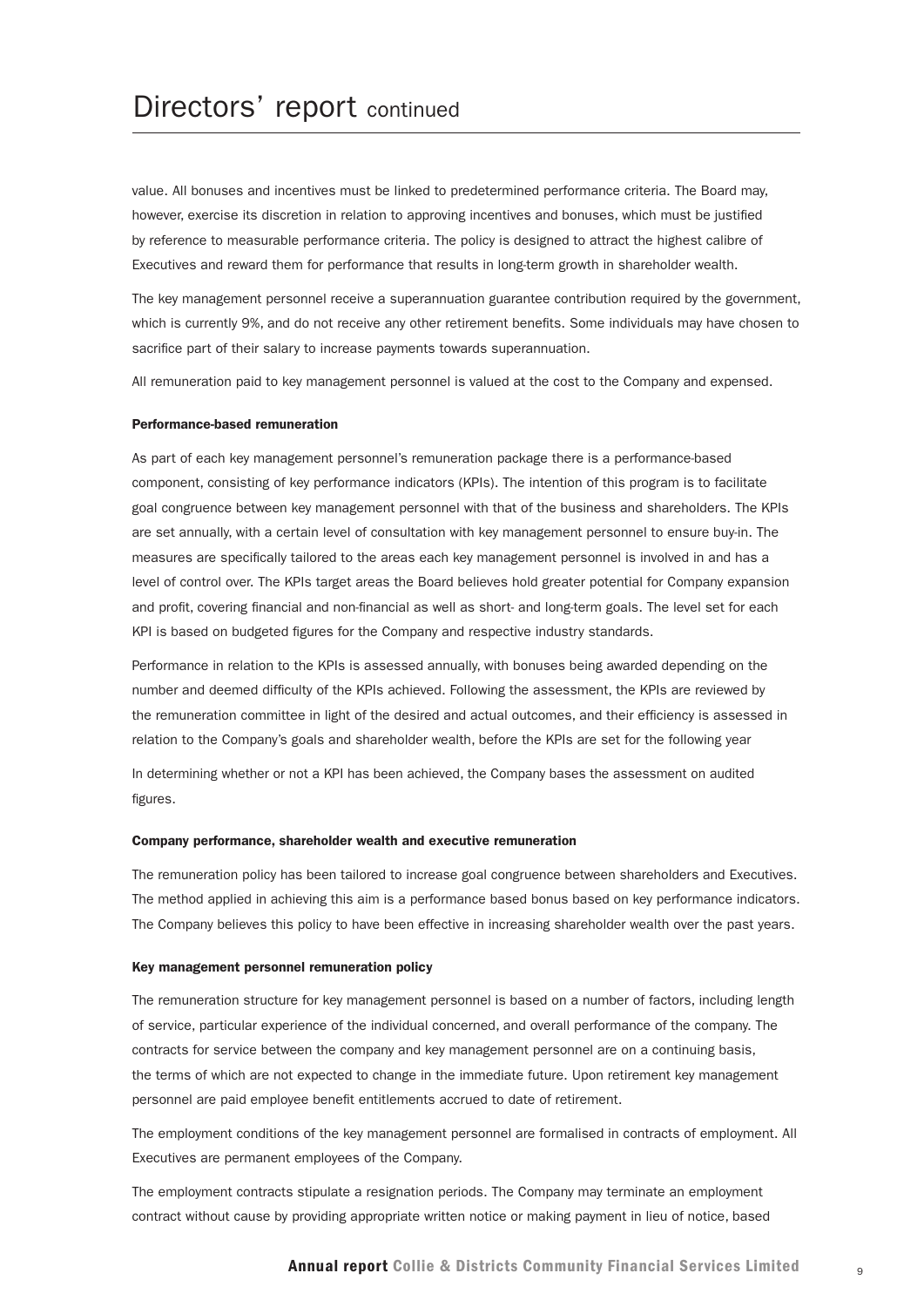on the individual's annual salary component together with a redundancy payment. Termination payments are generally not payable on resignation or dismissal for serious misconduct. In the instance of serious misconduct the Company can terminate employment at any time.

#### Performance income as a proportion of total remuneration

Executives are paid performance based bonuses based on set monetary figures, rather than proportions of their salary. This has led to the proportions of remuneration related to performance varying between individuals. The Board has set these bonuses to encourage achievement of specific goals that have been given a high level of importance in relation to the future growth and profitability of the Company.

The Board will review the performance bonuses to gauge their effectiveness against achievement of the set goals, and adjust future years' incentives as they see fit to ensure use of the most cost effective and efficient methods.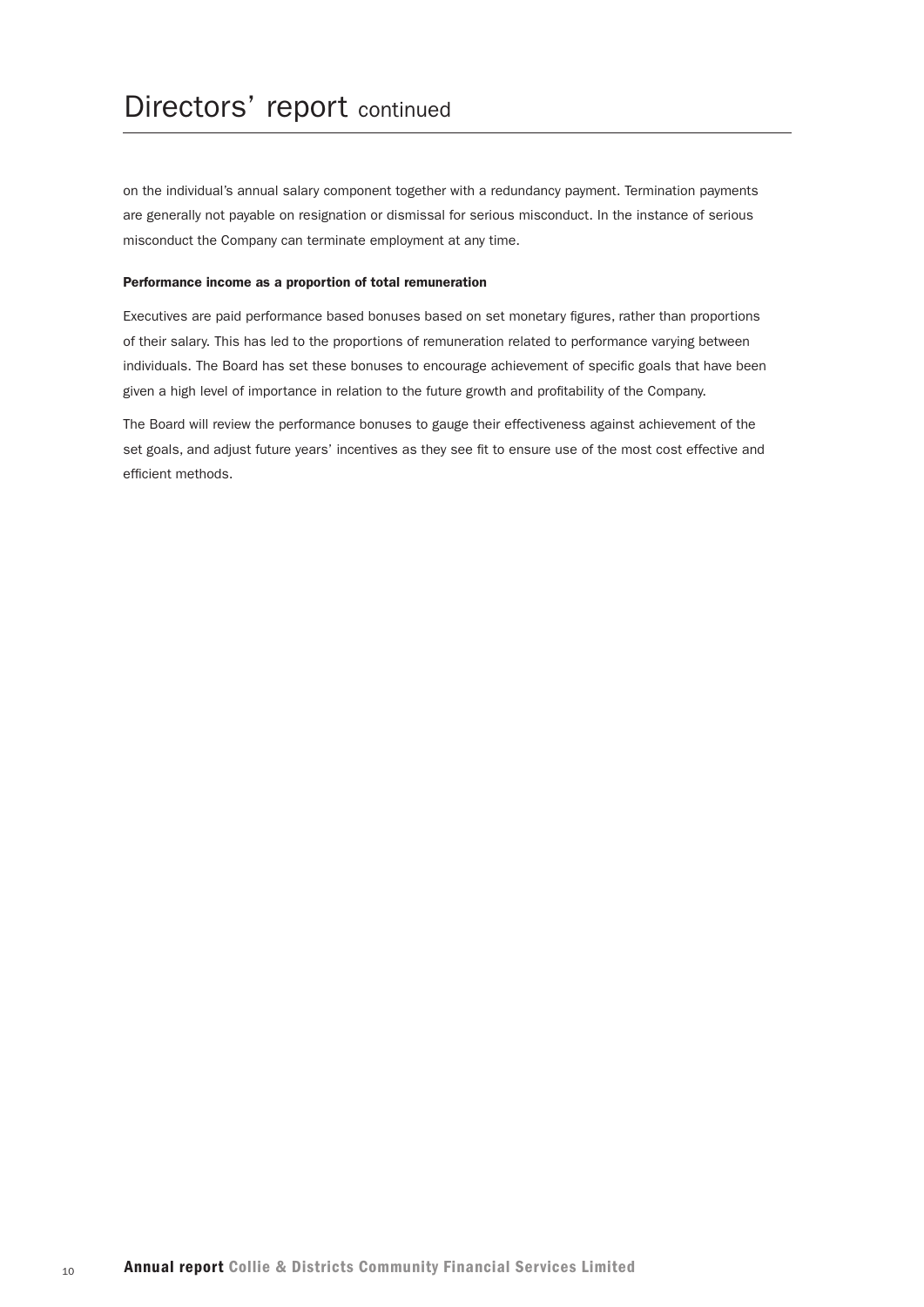#### Auditor's Independence Declaration

A copy of the Auditor's independence declaration is included within the financial statements.

This Report of the Directors, incorporating the Remuneration Report, is signed in accordance with a resolution of the Board of Directors.

Kanel & hallwood

Kenneth William Smallwood Director

Signed on 21 September 2009.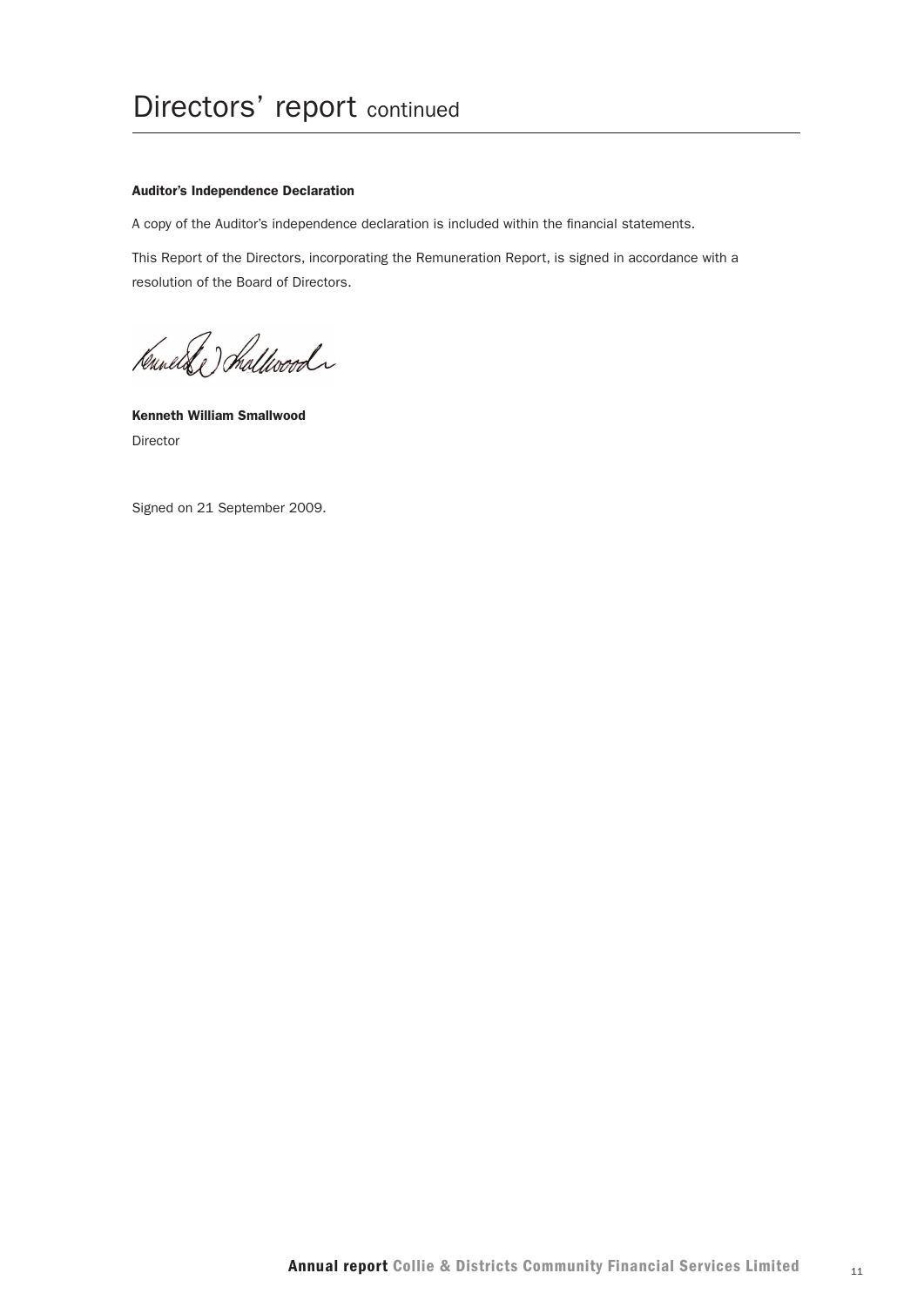## Directors' report continued

## **RSM** Bird Cameron Partners

Chartered Accountants

8 St Georges Terrace Perth WA 6000<br>GPO Box R1253 Perth WA 6844<br>T +61 8 9261 9100 F +61 8 9261 9101<br>www.rsmi.com.au

#### **AUDITOR'S INDEPENDENCE DECLARATION**

As lead Auditor for the audit of the financial report of Collie & Districts Community Financial Services Limited for the year ended 30 June 2009, I declare that to the best of my knowledge and belief there have been no contraventions of:

the Auditor independence requirements of the Corporations Act 2001 in relation to the audit, and  $\overline{a}$ 

any applicable code of professional conduct in relation to the audit.  $h$ 

RSM Bid Camaon Ritus.

RSM BIRD CAMERON PARTNERS **Chartered Accountants** 

Will

David Wall Partner

Perth, Western Australia Date: 21 September 2009

'Liability limited by a scheme approved under Professional Standards Legislation

Major Offices in: Perth, Sydney, Melbourne,<br>Adelaide and Canberra ABN 36 965 185 036

8

RSM Bird Cameron Partners is an independent member firm of RSM<br>International, an affiliation of independent accounting and consulting firms.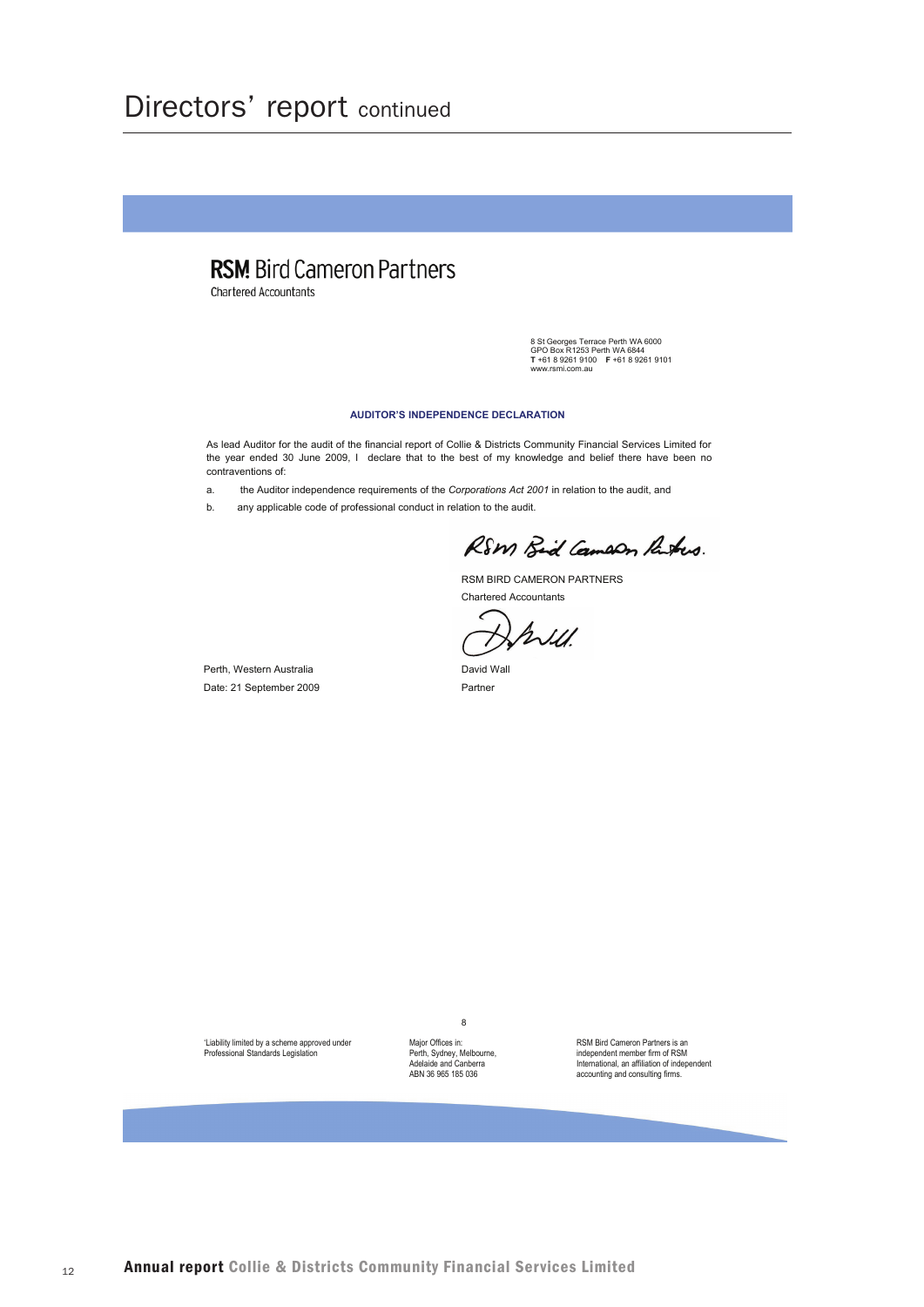# Financial statements

## Income statement For year ending 30 June 2009

|                                              | <b>Note</b> | 2009<br>\$ | 2008<br>\$ |  |
|----------------------------------------------|-------------|------------|------------|--|
| Revenue                                      |             | 1,021,228  | 927,389    |  |
| Employee benefits expense                    |             | (416, 313) | (425, 031) |  |
| Depreciation and amortisation expense        |             | (24, 551)  | (23, 303)  |  |
| Finance costs                                |             | (3,464)    | (954)      |  |
| Other expenses                               |             | (464, 857) | (203, 791) |  |
| Profit before income tax                     |             | 112,043    | 274,310    |  |
| Income tax expense                           |             | (37,093)   | (86, 281)  |  |
| <b>Profit attributable to members</b>        |             | 74,950     | 188,029    |  |
| <b>Overall operations</b>                    |             |            |            |  |
| - basic profit per share (cents per share)   |             | 17.42      | 43.7       |  |
| - diluted profit per share (cents per share) |             | 17.42      | 43.7       |  |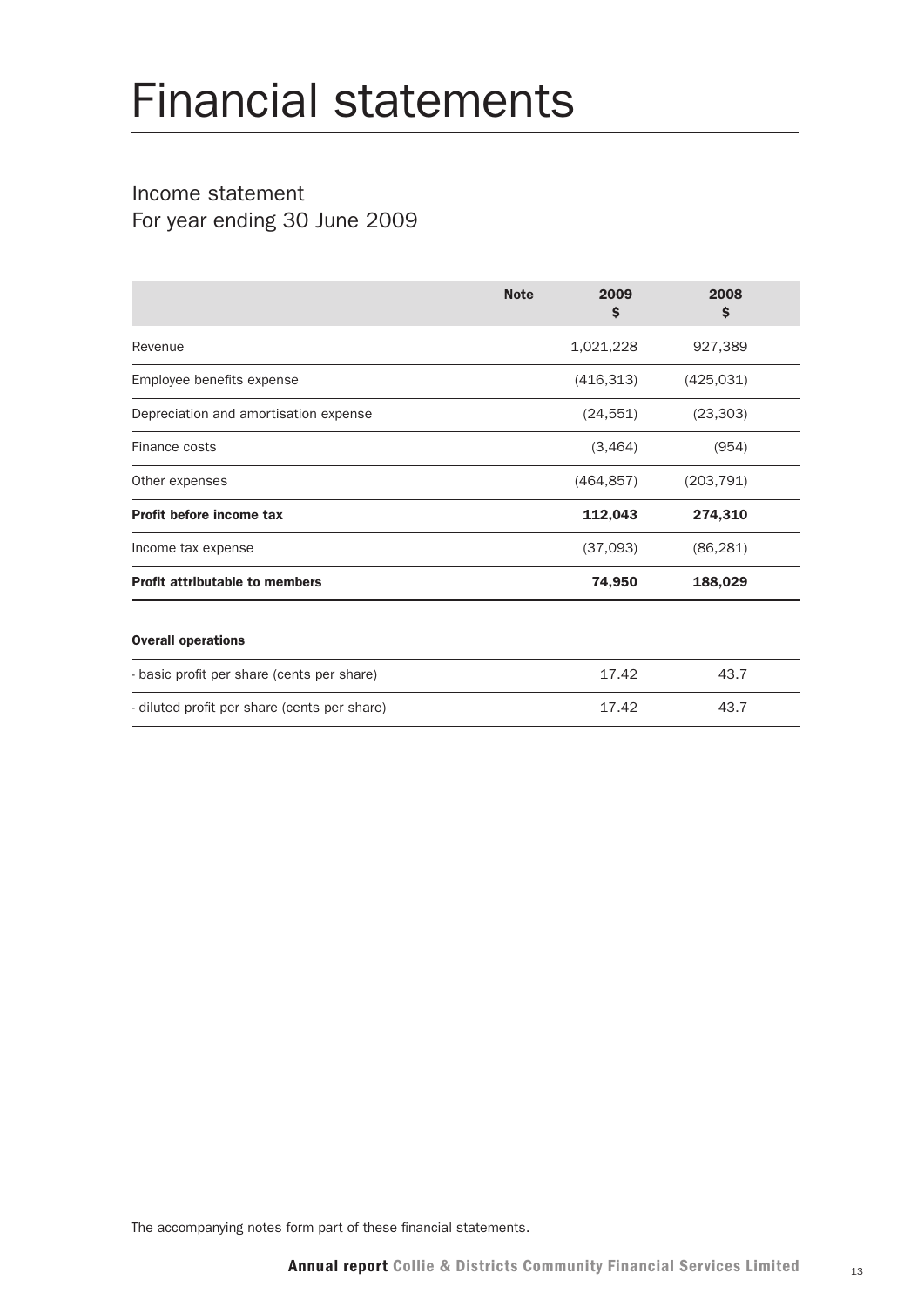Balance sheet As at 30 June 2009

|                                        | 2009<br><b>Note</b><br>\$ | 2008<br>\$ |
|----------------------------------------|---------------------------|------------|
| <b>Current assets</b>                  |                           |            |
| Cash and cash equivalents              | 294,733                   | 278,013    |
| Trade and other Receivables            | 96,396                    | 89,413     |
| Other current assets                   | 8,443                     | 11,534     |
| <b>Total current assets</b>            | 399,572                   | 378,960    |
| <b>Non-current assets</b>              |                           |            |
| Property, plant and equipment          | 53,074                    | 67,004     |
| Intangible assets                      | 25,480                    | 35,480     |
| Deferred tax asset                     | 6,644                     | 6,979      |
| <b>Total non-current assets</b>        | 85,198                    | 109,463    |
| <b>Total assets</b>                    | 484,770                   | 488,423    |
| <b>Current liabilities</b>             |                           |            |
| Trade and other payables               | 41,082                    | 55,217     |
| <b>Financial liability</b>             | 6,954                     | 6,208      |
| Short-term provisions                  | 22,147                    | 23,265     |
| Current tax liability                  | 36,758                    | 40,896     |
| <b>Total current liabilities</b>       | 106,941                   | 125,586    |
| <b>Non-current liabilities</b>         |                           |            |
| <b>Financial liability</b>             | 26,523                    | 32,699     |
| <b>Total non-current labilities</b>    | 26,523                    | 32,699     |
| <b>Total liabilities</b>               | 133,464                   | 158,285    |
| <b>Net assets</b>                      | 351,306                   | 330,138    |
| <b>Equities</b>                        |                           |            |
| Issued capital                         | 430,259                   | 430,259    |
| Retained earnings/(accumulated losses) | (78, 953)                 | (100, 121) |
| <b>Total equity</b>                    | 351,306                   | 330,138    |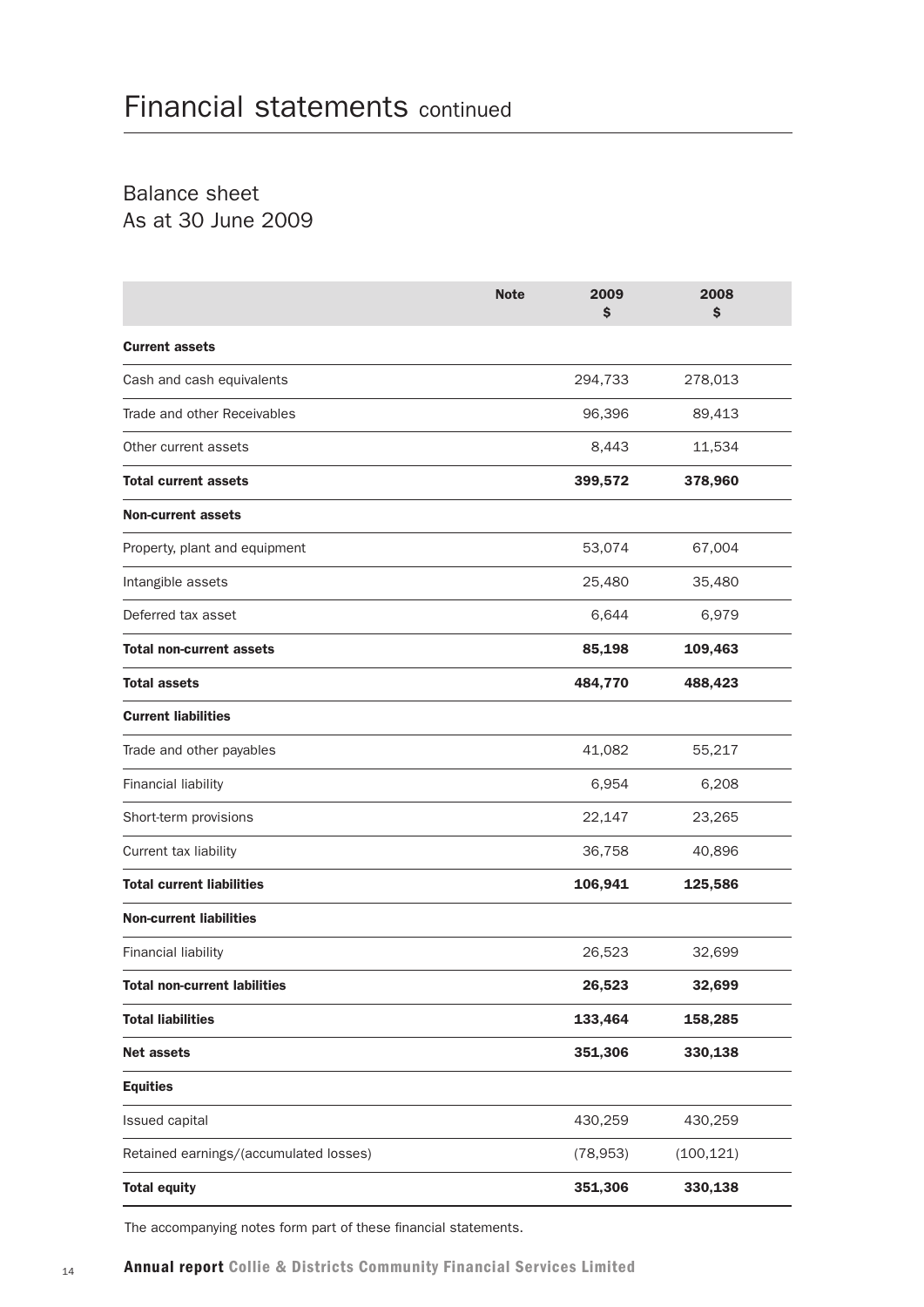## Statement of cash flows As at 30 June 2009

|                                                   | <b>Share capital</b><br>(Ordinary<br>shares) | <b>Retained</b><br>earnings/<br>(Accumulated<br>losses) | <b>Total</b> |
|---------------------------------------------------|----------------------------------------------|---------------------------------------------------------|--------------|
|                                                   |                                              | \$                                                      | \$           |
| Balance at 1 July 2007                            | 430,259                                      | (245, 126)                                              | 185,133      |
| Profit attributable to the members of the Company |                                              | 188,029                                                 | 188,029      |
| Dividends paid or provided                        |                                              | (43,024)                                                | (43,024)     |
| Balance at 30 June 2008                           | 430,259                                      | (100, 121)                                              | 330,138      |
| Balance at 1 July 2008                            | 430,259                                      | (100, 121)                                              | 330,138      |
| Profit attributable to the members of the Company |                                              | 74,950                                                  | 74,950       |
| Dividends paid or provided                        |                                              | (53, 782)                                               | (53, 782)    |
| Balance at 30 June 2009                           | 430,259                                      | (78, 953)                                               | 351,306      |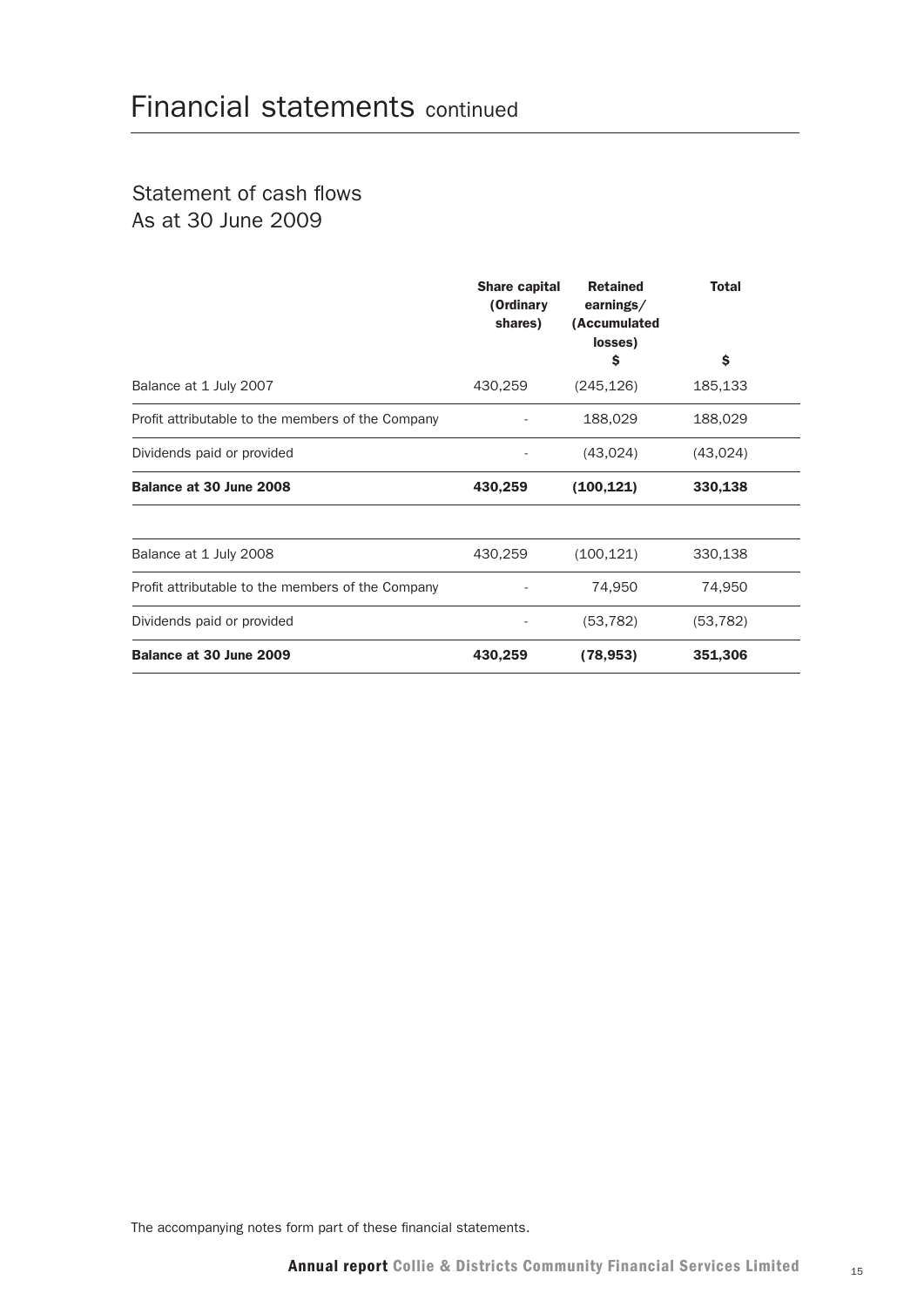## Statement of changes in equity As at 30 June 2009

|                                                  | <b>Note</b><br>2009<br>\$ | 2008<br>\$ |
|--------------------------------------------------|---------------------------|------------|
| <b>Cash flows from operating activities</b>      |                           |            |
| Receipts from customers                          | 1,014,073                 | 917,446    |
| Payments to suppliers and employees              | (893, 332)                | (669, 041) |
| Interest received                                | 172                       | 77         |
| Borrowing costs paid                             | (3, 464)                  | (954)      |
| Income tax paid                                  | (40, 896)                 |            |
| Net cash provided by operating activities        | 76,553                    | 247,528    |
| <b>Cash flows from investing activities</b>      |                           |            |
| Payments for plant and equipment                 | (621)                     | (49, 675)  |
| Payments from plant and equipment                |                           | 10,496     |
| Net cash used in investing activities            | (621)                     | (39, 179)  |
| <b>Cash flows from financing activities</b>      |                           |            |
| Repayment of borrowings                          | (5,430)                   | (20, 790)  |
| Proceeds from borrowings                         |                           | 38,990     |
| Dividends paid                                   | (53, 872)                 | (43,024)   |
| Net cash used in financing activities            | (59, 212)                 | (24, 824)  |
| Net increase in cash held                        | 16,720                    | 183,525    |
| Cash held at the beginning of the financial year | 278,013                   | 94,488     |
| Cash held at the end of the financial year       | 294,733                   | 278,013    |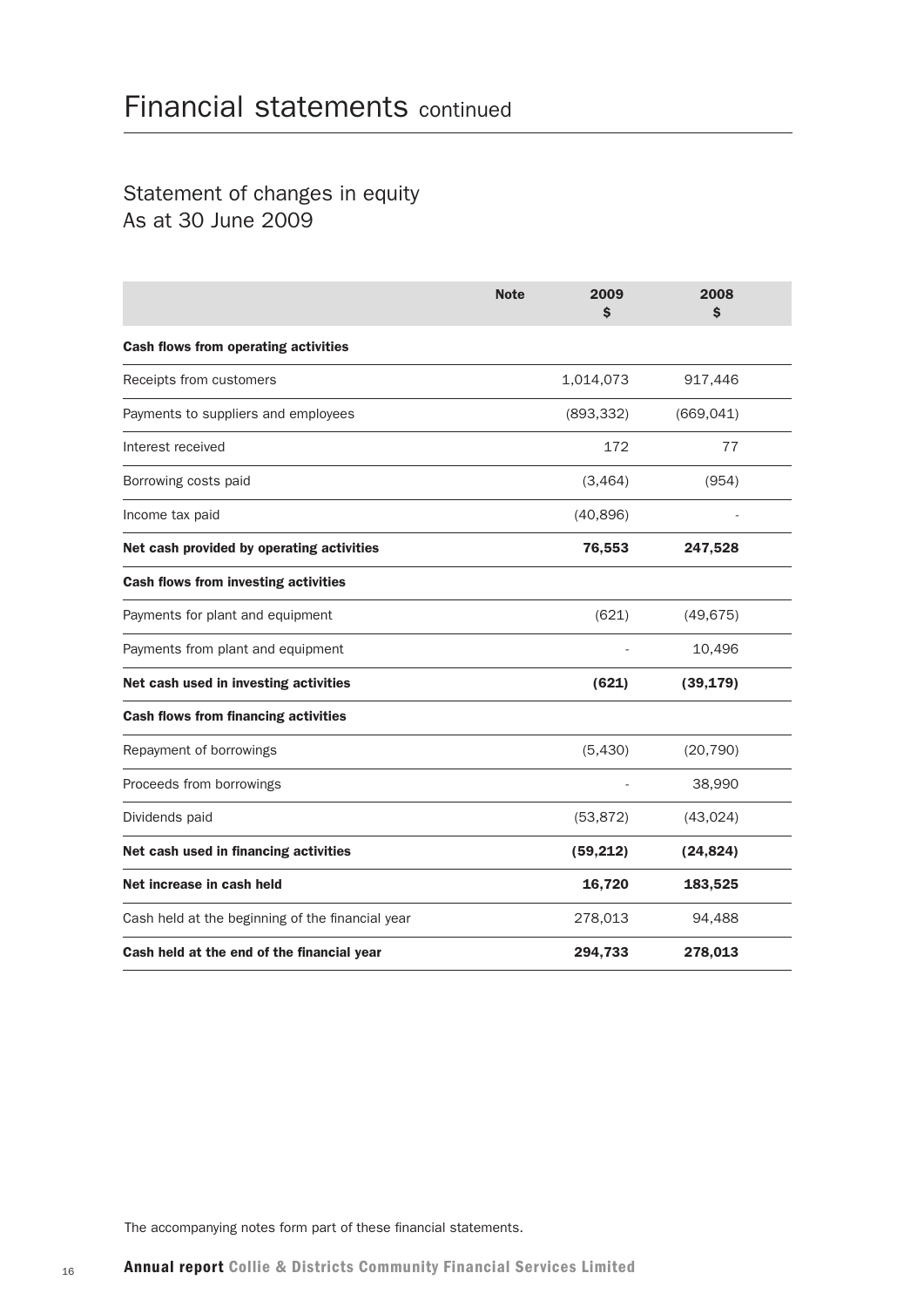# Notes to the financial statements

#### For year ending 30 June 2009

#### Note 1. Statement of significant accounting policies

The financial report is a general purpose financial report that has been prepared in accordance with Australian Accounting Standards, Australian Accounting Interpretations, other authoritative pronouncements of the Australian Accounting Standards Board and the Corporations Act 2001.

The financial report covers the Company as an individual entity. The Company is a public Company, incorporated and domiciled in Australia.

Australian Accounting Standards set out accounting policies that the Australian Accounting Standards Board (AASB) has concluded would result in a financial report containing relevant and reliable information about transactions, events and conditions. Compliance with Australian Accounting Standards ensures that the financial statements and notes also comply with International Financial Reporting Standards. Material accounting policies adopted in the preparation of this financial report are presented below and have been consistently applied unless otherwise stated.

The financial report has been prepared on an accruals basis and is based on historical costs modified where applicable by the measurement at fair value of selected non-current assets, financial assets and financial liabilities.

#### (a) Income tax

The income tax expense (revenue) for the year comprises current income tax expense (income) and deferred tax expense (income).

Current income tax expense charged to the profit or loss is the tax payable on taxable income calculated using applicable income tax rates enacted, or substantially enacted, as at reporting date. Current tax liabilities (assets) are therefore measured at the amounts expected to be paid to (recovered from) the relevant taxation authority.

Deferred income tax expense reflects movements in deferred tax asset and deferred tax liability balances during the year as well as unused tax losses.

Current and deferred income tax expense (income) is charged or credited directly to equity instead of the profit or loss when the tax relates to items that are credited or charged directly to equity.

Deferred tax assets and liabilities are ascertained based on temporary differences arising between the tax bases of assets and liabilities and their carrying amounts in the financial statements. Deferred tax assets also result where amounts have been fully expensed but future tax deductions are available. No deferred income tax will be recognised from the initial recognition of an asset or liability, excluding a business combination, where there is no effect on accounting or taxable profit or loss.

Deferred tax assets and liabilities are calculated at the tax rates that are expected to apply to the period when the asset is realised or the liability is settled, based on tax rates enacted or substantively enacted at reporting date. Their measurement also reflects the manner in which management expects to recover or settle the carrying amount of the related asset or liability.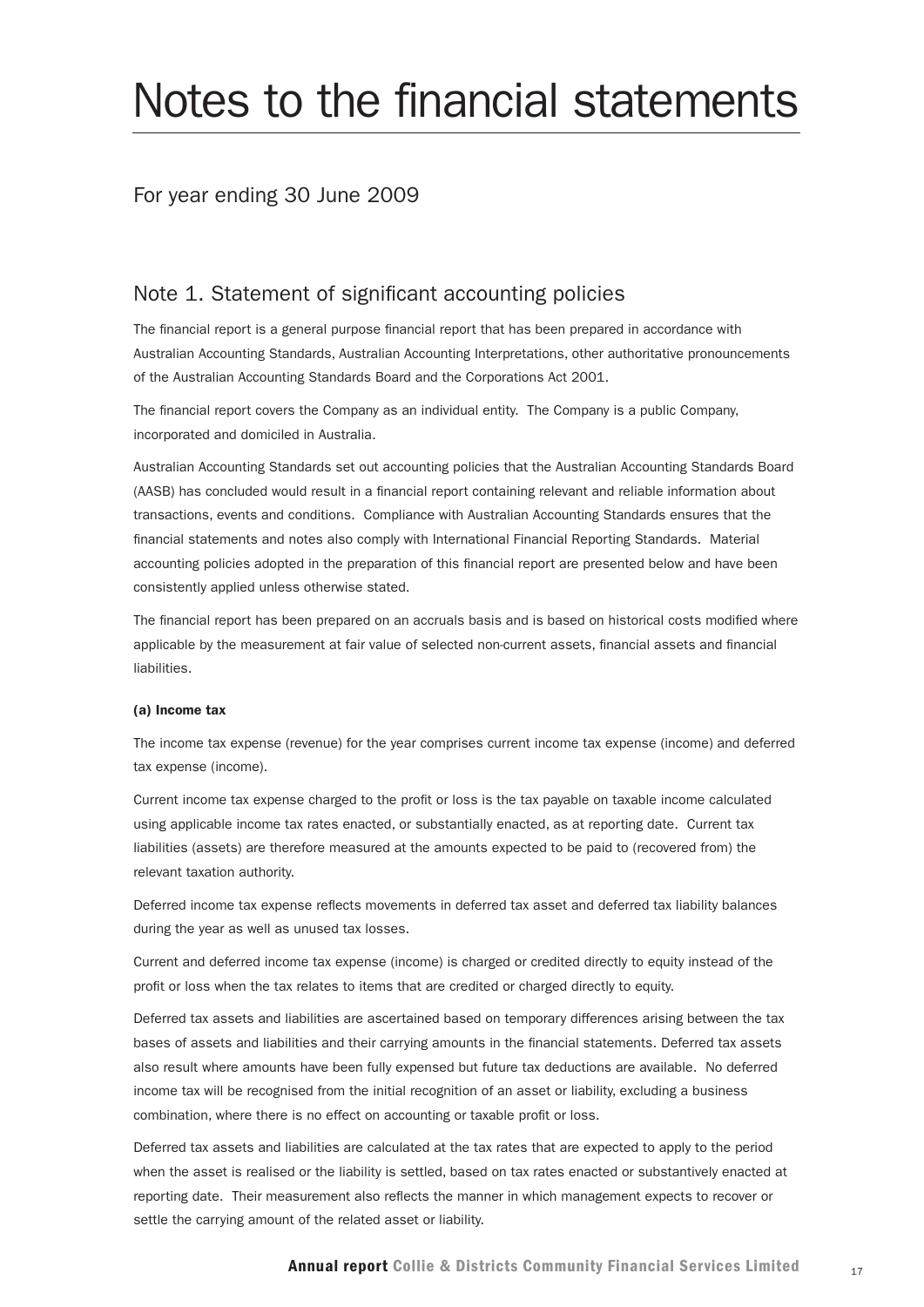Deferred tax assets relating to temporary differences and unused tax losses are recognised only to the extent that it is probable that future taxable profit will be available against which the benefits of the deferred tax asset can be utilised.

Current tax assets and liabilities are offset where a legally enforceable right of set off exists and it is intended that net settlement or simultaneous realisation and settlement of the respective asset and liability will occur. Deferred tax assets and liabilities are offset where a legally enforceable right of set-off exists, the deferred tax assets and liabilities relate to income taxes levied by the same taxation authority on either the same taxable entity or different taxable entities where it is intended that net settlement or simultaneous realisation and settlement of the respective asset and liability will occur in future periods in which significant amounts of deferred tax assets or liabilities are expected to be recovered or settled.

#### (b) Property, plant and equipment

Each class of property, plant and equipment is carried at cost or fair value less, where applicable, any accumulated depreciation and impairment losses.

#### Property

Freehold land and buildings are shown at their fair value (being the amount for which an asset could be exchanged between knowledgeable willing parties in an arm's length transaction), based on periodic, but at least triennial, valuations by external independent valuers, less subsequent depreciation for buildings.

Increases in the carrying amount arising on revaluation of land and buildings are credited to a revaluation reserve in equity. Decreases that offset previous increases of the same asset are charged against fair value reserves directly in equity; all other decreases are charged to the income statement. Each year the difference between depreciation based on the revalued carrying amount of the asset charged to the income statement and depreciation based on the asset's original cost is transferred from the revaluation reserve to retained earnings.

Any accumulated depreciation at the date of revaluation is eliminated against the gross carrying amount of the asset and the net amount is restated to the revalued amount of the asset.

#### Plant and equipment

Plant and equipment are measured on the cost basis.

The carrying amount of plant and equipment is reviewed annually by Directors to ensure it is not in excess of the recoverable amount from these assets. The recoverable amount is assessed on the basis of the expected net cash flows that will be received from the assets employment and subsequent disposal. The expected net cash flows have been discounted to their present values in determining recoverable amounts.

Subsequent costs are included in the asset's carrying amount or recognised as a separate asset, as appropriate, only when it is probable that future economic benefits associated with the item will flow to the Company and the cost of the item can be measured reliably. All other repairs and maintenance are charged to the income statement during the financial year in which they are incurred.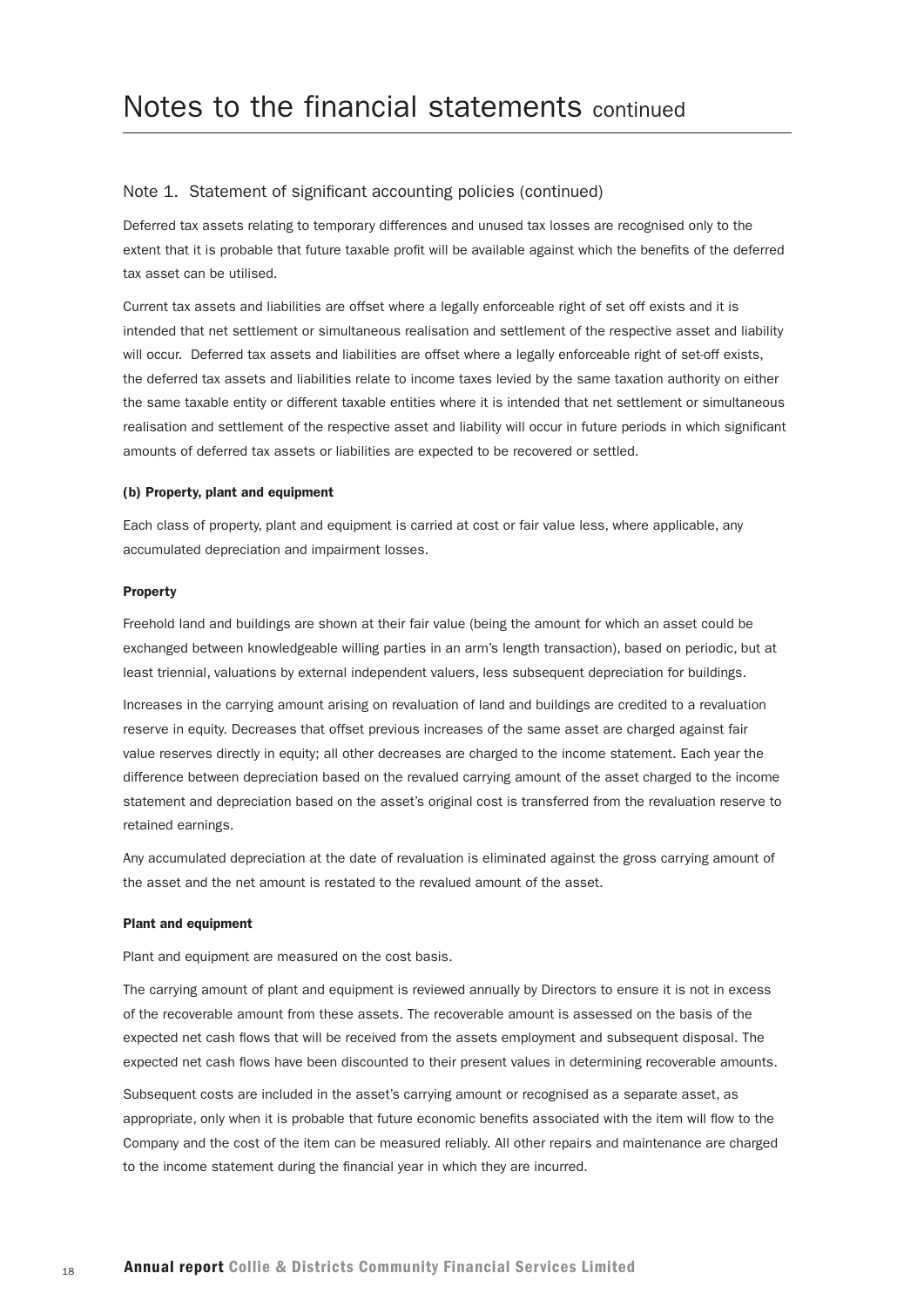#### Depreciation

The depreciable amount of all fixed assets including building and capitalised lease assets, but excluding freehold land, is depreciated on a straight line basis over their useful lives to the economic entity commencing from the time the asset is held ready for use. Leasehold improvements are depreciated over the shorter of either the unexpired period of the lease or the estimated useful lives of the improvements.

The depreciation rates used for each class of depreciable assets are:

| Class of fixed Asset | Depreciation rate |
|----------------------|-------------------|
| Plant and equipment  | 20%               |

The assets' residual values and useful lives are reviewed, and adjusted if appropriate, at each balance sheet date.

An asset's carrying amount is written down immediately to its recoverable amount if the asset's carrying amount is greater than its estimated recoverable amount.

Gains and losses on disposals are determined by comparing proceeds with the carrying amount. These gains or losses are included in the income statement. When revalued assets are sold, amounts included in the revaluation reserve relating to that asset are transferred to retained earnings.

#### (c) Leases

Leases of fixed assets where substantially all the risks and benefits incidental to the ownership of the asset, but not the legal ownership that are transferred to entities in the Company are classified as finance leases.

Finance leases are capitalised by recording an asset and a liability at the lower of the amounts equal to the fair value of the leased property or the present value of the minimum lease payments, including any guaranteed residual values. Lease payments are allocated between the reduction of the lease liability and the lease interest expense for the year.

Leased assets are depreciated on a straight-line basis over the shorter of their estimated useful lives or the lease term.

Lease payments for operating leases, where substantially all the risks and benefits remain with the lessor, are charged as expenses in the periods in which they are incurred.

Lease incentives under operating leases are recognised as a liability and amortised on a straight-line basis over the life of the lease term.

#### (d) Financial instruments

#### Recognition and initial measurement

Financial instruments, incorporating financial assets and financial liabilities, are recognised when the Company becomes a party to the contractual provisions of the instrument. Trade date accounting is adopted for financial assets that are delivered within timeframes established by marketplace convention.

Financial instruments are initially measured at fair value plus transactions costs where the instrument is not classified as at fair value through profit or loss. Transaction costs related to instruments classified as at fair value through profit or loss are expensed to profit or loss immediately. Financial instruments are classified and measured as set out below.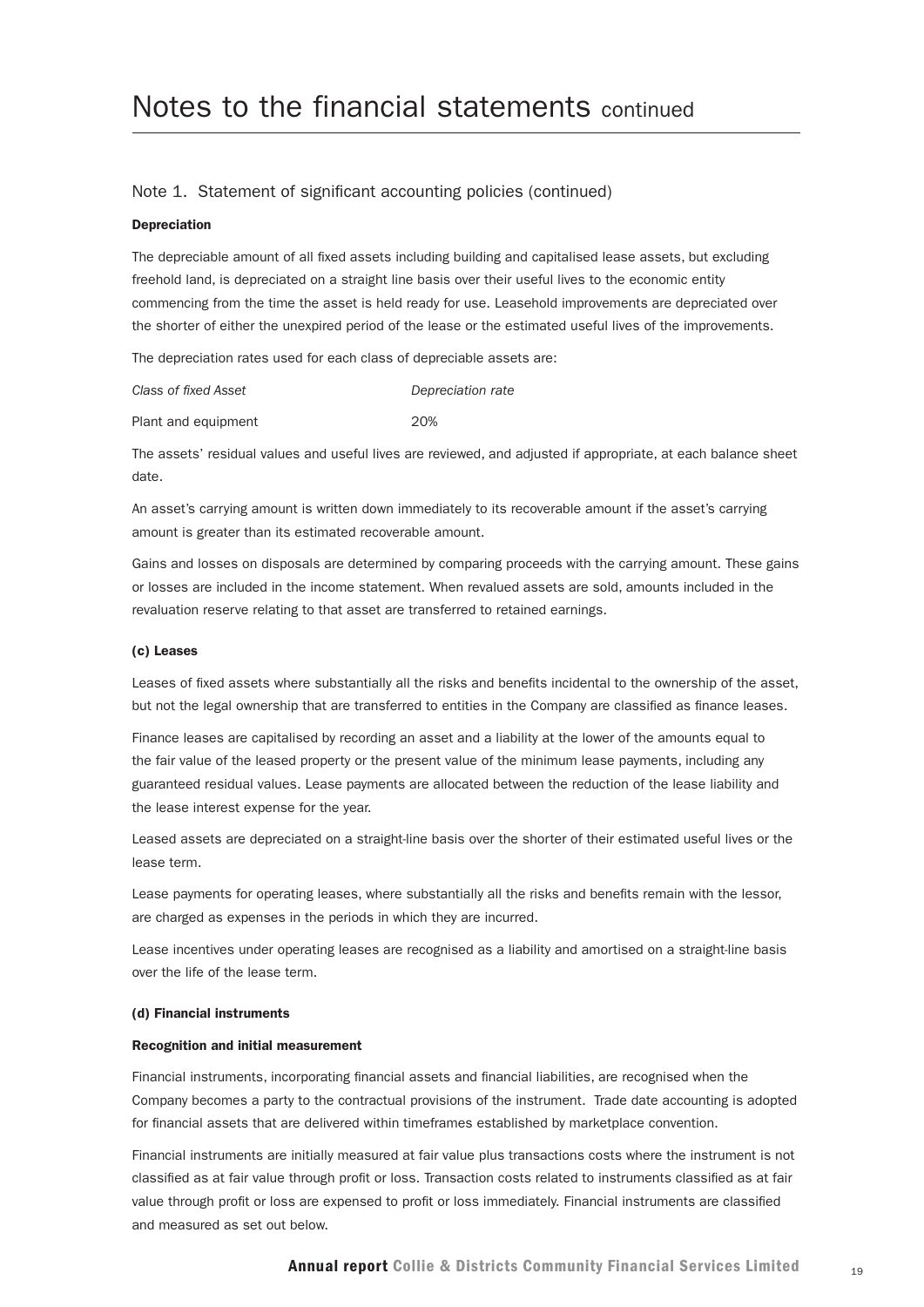#### Derecognition

Financial assets are derecognised where the contractual rights to receipt of cash flows expires or the asset is transferred to another party whereby the Company no longer has any significant continuing involvement in the risks and benefits associated with the asset. Financial liabilities are derecognised where the related obligations are either discharged, cancelled or expire. The difference between the carrying value of the financial liability extinguished or transferred to another party and the fair value of consideration paid, including the transfer of non-cash assets or liabilities assumed, is recognised in profit or loss.

#### Classification and subsequent measurement

i. Financial assets at fair value through profit or loss

Financial assets are classified at fair value through profit or loss when they are held for trading for the purpose of short term profit taking, where they are derivatives not held for hedging purposes, or designated as such to avoid an accounting mismatch or to enable performance evaluation where a group of financial assets is managed by key management personnel on a fair value basis in accordance with a documented risk management or investment strategy. Realised and unrealised gains and losses arising from changes in fair value are included in profit or loss in the period in which they arise.

ii. Loans and receivables

Loans and receivables are non-derivative financial assets with fixed or determinable payments that are not quoted in an active market and are subsequently measured at amortised cost using the effective interest rate method.

iii. Held-to-maturity investments

Held-to-maturity investments are non-derivative financial assets that have fixed maturities and fixed or determinable payments, and it is the Company's intention to hold these investments to maturity. They are subsequently measured at amortised cost using the effective interest rate method.

iv. Available-for-sale financial assets

Available-for-sale financial assets are non-derivative financial assets that are either designated as such or that are not classified in any of the other categories. They comprise investments in the equity of other entities where there is neither a fixed maturity nor fixed or determinable payments.

v. Financial liabilities

Non-derivative financial liabilities (excluding financial guarantees) are subsequently measured at amortised cost using the effective interest rate method.

#### Derivative instruments

Derivative instruments are measured at fair value. Gains and losses arising from changes in fair value are taken to the income statement unless they are designated as hedges.

The Company does not hold any derivative instruments.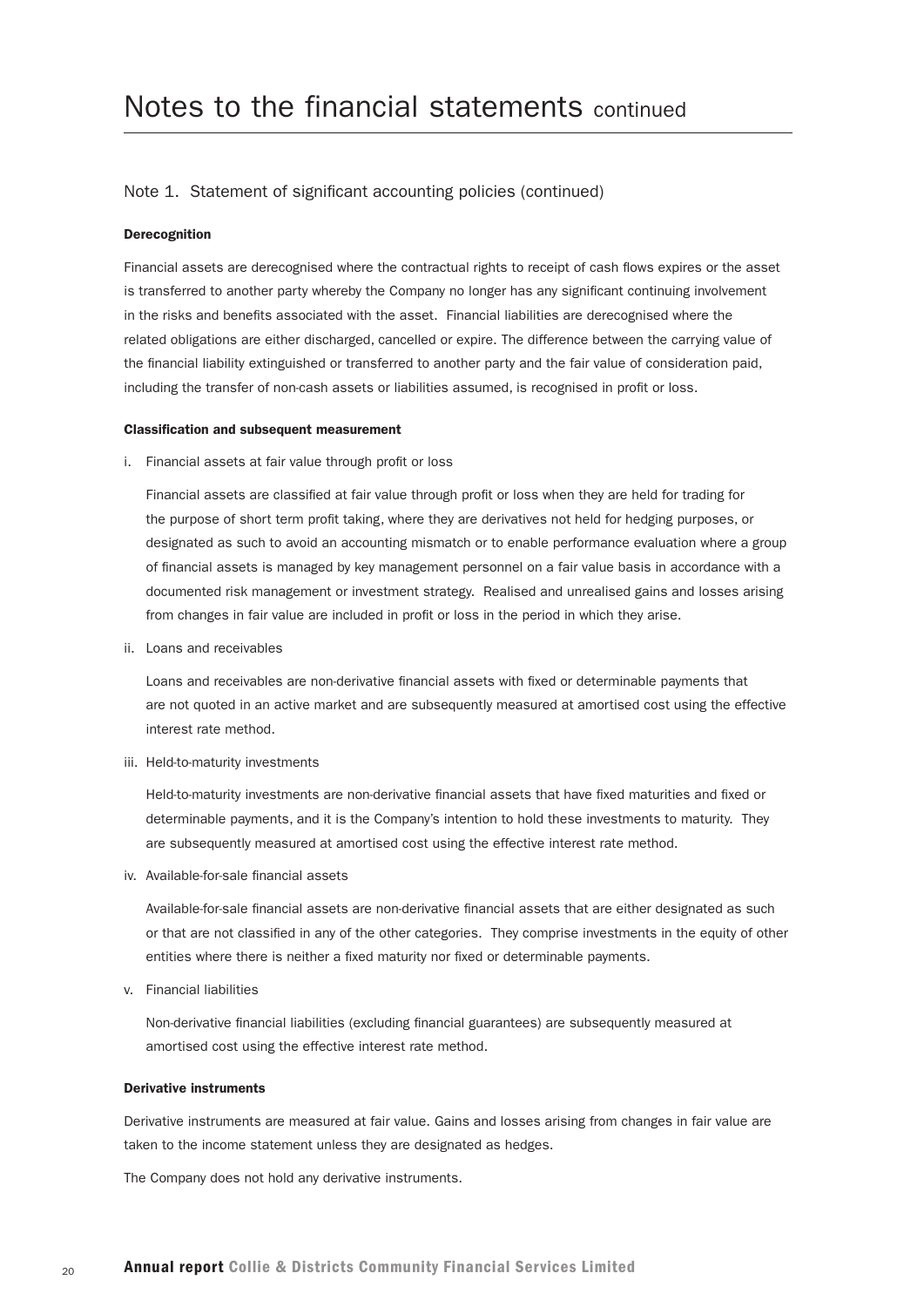#### Fair value

Fair value is determined based on current bid prices for all quoted investments. Valuation techniques are applied to determine the fair value for all un securities, including recent arm's length transactions, reference to similar instruments and option pricing models.

#### Impairment

At each reporting date, the Company assesses whether there is objective evidence that a financial instrument has been impaired. In the case of available-for-sale financial instruments, a prolonged decline in the value of the instrument is considered to determine whether an impairment has arisen. Impairment losses are recognised in the income statement.

#### Financial guarantees

Where material, financial guarantees issued, which require the issuer to make specified payments to reimburse the holder for a loss it incurs because a specified debtor fails to make payment when due, are recognised as a financial liability at fair value on initial recognition. The guarantee is subsequently measured at the higher of the best estimate of the obligation and the amount initially recognised less, when appropriate, cumulative amortisation in accordance with AASB 118: Revenue. Where the Company gives guarantees in exchange for a fee, revenue is recognised under AASB 118.

The Company has not issued any financial guarantees.

#### (e) Impairment of assets

At each reporting date, the Company reviews the carrying values of its tangible and intangible assets to determine whether there is any indication that those assets have been impaired. If such an indication exists, the recoverable amount of the asset, being the higher of the asset's fair value less costs to sell and value in use, is compared to the asset's carrying value. Any excess of the asset's carrying value over its recoverable amount is expensed to the income statement.

Impairment testing is performed annually for goodwill and intangible assets with indefinite lives.

Where it is not possible to estimate the recoverable amount of an individual asset, the Company estimates the recoverable amount of the cash-generating unit to which the asset belongs.

#### (f) Intangibles

#### Franchise fee

The franchise fee paid by the Company pursuant to a Franchise Agreement with Bendigo and Adelaide Bank Ltd is being amortised over the initial five (5) years period of the agreement, being the period of expected economic benefits of the franchise fee.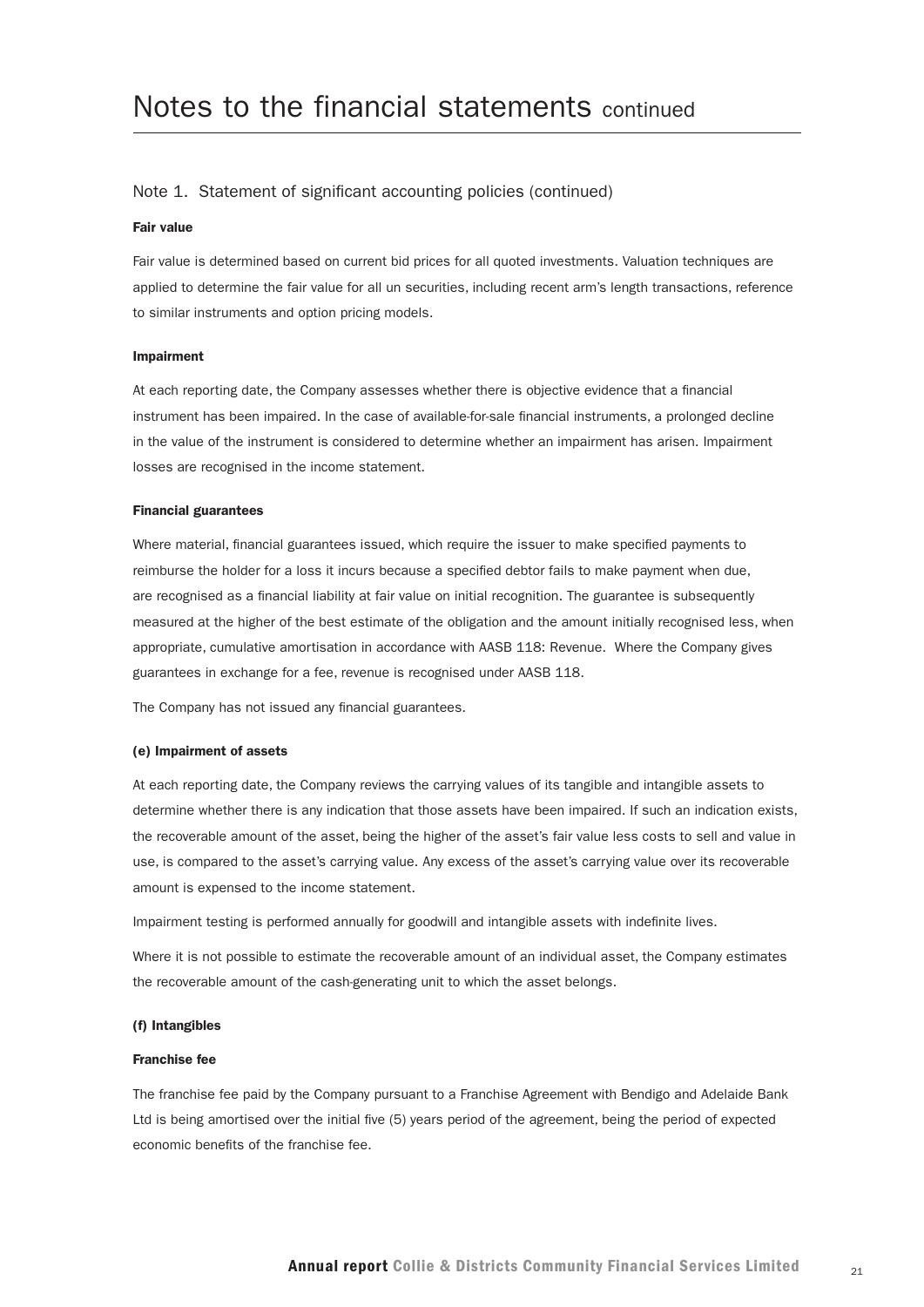#### (g) Employee benefits

Provision is made for the Company's liability for employee benefits arising from services rendered by employees to balance date. Employee benefits that are expected to be settled within one year have been measured at the amounts expected to be paid when the liability is settled, plus related on-costs. Employee benefits payable later than one year have been measured at the present value of the estimated future cash outflows to be made for those benefits.

#### (h) Provisions

Provisions are recognised when the Company has a legal or constructive obligation, as a result of past events, for which it is probable that an outflow of economic benefits will result and that outflow can be reliably measured.

#### (i) Cash and cash equivalents

Cash and cash equivalents include cash on hand, deposits held at call with banks, other short-term highly liquid investments with original maturities of three months or less, and bank overdrafts. Bank overdrafts are shown within short-term borrowings in current liabilities on the balance sheet.

#### (j) Revenue and other income

Interest revenue is recognised on a proportional basis taking into account the interest rates applicable to the financial assets.

Dividend revenue is recognised when the right to receive a dividend has been established.

Revenue from the rendering of a service is recognised upon the delivery of the service to the customers.

All revenue is stated net of the amount of goods and services tax (GST).

#### (k) Borrowing costs

Borrowing costs directly attributable to the acquisition, construction or production of assets that necessarily take a substantial period of time to prepare for their intended use or sale, are added to the cost of those assets, until such time as the assets are substantially ready for their intended use of sale.

All other borrowing costs are recognised in income in the period in which they are incurred.

#### (l) Goods and services tax (GST)

Revenues, expenses and assets are recognised net of the amount of GST, except where the amount of GST incurred is not recoverable from the Australian Taxation Office. In these circumstances, the GST is recognised as part of the cost of acquisition of the asset or as part of an item of the expense. Receivables and payables in the balance sheet are shown inclusive of GST.

Cash flows are presented in the cash flow statement on a gross basis, except for the GST component of investing and financing activities, which are disclosed as operating cash flows.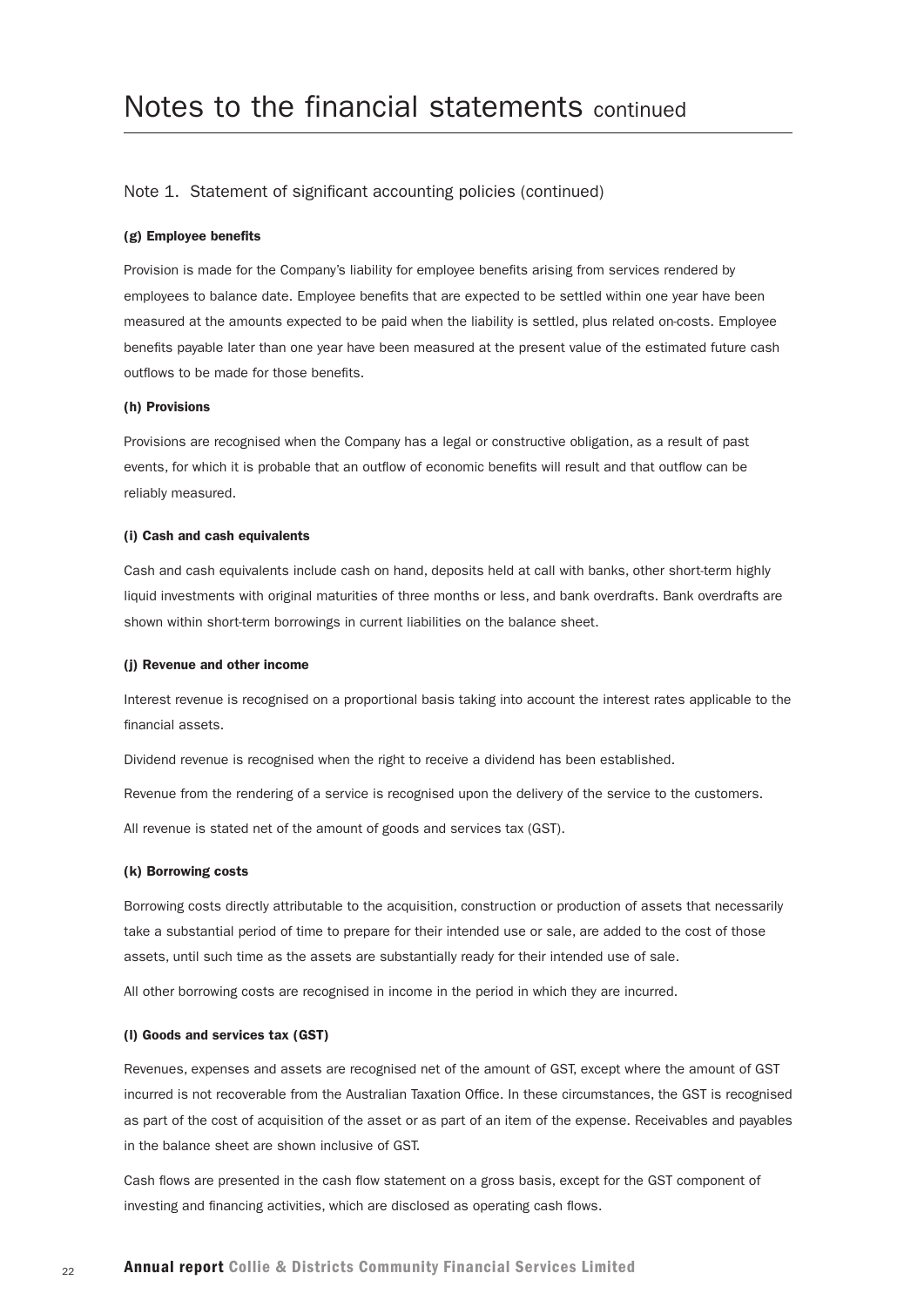#### (m) Comparative figures

When required by Accounting Standards, comparative figures have been adjusted to conform to changes in presentation for the current financial year.

#### (n) Critical accounting estimates and judgments

The Directors evaluate estimates and judgments incorporated into the financial report based on historical knowledge and best available current information. Estimates assume a reasonable expectation of future events and are based on current trends and economic data, obtained both externally and within the Company.

#### Key estimates — Impairment

The Company assesses impairment at each reporting date by evaluating conditions specific to the Company that may lead to impairment of assets. Where an impairment trigger exists, the recoverable amount of the asset is determined. Value-in-use calculations performed in assessing recoverable amounts incorporate a number of key estimates.

No impairment has been recognised in respect of intangibles for the year ended 30 June 2008. Should the projected turnover figures be materially outside of budgeted figures incorporated in value-in-use calculations, an impairment loss would be recognised up to the maximum carrying value of intangibles at 30 June 2009 amounting to \$25,480.

#### (o) New accounting standards for application in future periods

The AASB has issued new, revised and amended standards and interpretations that have mandatory application dates for future reporting periods. The Company has decided against early adoption of these standards. A discussion of those future requirements and their impact on the Company follows:

- AASB 3: Business Combinations, AASB 127: Consolidated and Separate Financial Statements, AASB 2008-3: Amendments to Australian Accounting Standards arising from AASB 3 and AASB 127 [AASBs 1,2,4,5,7,101,107, 112, 114, 116, 121, 128, 131, 132, 133, 134, 136, 137, 138 & 139 and Interpretations 9 & 107] (applicable for annual reporting periods commencing from 1 July 2009) and AASB 2008-7: Amendments to Australian Accounting Standards – Cost of an Investment in a Subsidiary, Jointly Controlled Entity or Associate [AASB 1, AASB 118, AASB 121, AASB 127 & AASB 136] (applicable for annual reporting periods commencing from 1 January 2009). These standards are applicable prospectively and so will only affect relevant transactions and consolidations occurring from the date of application. In this regard, its impact on the Company will be unable to be determined. The following changes to accounting requirements are included:
	- acquisition costs incurred in a business combination will no longer be recognised in goodwill but will be expensed unless the cost relates to issuing debt or equity securities;
	- contingent consideration will be measured at fair value at the acquisition date and may only be provisionally accounted for during a period of 12 months after acquisition;
	- a gain or loss of control will require the previous ownership interests to be remeasured to their fair value;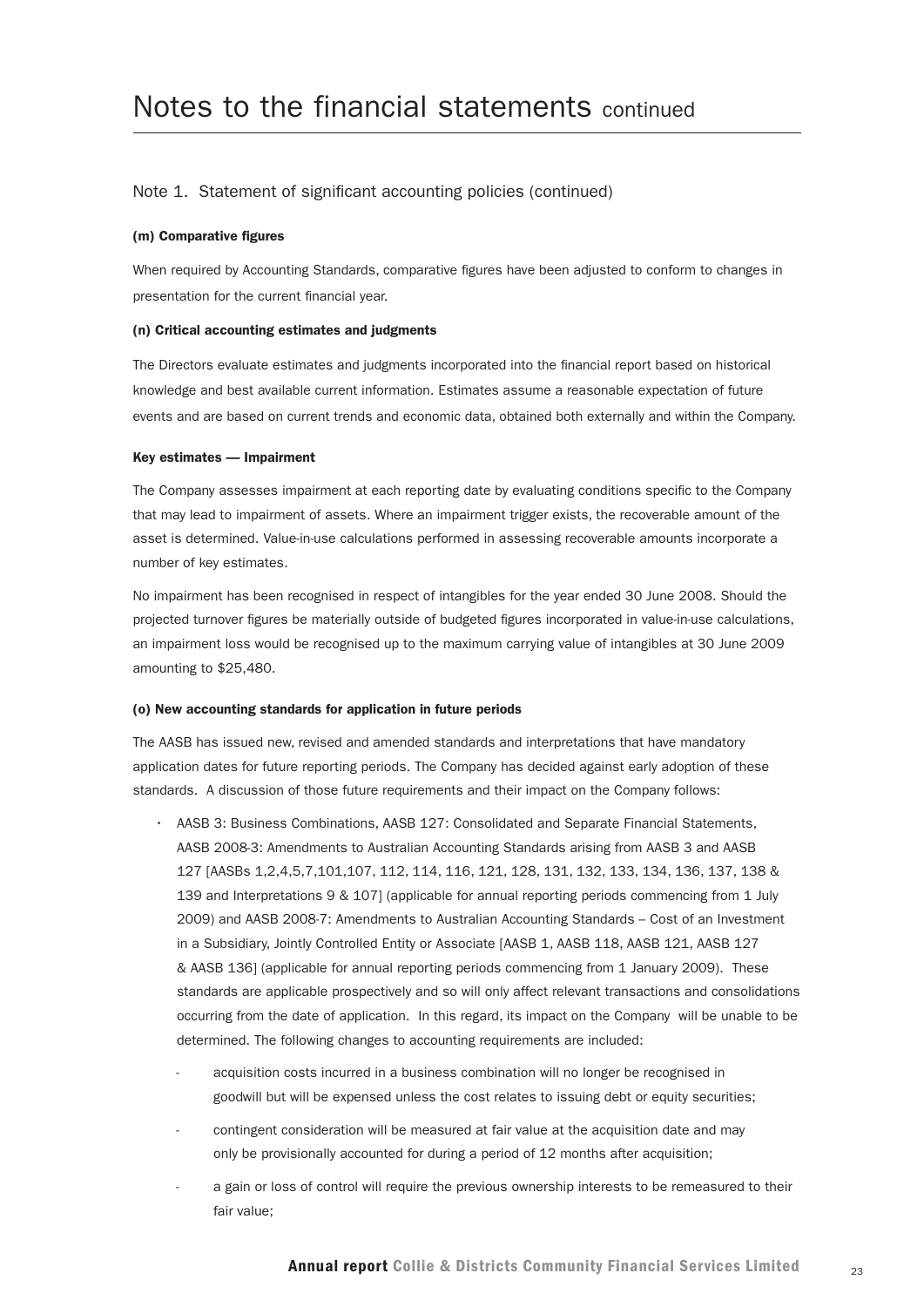- there shall be no gain or loss from transactions affecting a parent's ownership interest of a subsidiary with all transactions required to be accounted for through equity (this will not represent a change to the Company's policy);
- dividends declared out of pre-acquisition profits will not be deducted from the cost of an investment but will be recognised as income;
- impairment of investments in subsidiaries, joint ventures and associates shall be considered when a dividend is paid by the respective investee; and
- where there is, in substance, no change to Company interests, parent entities inserted above existing groups shall measure the cost of its investments at the carrying amount of its share of the equity items shown in the balance sheet of the original parent at the date of reorganisation.

The Company will need to determine whether to maintain its present accounting policy of calculating goodwill acquired based on the parent entity's share of net assets acquired or change its policy so goodwill recognised also reflects that of the non-controlling interest.

- AASB 8: Operating Segments and AASB 2007-3: Amendments to Australian Accounting Standards arising from AASB 8 [AASB 5, AASB 6, AASB 102, AASB 107, AASB 119, AASB 127, AASB 134, AASB 136, AASB 1023 & AASB 1038] (applicable for annual reporting periods commencing from 1 January 2009). AASB 8 replaces AASB 114 and requires identification of operating segments on the basis of internal reports that are regularly reviewed by the Company's Board for the purposes of decision making. While the impact of this standard cannot be assessed at this stage, there is the potential for more segments to be identified. Given the lower economic levels at which segments may be defined, and the fact that cash generating units cannot be bigger than operating segments, impairment calculations may be affected. Management does not presently believe impairment will result however.
- AASB 101: Presentation of Financial Statements, AASB 2007-8: Amendments to Australian Accounting Standards arising from AASB 101, and AASB 2007-10: Further Amendments to Australian Accounting Standards arising from AASB 101 (all applicable to annual reporting periods commencing from 1 January 2009). The revised AASB 101 and amendments supersede the previous AASB 101 and redefines the composition of financial statements including the inclusion of a statement of comprehensive income. There will be no measurement or recognition impact on the Company. If an entity has made a prior period adjustment or reclassification, a third balance sheet as at the beginning of the comparative period will be required.
- AASB 123: Borrowing Costs and AASB 2007-6: Amendments to Australian Accounting Standards arising from AASB 123 [AASB 1, AASB 101, AASB 107, AASB 111, AASB 116 & AASB 138 and Interpretations 1 & 12] (applicable for annual reporting periods commencing from 1 January 2009). The revised AASB 123 has removed the option to expense all borrowing costs and will therefore require the capitalisation of all borrowing costs directly attributable to the acquisition, construction or production of a qualifying asset. Management has determined that there will be no effect on the Company as a policy of capitalising qualifying borrowing costs has been maintained by the Company.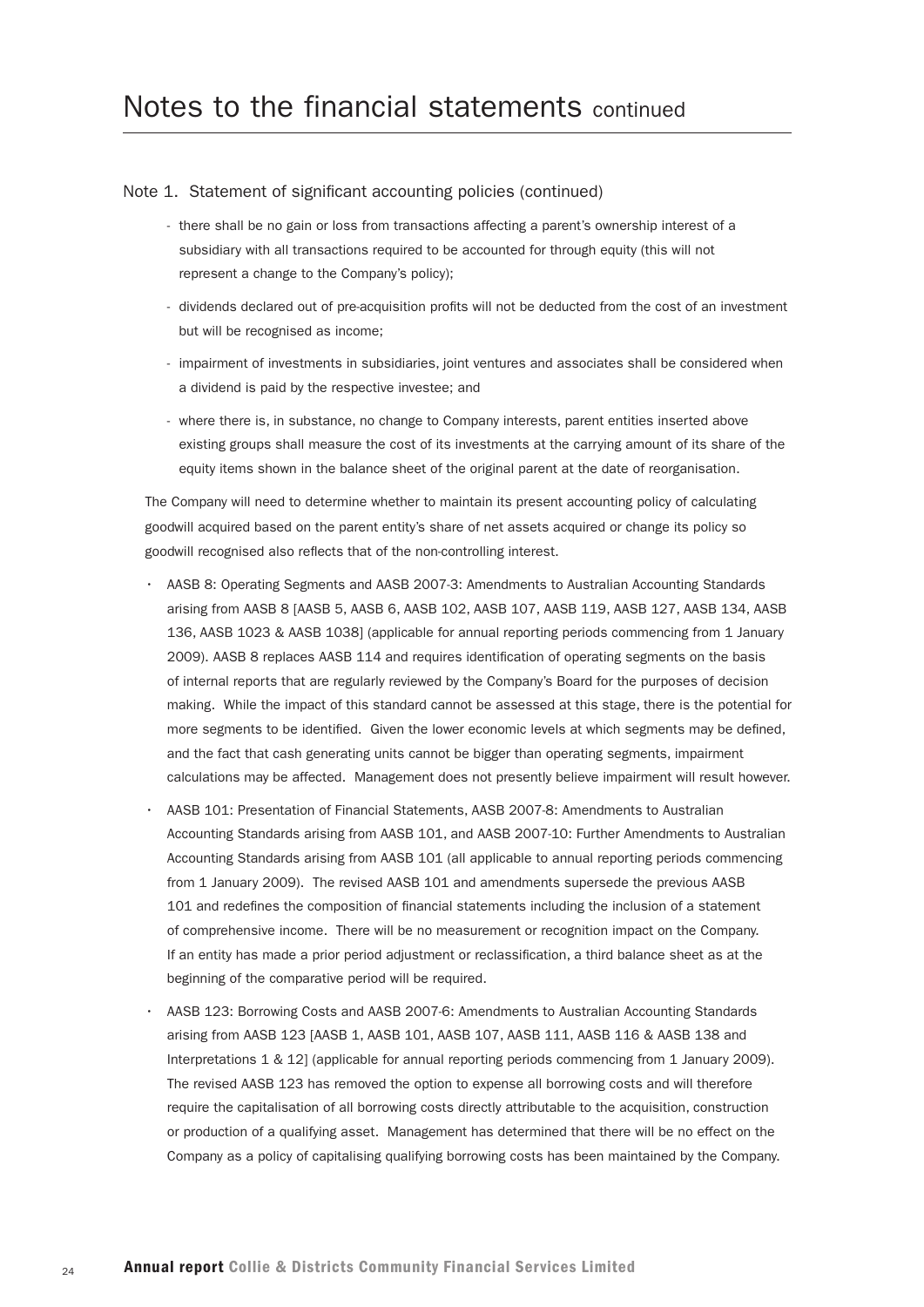- AASB 2008-1: Amendments to Australian Accounting Standard Share-based Payments: Vesting Conditions and Cancellations [AASB 2] (applicable for annual reporting periods commencing from 1 January 2009). This amendment to AASB 2 clarifies that vesting conditions consist of service and performance conditions only. Other elements of a share-based payment transaction should therefore be considered for the purposes of determining fair value. Cancellations are also required to be treated in the same manner whether cancelled by the entity or by another party.
- AASB 2008-2: Amendments to Australian Accounting Standards Puttable Financial Instruments and Obligations Arising on Liquidation [AASB 7, AASB 101, AASB 132 & AASB 139 & Interpretation 2] (applicable for annual reporting periods commencing from 1 January 2009). These amendments introduce an exception to the definition of a financial liability to classify as equity instruments certain puttable financial instruments and certain other financial instruments that impose an obligation to deliver a pro-rata share of net assets only upon liquidation.
- AASB 2008-5: Amendments to Australian Accounting Standards arising from the Annual Improvements Project (July 2008) (AASB 2008-5) and AASB 2008-6: Further Amendments to Australian Accounting Standards arising from the Annual Improvements Project (July 2008) (AASB 2008-6) detail numerous non-urgent but necessary changes to accounting standards arising from the IASB's annual improvements project. No changes are expected to materially affect the Company.
- AASB 2008-8: Amendments to Australian Accounting Standards Eligible Hedged Items [AASB 139] (applicable for annual reporting periods commencing from 1 July 2009). This amendment clarifies how the principles that determine whether a hedged risk or portion of cash flows is eligible for designation as a hedged item should be applied in particular situations and is not expected to materially affect the Company.
- AASB 2008-13: Amendments to Australian Accounting Standards arising from AASB Interpretation 17 – Distributions of Non-cash Assets to Owners [AASB 5 & AASB 110] (applicable for annual reporting periods commencing from 1 July 2009). This amendment requires that non-current assets held for distribution to owners to be measured at the lower of carrying value and fair value less costs to distribute.
- AASB Interpretation 15: Agreements for the Construction of Real Estate (applicable for annual reporting periods commencing from 1 January 2009). Under the interpretation, agreements for the construction of real estate shall be accounted for in accordance with AASB 111 where the agreement meets the definition of 'construction contract' per AASB 111 and when the significant risks and rewards of ownership of the work in progress transfer to the buyer continuously as construction progresses. Where the recognition requirements in relation to construction are satisfied but the agreement does not meet the definition of 'construction contract', revenue is to be accounted for in accordance with AASB 118. Management does not believe that this will represent a change of policy to the Company.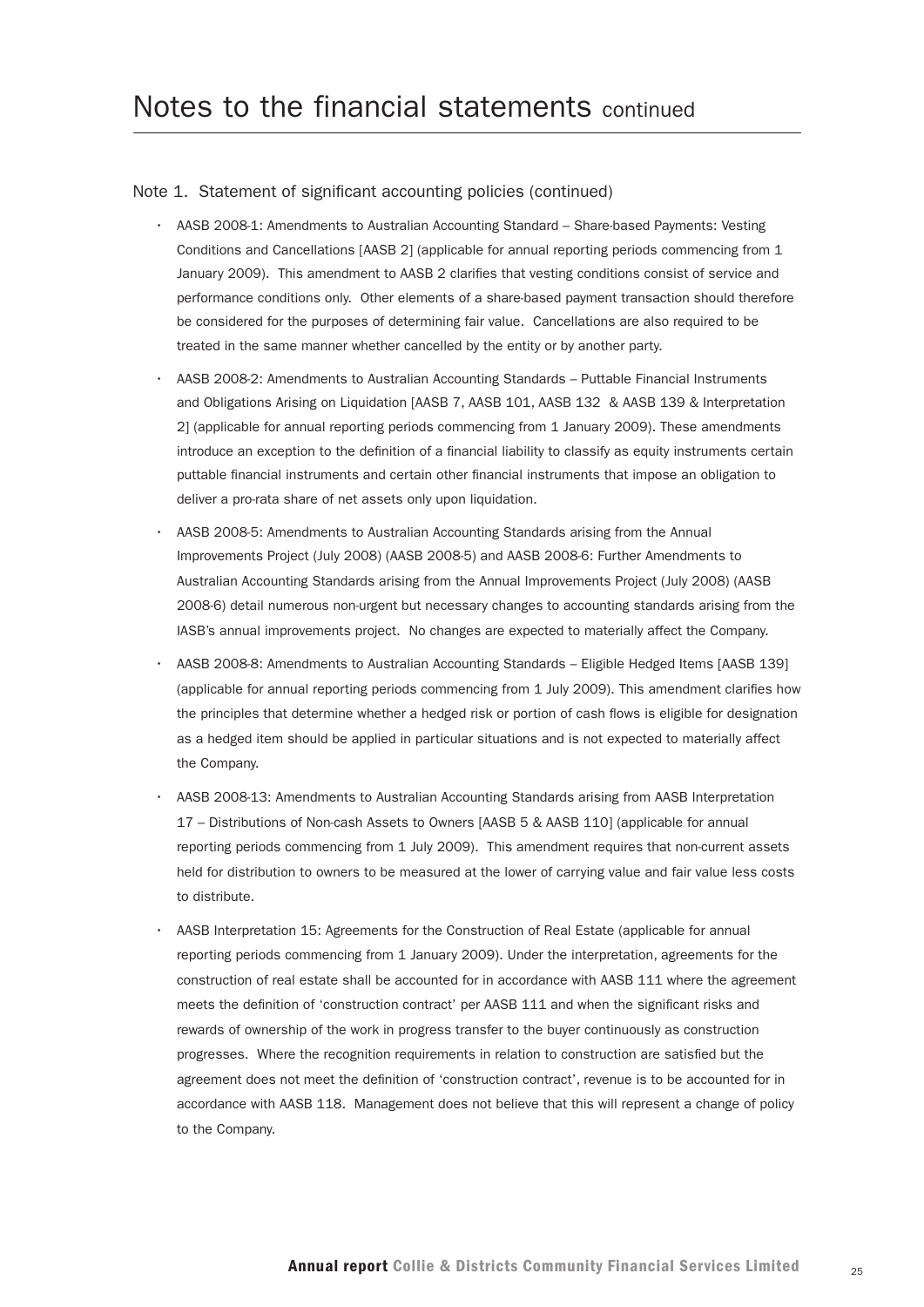- AASB Interpretation 16: Hedges of a Net Investment in a Foreign Operation (applicable for annual reporting periods commencing from 1 October 2008). Interpretation 16 applies to entities that hedge foreign currency risk arising from net investments in foreign operations and that want to adopt hedge accounting. The interpretation provides clarifying guidance on several issues in accounting for the hedge of a net investment in a foreign operation and is not expected to impact the Company.
- • AASB Interpretation 17: Distributions of Non-cash Assets to Owners (applicable for annual reporting periods commencing from 1 July 2009). This guidance applies prospectively only and clarifies that non-cash dividends payable should be measured at the fair value of the net assets to be distributed where the difference between the fair value and carrying value of the assets is recognised in profit or loss.

The Company does not anticipate early adoption of any of the above reporting requirements and does not expect these requirements to have any material effect on the Company's financial statements.

#### (p) Authorisation for financial report

The financial report was authorised for issue on 21 September 2009 by the Board of Directors.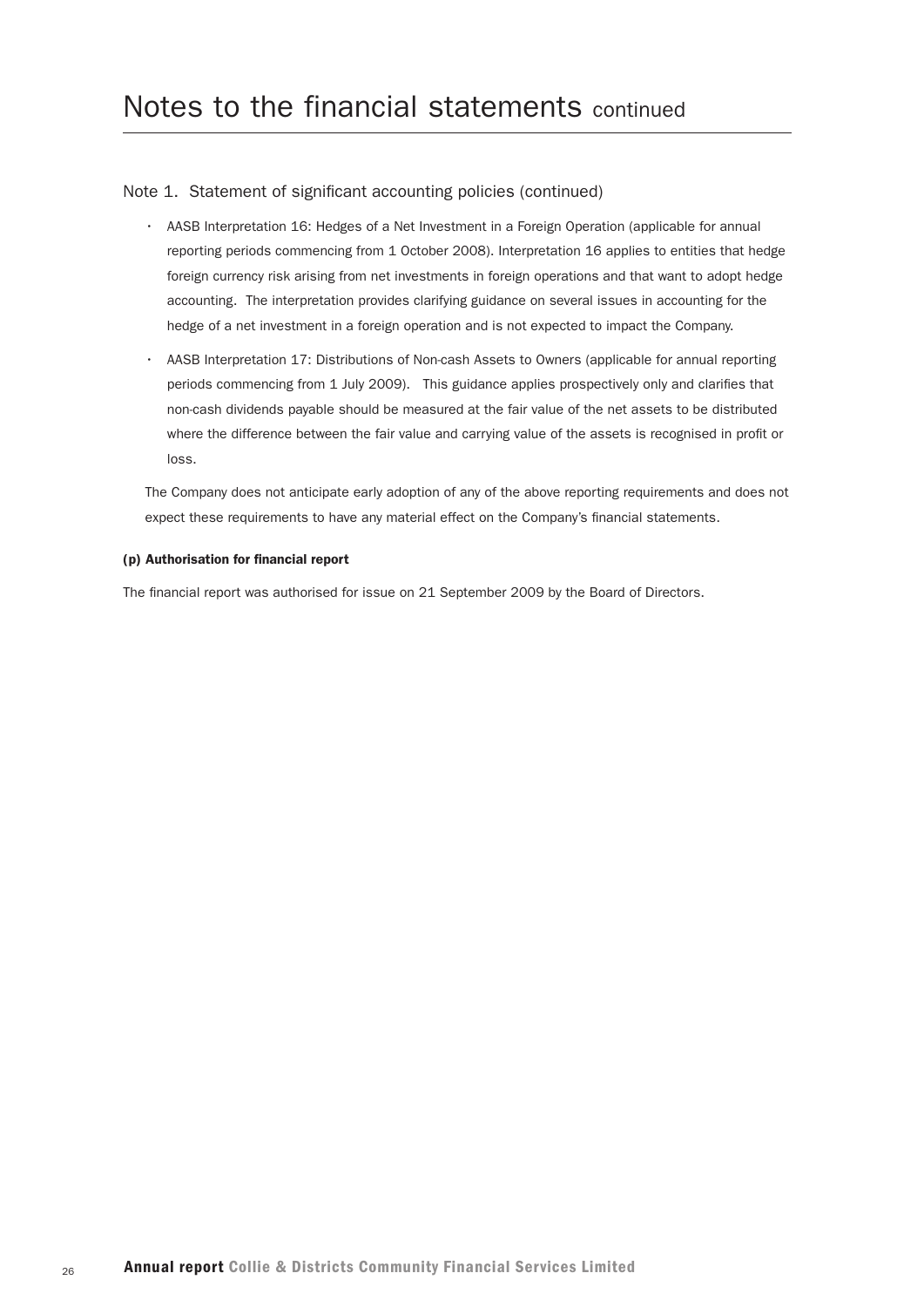|                                             | 2009      | 2008    |  |
|---------------------------------------------|-----------|---------|--|
|                                             | \$        | \$      |  |
| Note 2. Revenue                             |           |         |  |
| Franchise margin income                     | 1,020,947 | 922,599 |  |
| Interest revenue                            | 172       | 77      |  |
| Other revenue                               | 109       | 4,713   |  |
|                                             | 1,021,228 | 927,389 |  |
| Note 3. Expenses                            |           |         |  |
| Advertising and marketing                   | 28,309    | 6,869   |  |
| ATM leasing and running costs               | 9,122     | 11,714  |  |
| <b>Bad debts</b>                            | 1,107     | 420     |  |
| Community sponsorship and donations         | 204,546   | 32,172  |  |
| Freight and postage                         | 8,409     | 7,641   |  |
| Insurance                                   | 14,232    | 15,070  |  |
| IT leasing and running costs                | 28,983    | 29,285  |  |
| Printing and stationery                     | 12,595    | 14,426  |  |
| Rental on operating lease                   | 24,376    | 23,104  |  |
| Repair on maintenence                       | 3,637     | 2,158   |  |
| Security                                    | 3,475     | 5,125   |  |
| Other operating expenses                    | 126,066   | 55,807  |  |
|                                             | 464,857   | 203,791 |  |
| Remuneration of the Auditors of the Company |           |         |  |
| - audit services                            | 6,600     | 5,850   |  |
| - other services                            | 4,700     | 7,000   |  |
|                                             | 11,300    | 12,850  |  |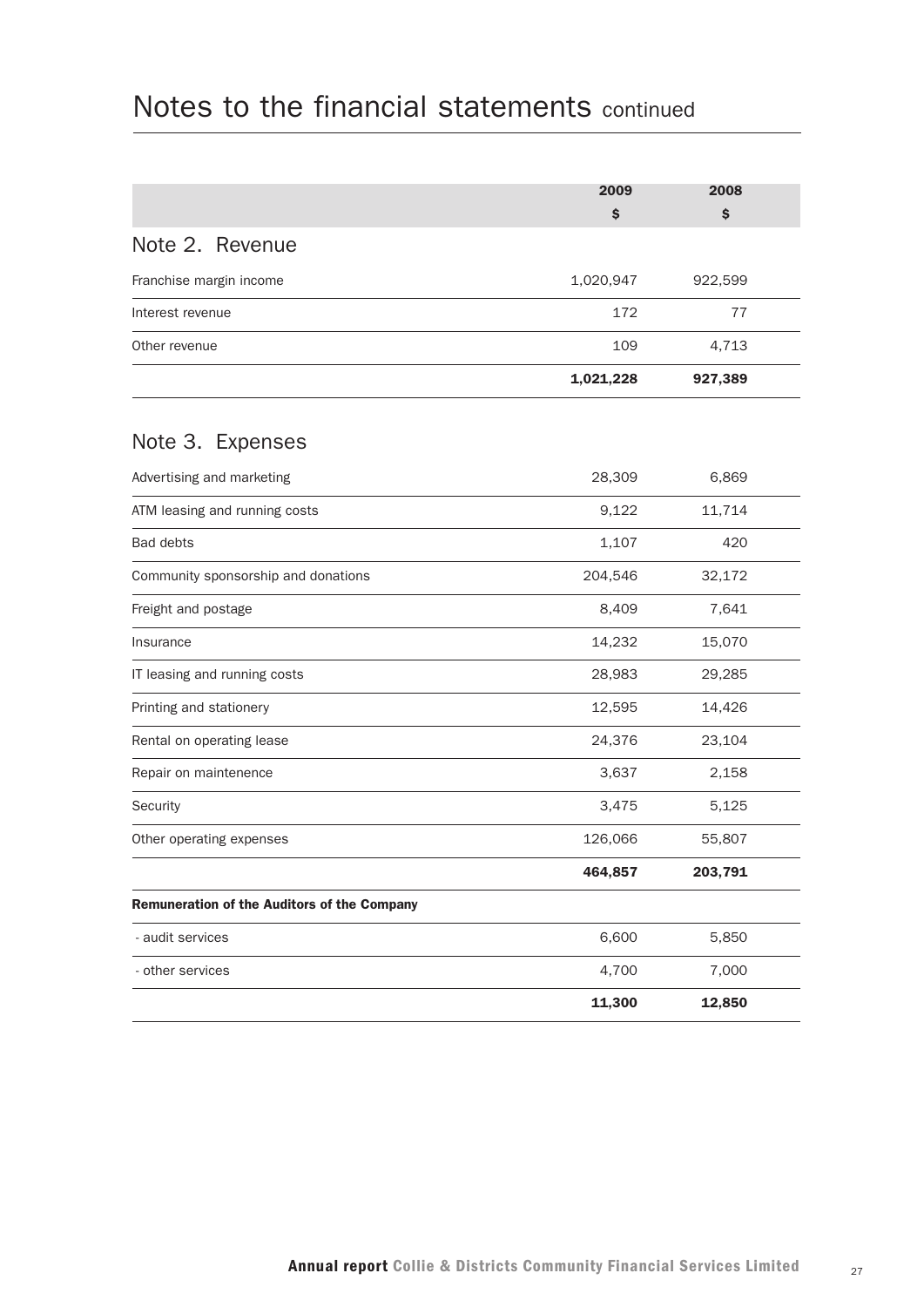|                                                                                   | 2009   | 2008    |
|-----------------------------------------------------------------------------------|--------|---------|
|                                                                                   | \$     | \$      |
| Note 4. Income tax expense                                                        |        |         |
| (a) The components of tax expense comprise:                                       |        |         |
| - Current tax                                                                     | 36,758 | 40,896  |
| - Deferred tax (Note)                                                             | 335    | (539)   |
| - Recoupment of prior year tax losses                                             |        | 45,924  |
|                                                                                   | 37,093 | 86,281  |
|                                                                                   |        |         |
| (b) The prima facie tax on profit before income tax                               |        |         |
| is reconciled to the income tax as follows:                                       |        |         |
| Prima facie tax payable on profit before income tax<br>at 30% (2008: 30%)         | 33,613 | 82,293  |
| Add:                                                                              |        |         |
| Tax effect of:                                                                    |        |         |
| - non-deductible depreciation and amortisation                                    | 3,000  | 6,961   |
|                                                                                   | 480    | 988     |
|                                                                                   |        |         |
|                                                                                   |        |         |
|                                                                                   |        |         |
| - other non-allowable items<br>Less:<br>Tax effect of:<br>- other allowable items |        | (3,961) |

## Note 5. Key management personnel compensation

#### (a) Names and positions

| Name               | Position               |
|--------------------|------------------------|
| lan Shannon        | Chairman               |
| <b>Neil Martin</b> | Non-Executive Director |
| Joseph Italiano    | Non-Executive Director |
| lan Miffling       | Non-Executive Director |
| John Piavanini     | Non-Executive Director |
| Kenneth Smallwood  | Non-Executive Director |
| Jocelyn Whiteaker  | Non-Executive Director |
| Glyn Yates         | Non-Executive Director |
| Roslyn Oxley       | Non-Executive Director |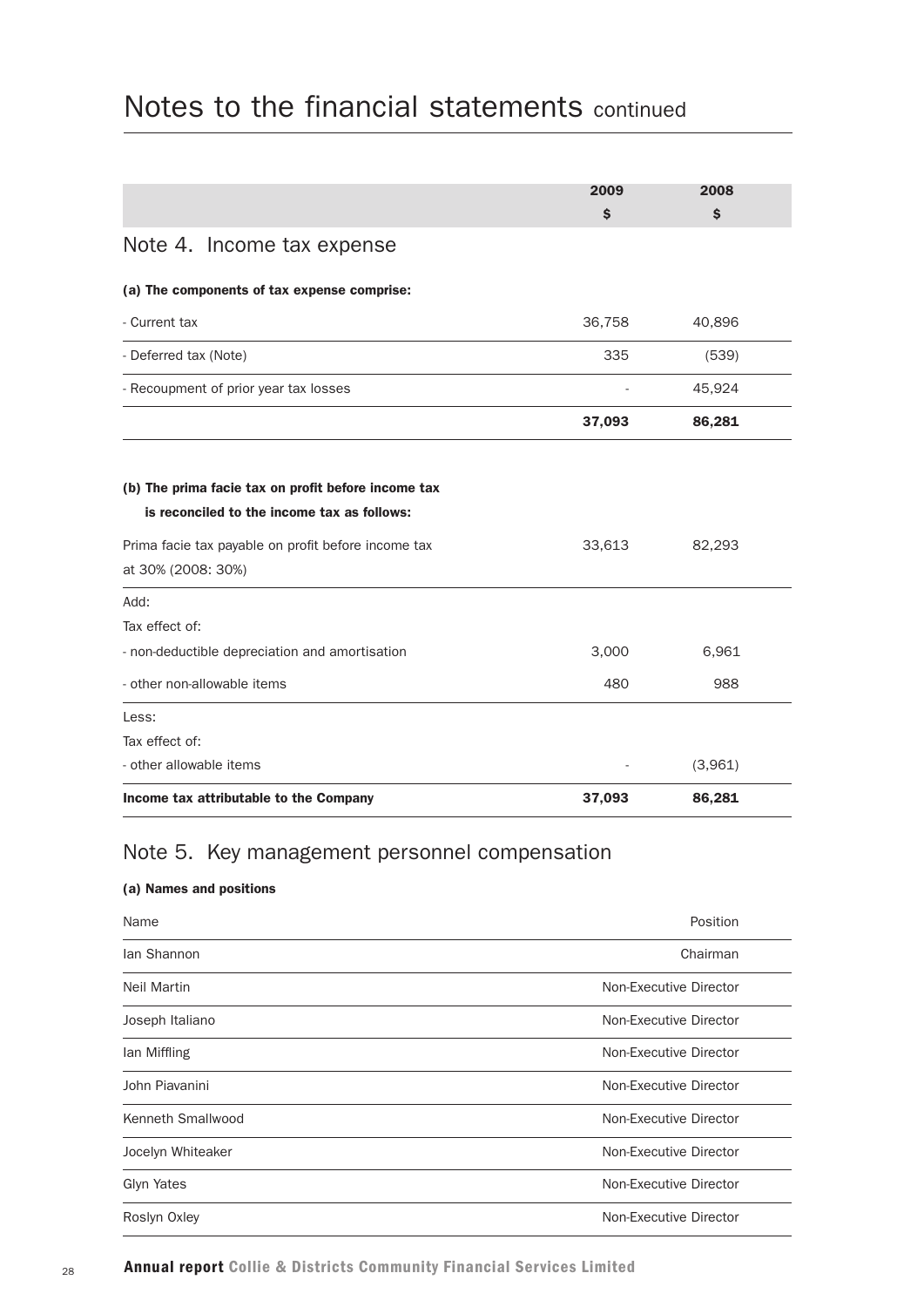#### Note 5. Key management personnel compensation (continued)

Key management personnel remuneration has been included in the Remuneration Report section of the Directors' Report.

#### (b) Options provided as remuneration and shares issued on exercise of such options

No options were provided as remuneration or shares issued on exercise of options

#### (c) Option holdings

No options over ordinary shares in the Company are held by any Director of the Company or other key management personnel, including their personally related parties.

#### (d) Shareholdings

Number of ordinary shares held by key management personnel

| 2009               | <b>Ordinary shares</b>                      |                                          |                          |                                    |
|--------------------|---------------------------------------------|------------------------------------------|--------------------------|------------------------------------|
| <b>Directors</b>   | <b>Balance at</b><br>beginning of<br>period | <b>Purchased</b><br>during the<br>period | <b>Other</b><br>changes  | <b>Balance at</b><br>end of period |
| <b>Neil Martin</b> | 6,001                                       |                                          |                          | 6,001                              |
| Joseph Italiano    | 3,301                                       |                                          | ۰                        | 3,301                              |
| lan Miffling       | 4,501                                       |                                          |                          | 4,501                              |
| John Piavanini     | 13,001                                      |                                          |                          | 13,001                             |
| lan Shannon        | 2,500                                       |                                          | ۰                        | 2,500                              |
| Kenneth Smallwood  | 21,600                                      | $\qquad \qquad \blacksquare$             |                          | 21,600                             |
| Jocelyn Whiteaker  | 200                                         | $\overline{\phantom{a}}$                 | $\overline{\phantom{a}}$ | 200                                |
| Glyn Yates         | 5,000                                       | $\overline{\phantom{a}}$                 | ٠                        | 5,000                              |
| Roslyn Oxley       | ۰                                           | $\overline{\phantom{a}}$                 | ٠                        |                                    |
|                    | 56,104                                      | ٠                                        |                          | 56,104                             |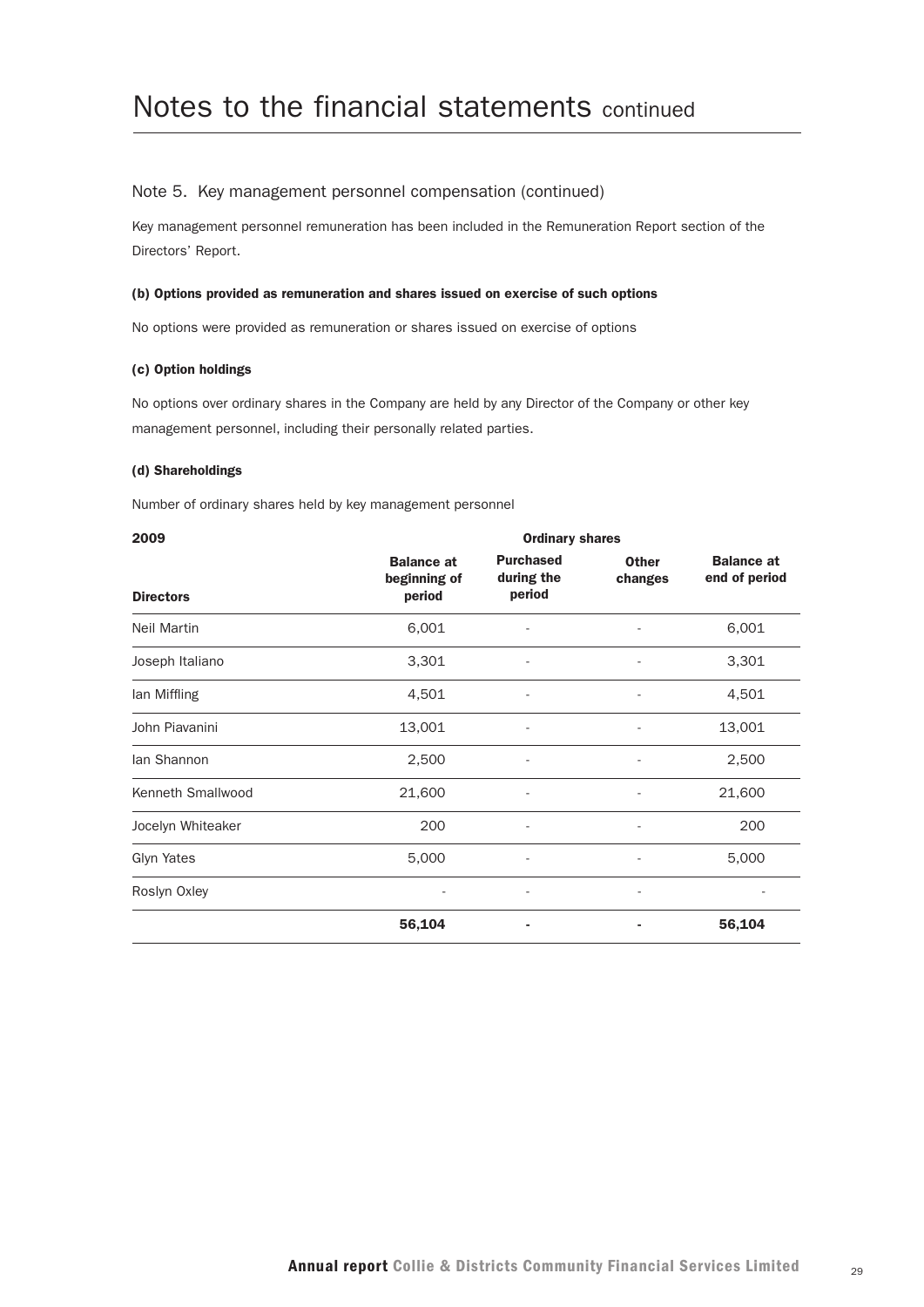|                               |                                                                                                                                                                                                                                                                                                                                                                                                                                                                                                                     | 2009       | 2008       |
|-------------------------------|---------------------------------------------------------------------------------------------------------------------------------------------------------------------------------------------------------------------------------------------------------------------------------------------------------------------------------------------------------------------------------------------------------------------------------------------------------------------------------------------------------------------|------------|------------|
|                               |                                                                                                                                                                                                                                                                                                                                                                                                                                                                                                                     | \$         | \$         |
|                               | Note 6. Cash and cash equivalents                                                                                                                                                                                                                                                                                                                                                                                                                                                                                   |            |            |
|                               | Cash at bank and in hand                                                                                                                                                                                                                                                                                                                                                                                                                                                                                            | 294,733    | 278,013    |
| <b>Reconciliation of cash</b> |                                                                                                                                                                                                                                                                                                                                                                                                                                                                                                                     |            |            |
|                               | Cash at the end of the financial year as shown                                                                                                                                                                                                                                                                                                                                                                                                                                                                      |            |            |
|                               | in the cash flow statement is reconciled to items in the                                                                                                                                                                                                                                                                                                                                                                                                                                                            |            |            |
|                               | balance sheet as follows:                                                                                                                                                                                                                                                                                                                                                                                                                                                                                           |            |            |
|                               | Cash and cash equivalents                                                                                                                                                                                                                                                                                                                                                                                                                                                                                           | 294,733    | 278,013    |
|                               |                                                                                                                                                                                                                                                                                                                                                                                                                                                                                                                     | 294,733    | 278,013    |
|                               | Note 7. Trade and other receivables                                                                                                                                                                                                                                                                                                                                                                                                                                                                                 |            |            |
| <b>Trade debtors</b>          |                                                                                                                                                                                                                                                                                                                                                                                                                                                                                                                     | 96,396     | 89,413     |
| Current<br><b>Prepayments</b> | Current trade and term receivables are non-interest bearing loans and generally on 30-day terms. Non-<br>current trade and term receivables are assessed for recoverability based on the underlying terms of the<br>contract. A provision for impairment is recognised when there is an objective evidence that an individual<br>trade or term receivable is impaired. These amounts have been included in the other expenses item.<br>There is no provision for impairment of receivables.<br>Note 8. Other assets | 8,443      | 11,534     |
|                               | Note 9. Property, plant and equipment                                                                                                                                                                                                                                                                                                                                                                                                                                                                               |            |            |
| <b>Plant and equipment</b>    |                                                                                                                                                                                                                                                                                                                                                                                                                                                                                                                     |            |            |
| Cost                          |                                                                                                                                                                                                                                                                                                                                                                                                                                                                                                                     | 233,311    | 232,690    |
|                               | Accumulated depreciation                                                                                                                                                                                                                                                                                                                                                                                                                                                                                            | (180, 237) | (165, 686) |
|                               |                                                                                                                                                                                                                                                                                                                                                                                                                                                                                                                     | 53,074     | 67,004     |
|                               | Movement in carrying amount                                                                                                                                                                                                                                                                                                                                                                                                                                                                                         |            |            |
|                               | Balance at the beginning of the year                                                                                                                                                                                                                                                                                                                                                                                                                                                                                | 67,004     | 40,747     |
| <b>Additions</b>              |                                                                                                                                                                                                                                                                                                                                                                                                                                                                                                                     | 621        | 49,675     |
| Disposals                     |                                                                                                                                                                                                                                                                                                                                                                                                                                                                                                                     |            | (10, 215)  |
| Depreciation expense          |                                                                                                                                                                                                                                                                                                                                                                                                                                                                                                                     | (14, 551)  | (13,203)   |
|                               | Carrying amount at the end of the year                                                                                                                                                                                                                                                                                                                                                                                                                                                                              | 53,074     | 67,004     |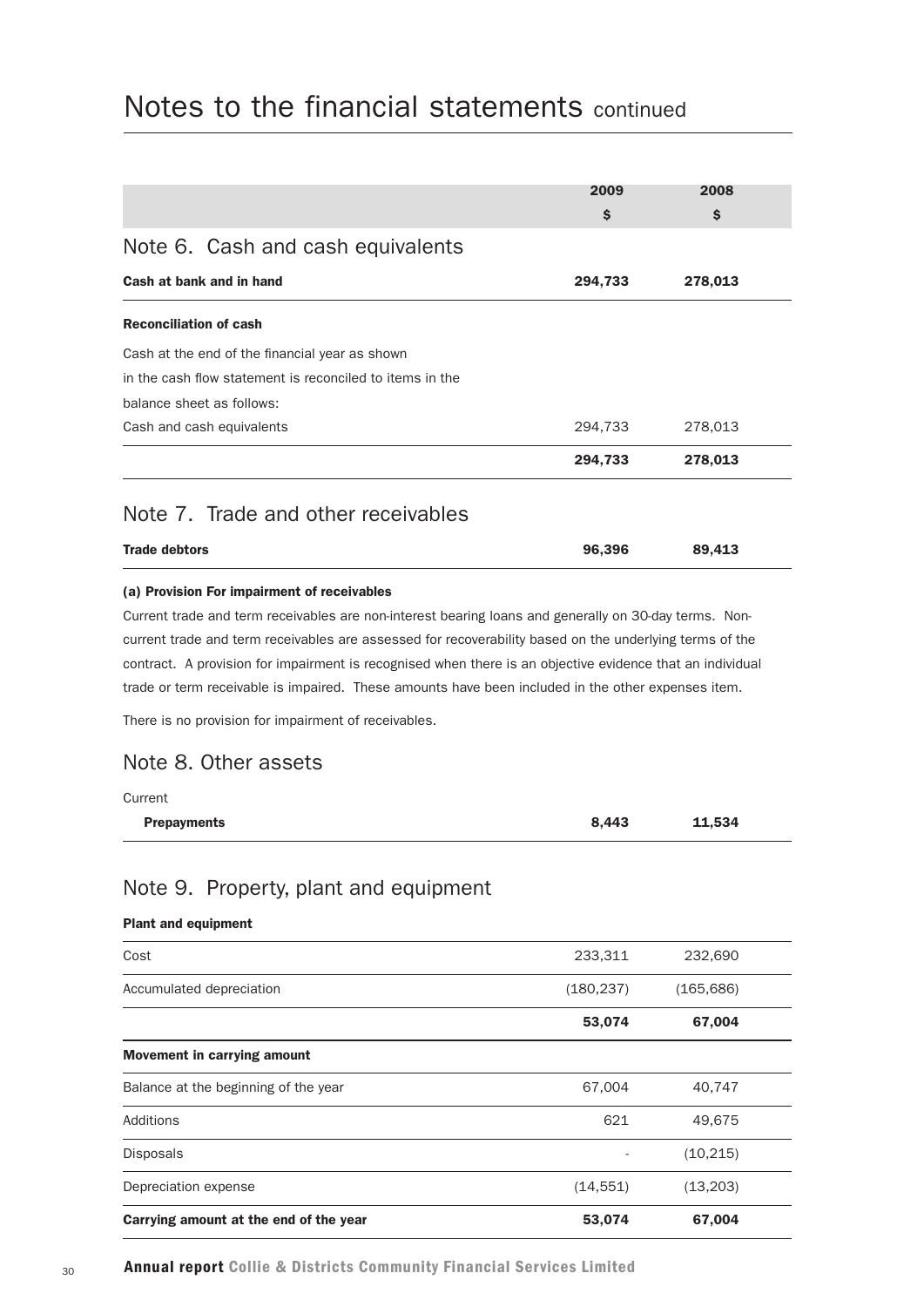|                                                                                                                                                                        | 2009     | 2008      |
|------------------------------------------------------------------------------------------------------------------------------------------------------------------------|----------|-----------|
|                                                                                                                                                                        | \$       | \$        |
| Note 10. Intangible assets                                                                                                                                             |          |           |
| <b>Franchise fee</b>                                                                                                                                                   |          |           |
| Cost                                                                                                                                                                   | 50,000   | 100,000   |
| Accumulated amortisation                                                                                                                                               | (24,520) | (64, 520) |
|                                                                                                                                                                        | 25,480   | 35,480    |
| branch of Bendigo and Adelaide Bank Ltd, providing a core range of banking products and services.<br>Note 11. Trade and other payables<br>Trade creditors and accruals | 31,780   | 31,686    |
| GST payable                                                                                                                                                            | 9,302    | 23,531    |
|                                                                                                                                                                        | 41,082   | 55,217    |
| Note 12. Financial liabilities                                                                                                                                         |          |           |
| <b>Current</b>                                                                                                                                                         |          |           |
| - chattel mortgage                                                                                                                                                     | 6,409    | 5,828     |
| - mortgage loan                                                                                                                                                        | 545      | 380       |

|                    | 6,954  | 6,208  |  |
|--------------------|--------|--------|--|
| Non current        |        |        |  |
| - chattel mortgage | 26,523 | 32,699 |  |
|                    | 26,523 | 32,699 |  |

Security:

The mortgage loans are secured by a floating charge over the Company's assets.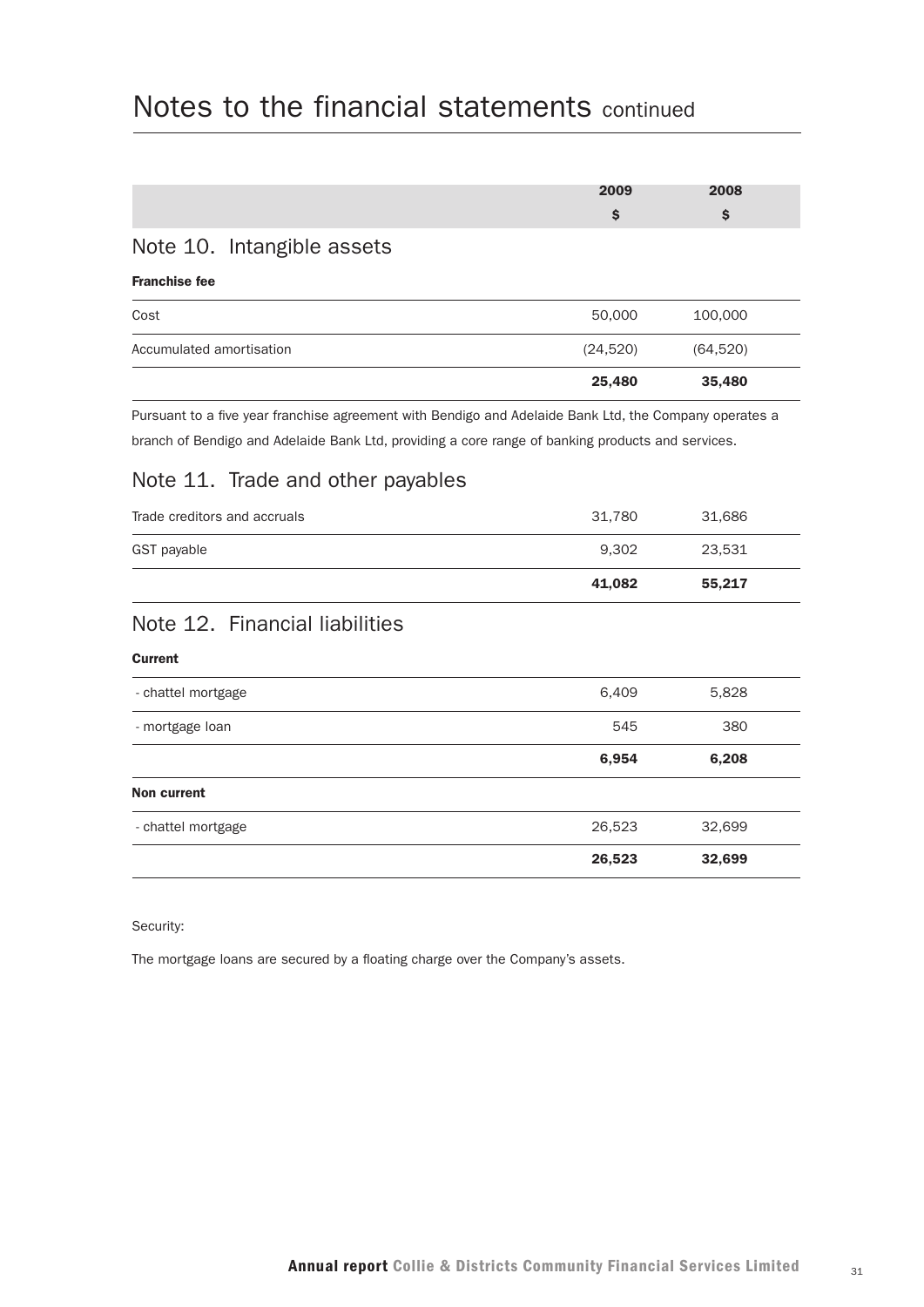|                                                                                                         | 2009      | 2008      |
|---------------------------------------------------------------------------------------------------------|-----------|-----------|
|                                                                                                         | \$        | \$        |
| Note 13. Provisions                                                                                     |           |           |
| <b>Current</b>                                                                                          |           |           |
| Provision for employee entitlements                                                                     | 22,147    | 23,265    |
| Number of employees at year end                                                                         | 8         | 10        |
| Note 14. Equity                                                                                         |           |           |
| 430,259 (2007: 430,259) fully paid ordinary shares                                                      | 430,259   | 430,259   |
| Note 15. Cash flow information<br>(a) Reconciliation of cash flow from operations with profit after tax |           |           |
| Profit after tax                                                                                        | 74,950    | 188,029   |
| Depreciation and amortisation                                                                           | 24,551    | 23,303    |
| <b>Movement in assets and liabilities</b>                                                               |           |           |
| - receivables                                                                                           | (6,983)   | (9,866)   |
| - other assets                                                                                          | 3,091     | (5,626)   |
| - deferred tax asset                                                                                    | 335       | 45,385    |
| - payables                                                                                              | (14, 135) | (19, 204) |
| - provisions                                                                                            | (1, 118)  | (15, 389) |
| - current tax liability                                                                                 | (4, 138)  | 40,896    |
| Net cash provided by/(used in) operating Activities                                                     | 76,553    | 247,528   |

#### (b) Credit standby arrangement and loan facilities

The Company does not operate a bank overdraft facility at present.

#### Note 16. Related party transactions

The related parties have not entered into a transaction with the Company during the financial years ended 30 June 2009 and 30 June 2008.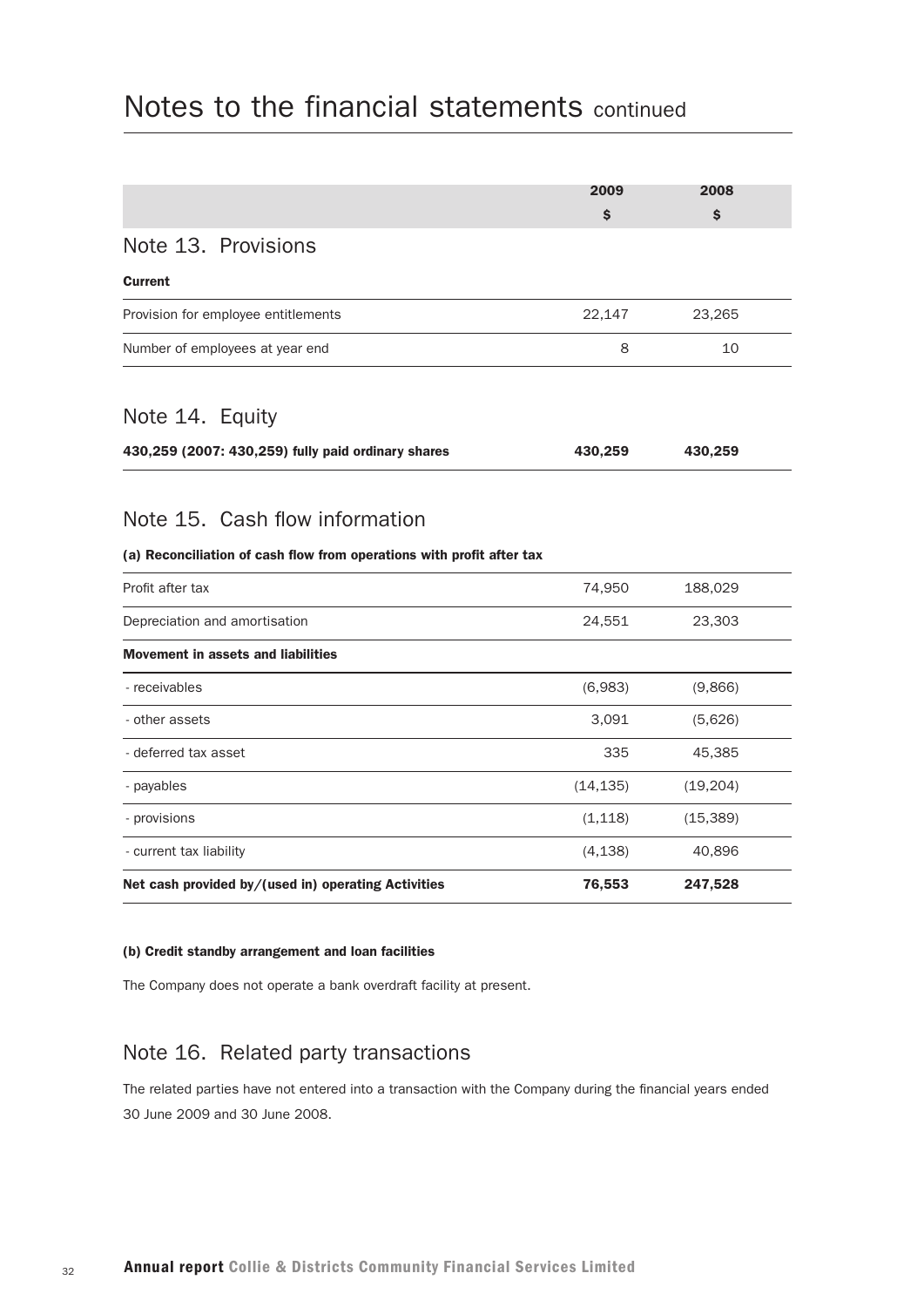|                                                                                                                                | 2009<br>\$ | 2008<br>\$ |
|--------------------------------------------------------------------------------------------------------------------------------|------------|------------|
| Note 17. Leasing commitments                                                                                                   |            |            |
| Non cancellable operating lease commitment<br>contracted for but not capitalised in the financial statements<br><b>Payable</b> |            |            |
| Not longer than 1 year                                                                                                         | 21,960     | 21,960     |
| Longer than 1 year but not longer than 5 years                                                                                 | 47,580     | 69,540     |
|                                                                                                                                | 69,540     | 91,500     |
| Note 18. Dividends                                                                                                             |            |            |
| <b>Distributions paid</b>                                                                                                      |            |            |
| Interim unfranked ordinary dividend of 12.5 (2008:10)                                                                          |            |            |
| cents per share franked at the tax rate of $0\%$ (2008: 0 %)                                                                   | 53,782     | 43,024     |

#### Note 19. Financial risk management

The Company's financial instruments consist mainly of deposits with banks, local money market instruments, short-term investments, accounts receivable and payable, loans, bills and leases.

The directors' overall risk management strategy seeks to assist the Company in meeting its financial targets, whilst minimising potential adverse effects on financial performance.

#### (a) Financial risk management policies

Risk management policies are approved and reviewed by the Board of Directors on a regular basis. These include the credit risk policies and future cash flow requirements.

The main purpose of non-derivative financial instruments is to raise finance for Company operations.

The Company does not have any derivative instruments at 30 June 2009.

#### (b) Financial risk exposures and management

The main risks the Company is exposed to through its financial instruments are interest rate risk, liquidity risk and credit risk.

i. Interest rate risk

Interest rate risk is managed with a mixture of fixed and floating rate debt.

ii. Foreign currency risk

The Company is not exposed to fluctuations in foreign currencies.

iii. Liquidity risk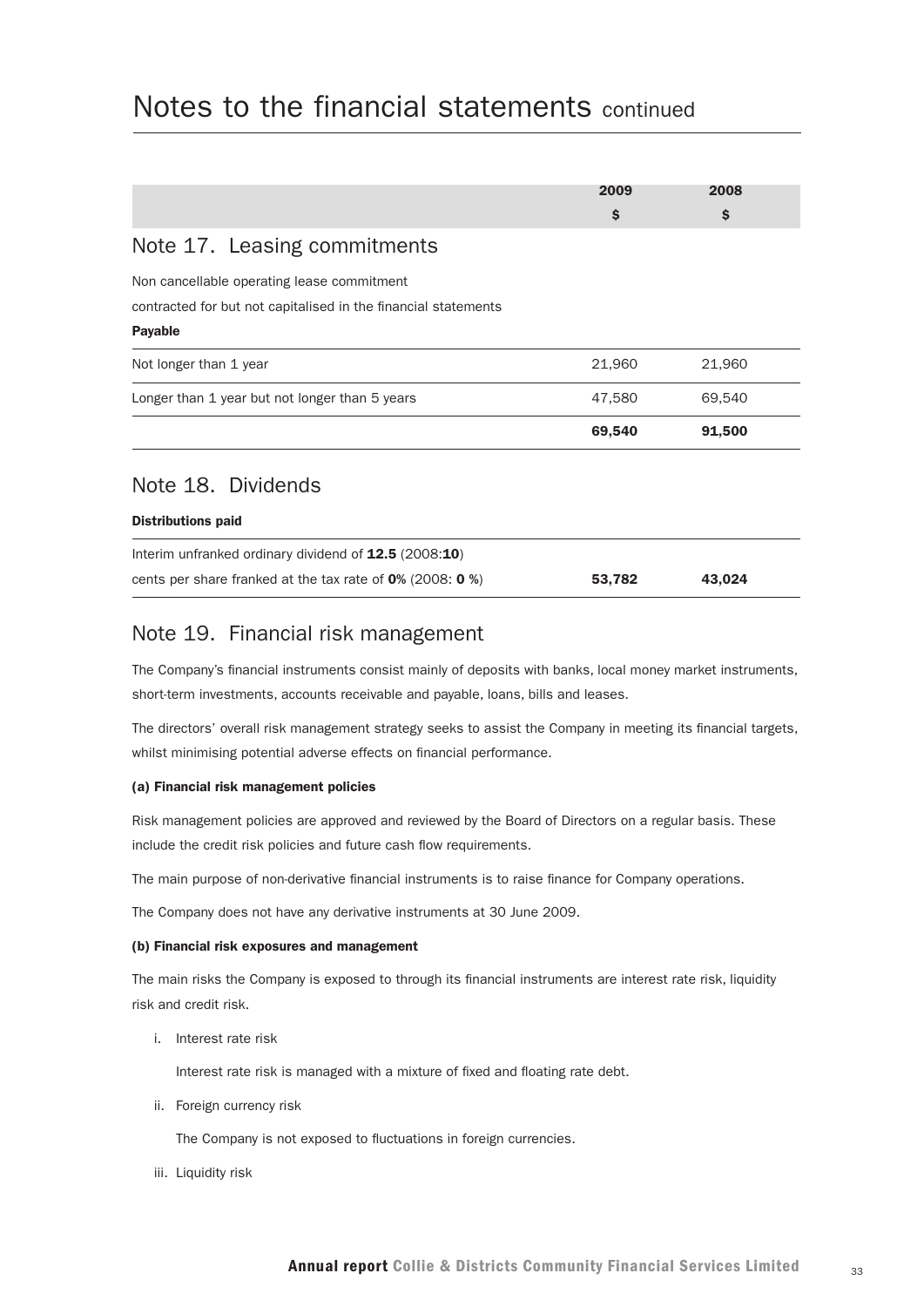#### Note 19. Financial risk management

iv. Credit risk

The maximum exposure to credit risk, excluding the value of any collateral or other security, at balance date to recognised financial assets, is the carrying amount, net of any provisions for impairment of those assets, as disclosed in the balance sheet and notes to the financial statements.

There are no material amounts of collateral held as security at 30 June 2009.

The Company does not have any material credit risk exposure to any single receivable or group of receivables under financial instruments entered into by the Company.

Credit risk is managed reviewed regularly by the Board of Directors. It arises from exposures to customers as well as through deposits with financial institutions.

The Board of Directors monitors credit risk by actively assessing the rating quality and liquidity of counter parties:

- all potential customers are rated for credit worthiness taking into account their size, market position and financial standing; and
- customers that do not meet the company's strict credit policies may only purchase in cash or using recognised credit cards.

The trade receivables balances at 30 June 2009 and 30 June 2008 do not include any counterparties with external credit ratings. Customers are assessed for credit worthiness using the criteria detailed above.

v. Price risk

The company is not exposed to any material commodity price risk.

#### (c) Financial instrument composition and maturity analysis

The table below reflects the undiscounted contractual settlement terms for financial instruments of a fixed period of maturity, as well as management's expectations of the settlement period for all other financial instruments. As such, the amounts may not reconcile to the balance sheet.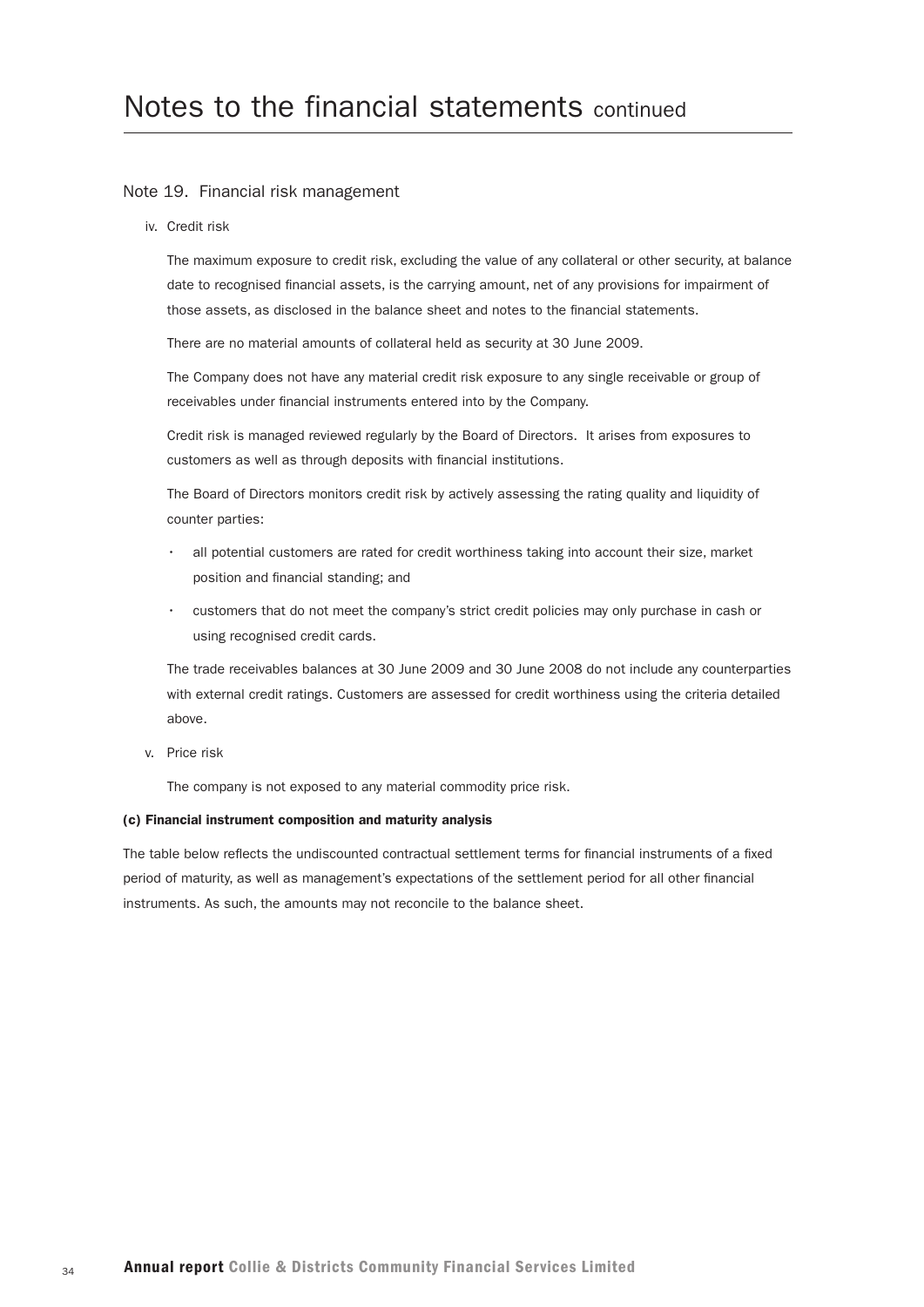#### Note 19. Financial risk management (continued)

| 2009                                                           | <b>Variable</b><br><b>Fixed</b>                   |                                     |                  |                              |                                   |              |
|----------------------------------------------------------------|---------------------------------------------------|-------------------------------------|------------------|------------------------------|-----------------------------------|--------------|
|                                                                | Weighted<br>average<br>effective                  | <b>Floating</b><br>interest<br>rate | Within<br>1 year | Within<br>$1$ to 5<br>years  | Non<br>interest<br>bearing        | <b>Total</b> |
| <b>Financial assets</b>                                        | interest rate                                     |                                     |                  |                              |                                   |              |
| Cash and cash equivalents                                      | 0.05%                                             | 294,733                             |                  |                              |                                   | 294,733      |
| Loans and receivables                                          |                                                   |                                     | ä,               |                              | 96,396                            | 96,396       |
| <b>Total financial assets</b>                                  |                                                   | 294,733                             | ÷,               |                              | 96,396                            | 391,129      |
| <b>Financial liability</b>                                     |                                                   |                                     |                  |                              |                                   |              |
| Bank loan secured                                              | 8.25%                                             | 545                                 | 6,409            | 26,523                       | $\blacksquare$                    | 33,477       |
| Trade and other payables                                       |                                                   |                                     |                  |                              | 41,082                            | 41,082       |
|                                                                |                                                   | 545                                 | 6,409            | 26,523                       | 41,082                            | 74,559       |
| 2008                                                           | <b>Variable</b>                                   |                                     | <b>Fixed</b>     |                              |                                   |              |
| <b>Financial assets</b>                                        | Weighted<br>average<br>effective<br>interest rate | <b>Floating</b><br>interest<br>rate | Within<br>1 year | Within<br>1 to 5<br>years    | <b>Non</b><br>interest<br>bearing | <b>Total</b> |
| Cash and cash equivalents                                      | 0.05%                                             | 278,013                             |                  |                              |                                   | 278,013      |
| Loans and receivables                                          |                                                   |                                     | ä,               |                              | 89,413                            | 89,413       |
| <b>Total financial assets</b>                                  |                                                   | 278,013                             | ÷,               | $\qquad \qquad \blacksquare$ | 89,413                            | 367,426      |
| <b>Financial liability</b>                                     |                                                   |                                     |                  |                              |                                   |              |
| Bank loan secured                                              | 8.25%                                             | 380                                 | 5,828            | 32,699                       |                                   | 38,907       |
| Trade and other payables                                       |                                                   |                                     |                  |                              | 55,217                            | 55,217       |
|                                                                |                                                   | 380                                 | 5,828            | 32,699                       | 55,217                            | 94,124       |
|                                                                |                                                   |                                     |                  | 2009                         |                                   | 2008         |
|                                                                |                                                   |                                     |                  | \$                           |                                   | \$           |
| Trade and sundry payables are expected to be paid as followed: |                                                   |                                     |                  |                              |                                   |              |
| Less than 6 months                                             |                                                   |                                     |                  | 41,082                       |                                   | 55,217       |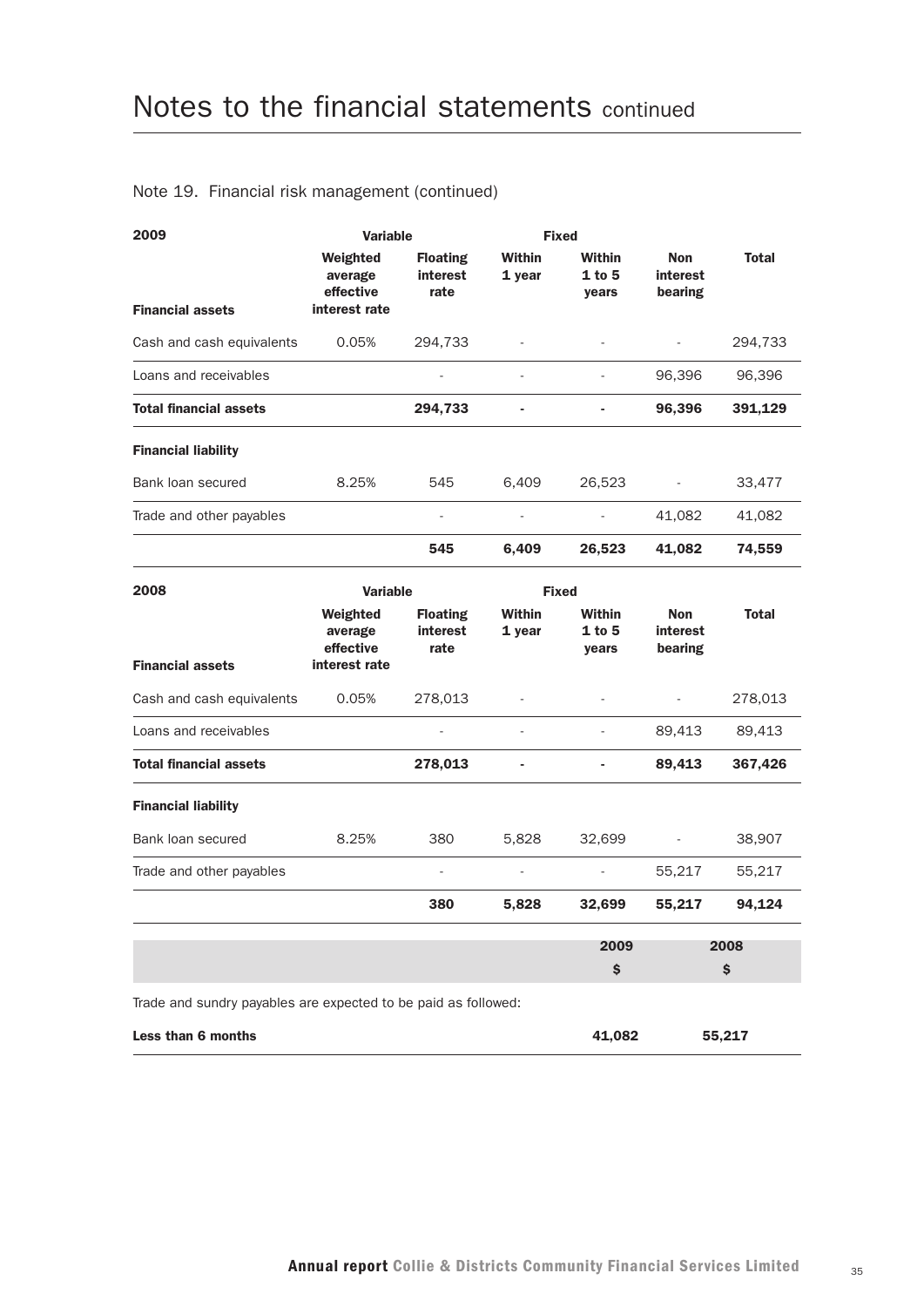#### Note 19. Financial risk management (continued)

#### (d) Net fair values

The net fair values of investments have been valued at the quoted market bid price at balance date adjusted for transaction costs expected to be incurred. For other assets and other liabilities the net fair value approximates their carrying value. No financial assets and financial liabilities are readily traded on organised markets in standardised form other than investments. Financial assets where the carrying amount exceeds net fair values have not been written down as the Company intends to hold these assets to maturity.

The aggregate net fair values and carrying amounts of financial assets and financial liabilities are disclosed in the balance sheet and in the notes to the financial statements.

Fair values are materially in line with carrying values.

#### (e) Sensitivity analysis

i. Interest rate risk

The Company has performed a sensitivity analysis relating to its exposure to interest rate risk at balance date. This sensitivity analysis demonstrates the effect on the current year results and equity which could result from a change in these risks.

ii. Interest rate sensitivity analysis

At 30 June 2009, the effect on profit and equity as a result of changes in the interest rate, with all other variables remaining constant would be as follows:

|                            |                                 |                     | 2009                |                     | 2008                |
|----------------------------|---------------------------------|---------------------|---------------------|---------------------|---------------------|
|                            |                                 |                     | \$                  |                     | \$                  |
| 2009                       |                                 |                     | $-2%$               |                     | $+2%$               |
| <b>Financial assets</b>    | <b>Carrying</b><br>amount<br>\$ | <b>Profit</b><br>\$ | <b>Equity</b><br>\$ | <b>Profit</b><br>\$ | <b>Equity</b><br>\$ |
| Cash and cash equivalents  | 294,733                         | (5,895)             | (5,895)             | 5,895               | 5,895               |
| <b>Financial liability</b> |                                 |                     |                     |                     |                     |
| Bank loan secured          | 545                             | 11                  | 11                  | (11)                | (11)                |
| 2008                       |                                 |                     |                     |                     |                     |
| <b>Financial assets</b>    |                                 |                     |                     |                     |                     |
| Cash and cash equivalents  | 278,013                         | (5,560)             | (5,560)             | 5,560               | 5,560               |
| <b>Financial liability</b> |                                 |                     |                     |                     |                     |
| Bank loan secured          | 380                             | 8                   | 8                   | (8)                 | (8)                 |

The above interest rate sensitivity analysis has been performed on the assumption that all other variables remain unchanged. The Company has no exposure to fluctuations in foreign currency.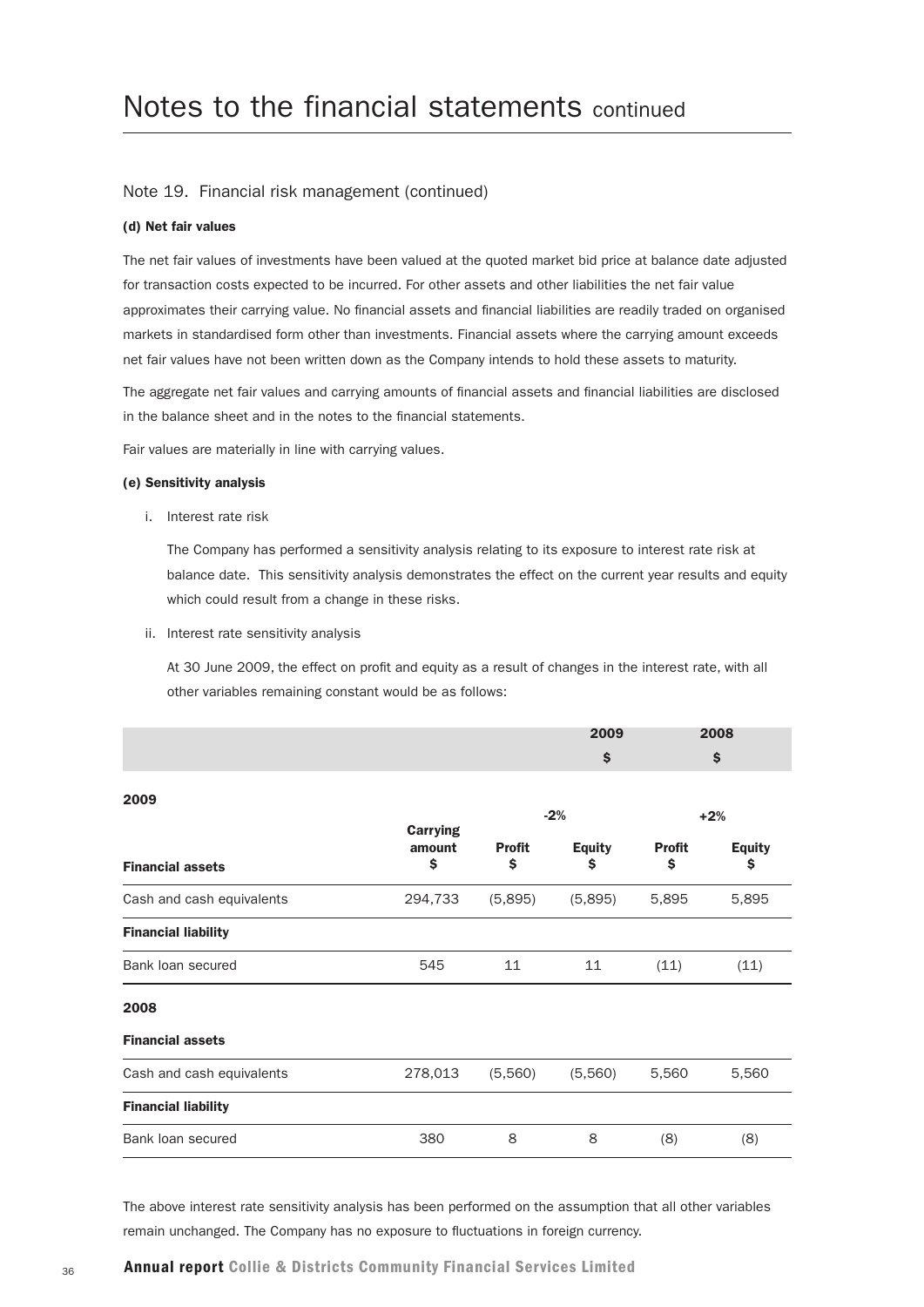### Note 20. Segment reporting

The Company operates in the financial services sector as a branch of Bendigo and Adelaide Bank Ltd in Western Australia.

#### Note 21. Events after the balance sheet date

No matters or circumstances have arisen since the end of the financial year that significantly affected or may significantly affect the operations of the Company, the results of those operations, or the state of affairs of the Company in subsequent financial years.

## Note 22. Contingent liabilities and contingent assets

There were no contingent liabilities or contingent assets at the reporting date.

|                                                                 | 2009   | 2008      |  |
|-----------------------------------------------------------------|--------|-----------|--|
|                                                                 | \$     | \$        |  |
| Note 23. Tax                                                    |        |           |  |
| (a) Liability                                                   |        |           |  |
| Current                                                         |        |           |  |
| Income tax                                                      | 36,758 | 40,896    |  |
| (b) Assets                                                      |        |           |  |
| Deferred tax assets comprise:                                   |        |           |  |
| Provisions                                                      | 6,644  | 6,979     |  |
|                                                                 | 6,644  | 6,979     |  |
| (c) Reconciliations                                             |        |           |  |
| <b>i. Gross movements</b>                                       |        |           |  |
| The overall movement in the deferred tax account is as follows: |        |           |  |
| Opening balance                                                 | 6,979  | 52,364    |  |
| Charge/(credit) to income statement                             | (335)  | (45, 385) |  |
| <b>Closing balance</b>                                          | 6,644  | 6,979     |  |
|                                                                 |        |           |  |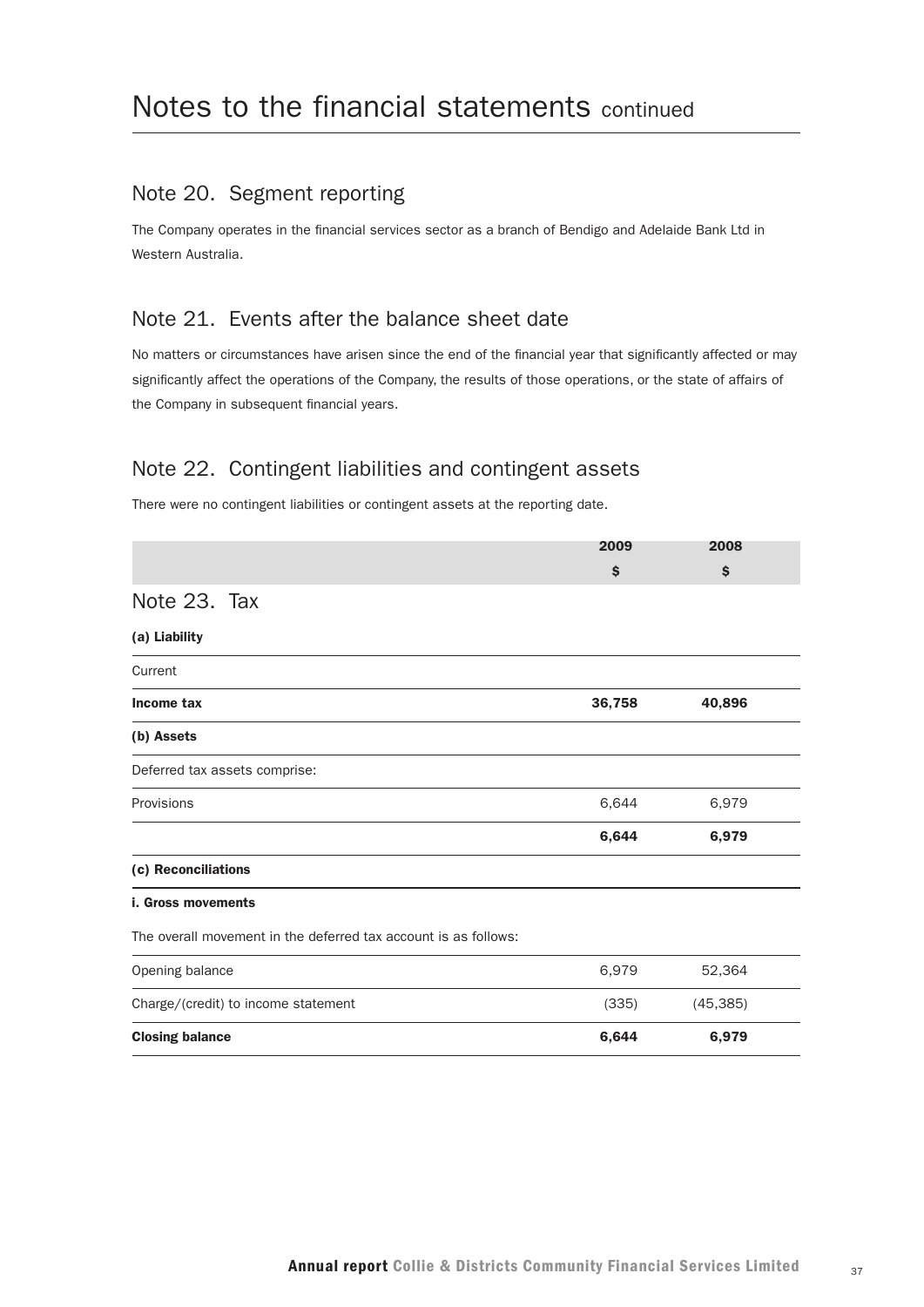|                                                     | 2009  | 2008      |
|-----------------------------------------------------|-------|-----------|
|                                                     | \$    | \$        |
| Note 23. Tax (continued)                            |       |           |
| ii. Deferred tax assets                             |       |           |
| The movement in deferred tax assets for each        |       |           |
| temporary difference during the year is as follows: |       |           |
| Provisions                                          |       |           |
| Opening balance                                     | 6,979 | 6,440     |
| Credited to the income statement                    | (335) | 539       |
| <b>Closing balance</b>                              | 6,644 | 6,979     |
| Other                                               |       |           |
| Opening balance                                     |       | 45,924    |
| Credited to the income statement                    |       | (45, 924) |
| Closing balance                                     |       |           |

## Note 24. Company details

The registered office and principal place of business of the Company is:

70 Forrest Street

Collie, WA 6225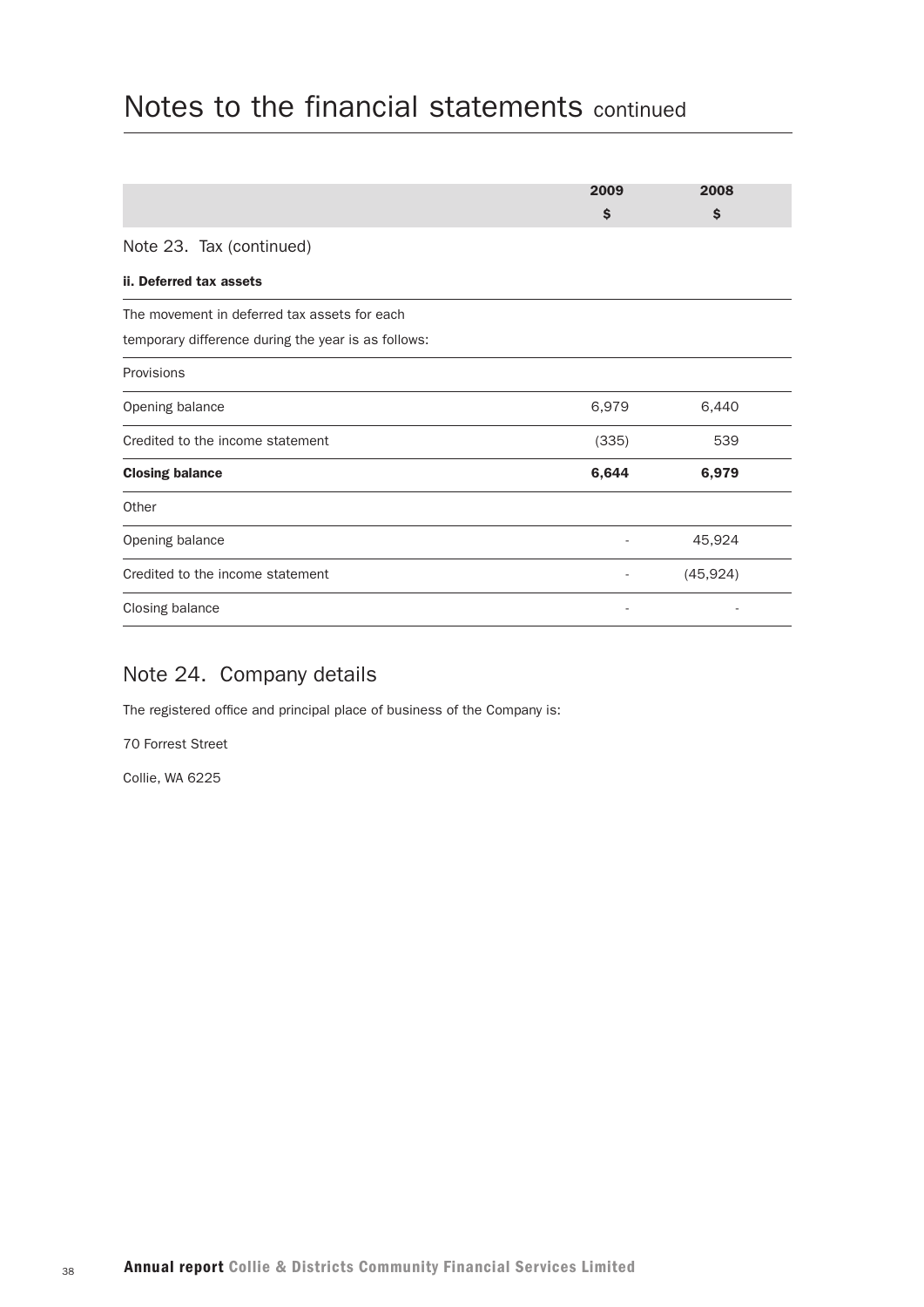# Director's declaration

The Directors of the Company declare that:

- 1. the accompanying financial statements and notes are in accordance with the Corporations Act 2001 and:
	- (a) comply with Accounting Standard; and
	- (b) give a true and fair view of the financial position as at 30 June 2009 and of the performance for the year ended on that date of the Company
- 2. the Chief Executive Officer and Chief Finance Officer have each declared that:
	- (a) the financial records of the Company for the financial year have been properly maintained in accordance with section 286 of the Corporations Act 2001;
	- (b) the financial statements and notes for the financial year comply with the Accounting Standards; and
	- (c) the financial statements and notes for the financial year give a true and fair view.
- 3. in the Directors' opinion there are reasonable grounds to believe that the Company will be able to pay its debts as and when they become due and payable:

This declaration is made in accordance with a resolution of the Board of Directors.

Kanelske) Shallwood

Kenneth William Smallwood Director

Signed on 21 September 2009.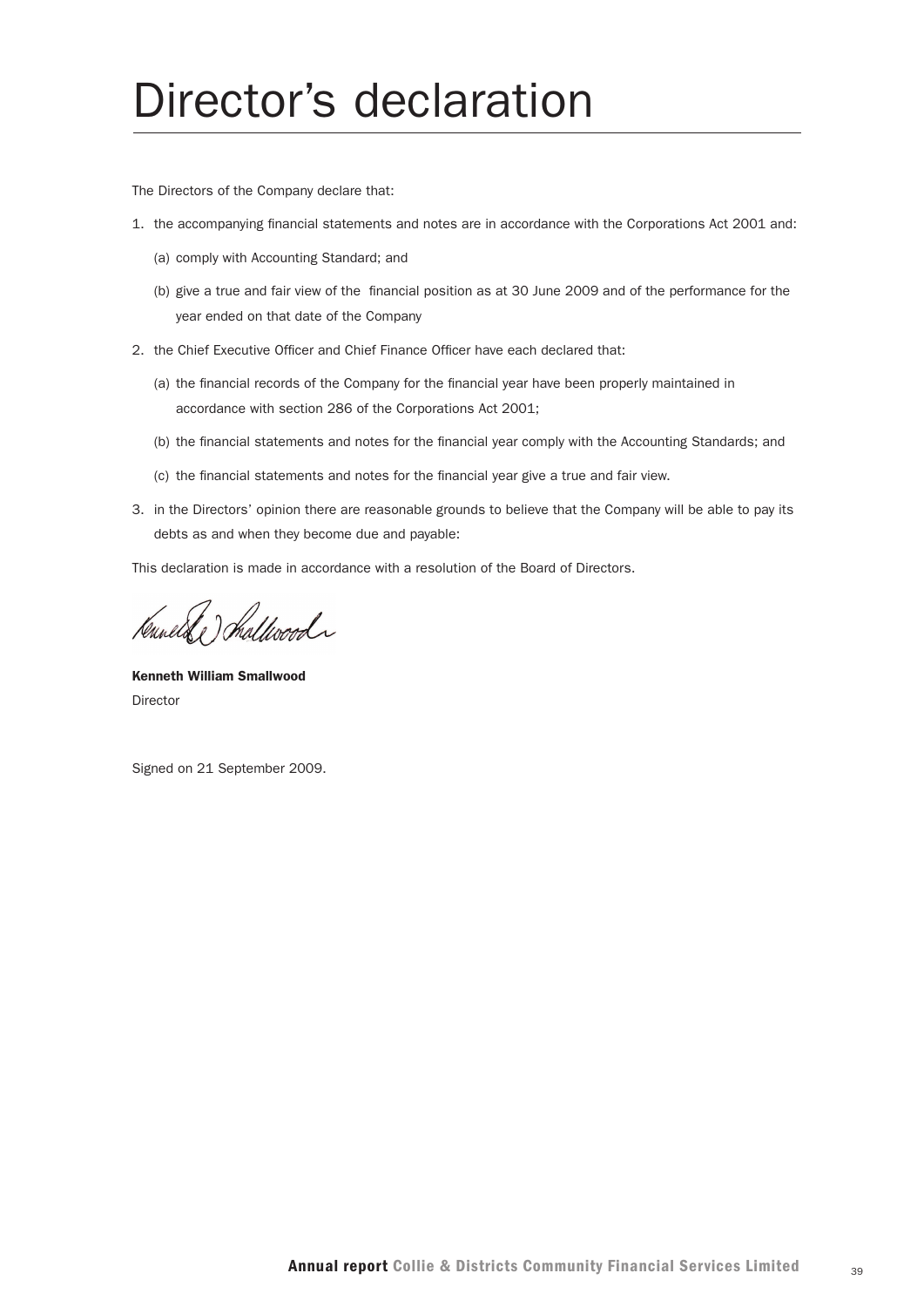# Independent audit report

## **RSM Bird Cameron Partners**

Chartered Accountants

GPO Box R1253 Perth WA 6844<br>T +61 8 9261 9100 F +61 8 9261 9101 المستحدث فللمستريث

#### **INDEPENDENT AUDIT REPORT** TO THE MEMBERS OF COLLIE & DISTRICTS COMMUNITY FINANCIAL SERVICES LIMITED

#### **Report on the Financial Report**

We have audited the accompanying financial report of Collie & Districts Community Financial Services Limited ("the company"), which comprises the balance sheet as at 30 June 2009 and the income statement, statement of changes in equity and cash flow statement for the year ended on that date, a summary of significant accounting policies, other explanatory notes and the Directors' declaration.

#### Directors' responsibility for the financial report

The Directors of the Company are responsible for the preparation and fair presentation of the financial report in accordance with Australian Accounting Standards (including the Australian Accounting Interpretations) and the Corporations Act 2001. This responsibility includes establishing and maintaining internal control relevant to the preparation and fair presentation of the financial report that is free from material misstatement whether due to fraud or error; selecting and applying appropriate accounting policies; and making accounting estimates that are reasonable in the circumstances. In Note 1, the Directors also state, in accordance with Accounting Standard AASB 101 Presentation of Financial Statements, that compliance with the Australian equivalents to International Financial Reporting Standards ensures that the financial report, comprising the financial statements and notes, complies with International Financial Reporting Standards.

#### Auditor's responsibility

Our responsibility is to express an opinion on the financial report based on our audit. We conducted our audit in accordance with Australian Auditing Standards. These Auditing Standards require that we comply with relevant ethical requirements relating to audit engagements and plan and perform the audit to obtain reasonable assurance whether the financial report is free from material misstatement.

An audit involves performing procedures to obtain audit evidence about the amounts and disclosures in the financial report. The procedures selected depend on the Auditor's judgement, including the assessment of the risks of material misstatement of the financial report, whether due to fraud or error. In making those risk assessments, the Auditor considers internal control relevant to the entity's preparation and fair presentation of the financial report in order to design audit procedures that are appropriate in the circumstances, but not for the purpose of expressing an opinion on the effectiveness of the entity's internal control. An audit also includes evaluating the appropriateness of accounting policies used and the reasonableness of accounting estimates made by the directors, as well as evaluating the overall presentation of the financial report.

We believe that the audit evidence we have obtained is sufficient and appropriate to provide a basis for our audit opinions.

#### Indenendence

In conducting our audit, we have complied with the independence requirements of the Corporations Act 2001.

#### Auditor's Opinion

In our opinion:

- a. the financial report of Collie & Districts Community Financial Services Limited is in accordance with the Corporations Act 2001, including:
	- i. giving a true and fair view of the Company's financial position as at 30 June 2009 and of its performance for the year ended on that date; and

'Liability limited by a scheme approved under Professional Standards Legislation

36 Maior Offices in Perth, Sydney, Melbourne, Adelaide and Canberra ABN 36 965 185 036

RSM Rird Cameron Partners is an independent member firm of RSM International an affiliation of indene accounting and consulting firms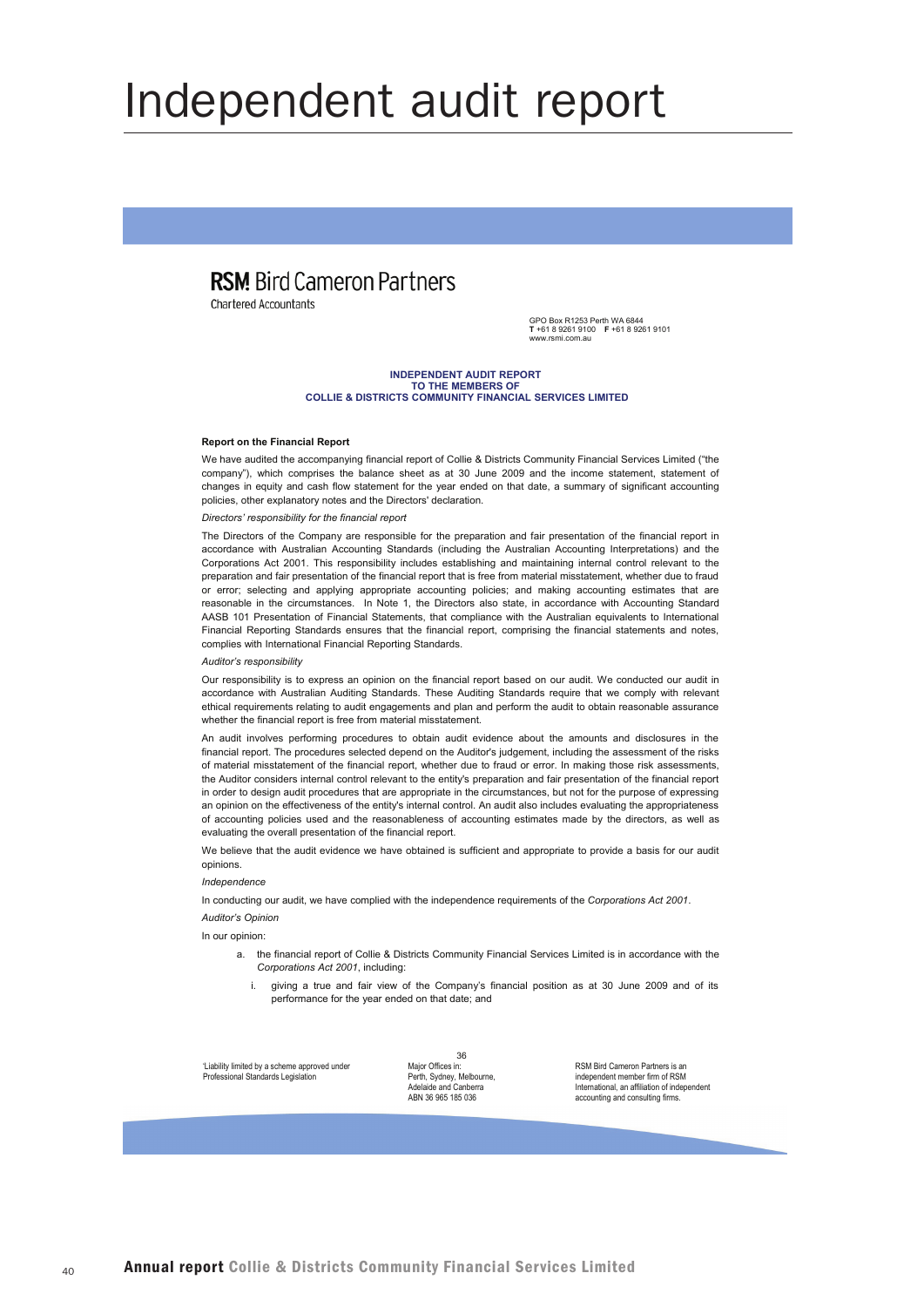## Independent audit report continued

ii. complying with Australian Accounting Standards (including the Australian Accounting Interpretations) and the Corporations Regulations 2001; and b. the financial report also complies with International Financial Reporting Standards as disclosed in Note  $\mathbf{1}$ Report on the remuneration report We have audited the Remuneration Report included in the Directors' report for the financial year ended 30 June 2009. The directors of the company are responsible for the preparation and presentation of the Remuneration Report in accordance with section 300A of the Corporations Act 2001. Our responsibility is to express an opinion on the Remuneration Report, based on our audit conducted in accordance with Australian Auditing Standards. Auditor's Opinion In our opinion the Remuneration Report of Collie & Districts Community Financial Services Limited for the financial year ended 30 June 2009 complies with section 300A of the Corporations Act 2001 RSM Bid Cameron Parkers. RSM BIRD CAMERON PARTNERS Chartered Accountants  $\hbar$ David Wall Perth. Western Australia Date: 21 September 2009 Partner

 $37$